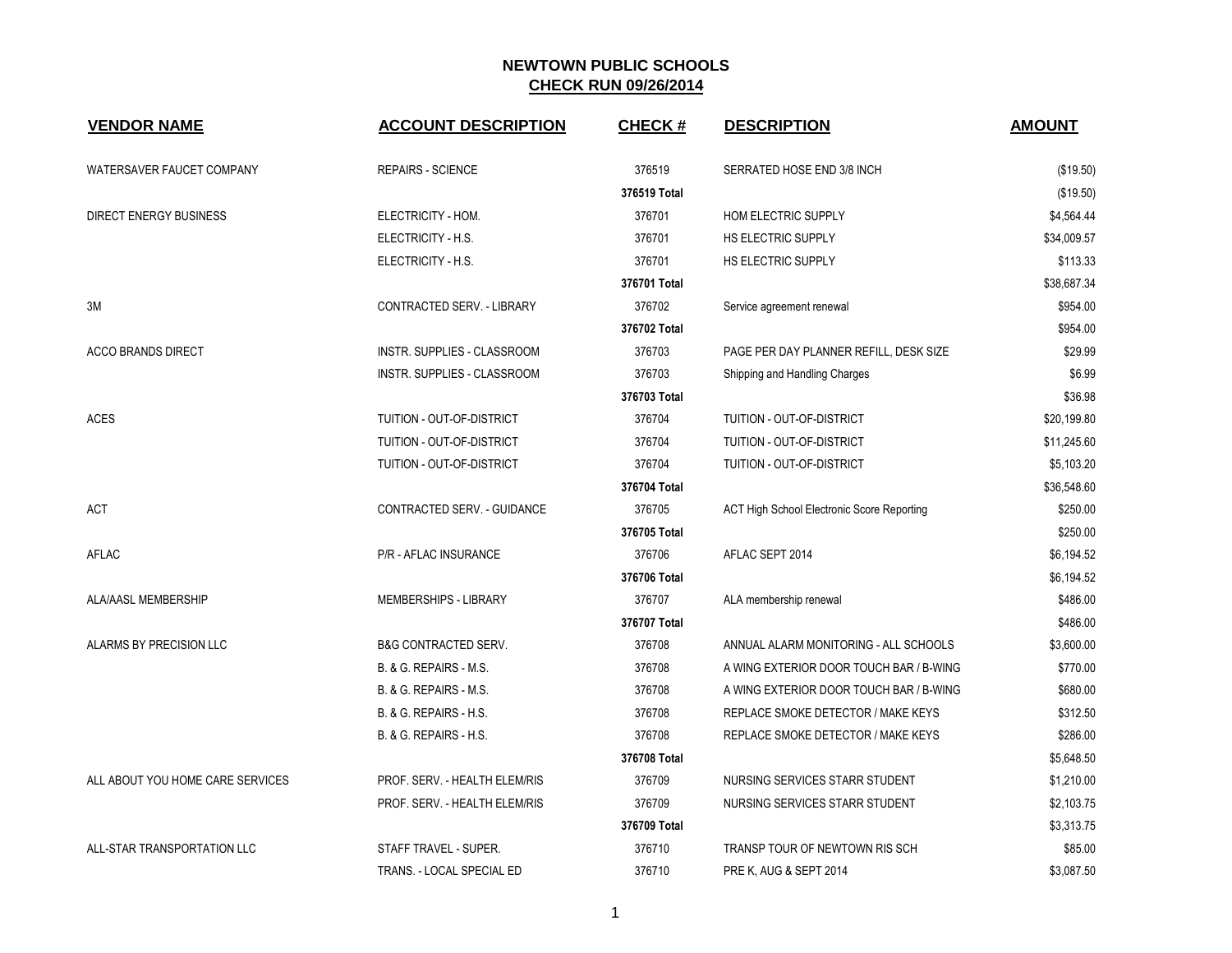| <b>VENDOR NAME</b>          | <b>ACCOUNT DESCRIPTION</b> | <b>CHECK#</b> | <b>DESCRIPTION</b>                  | <b>AMOUNT</b> |
|-----------------------------|----------------------------|---------------|-------------------------------------|---------------|
| ALL-STAR TRANSPORTATION LLC | TRANS. - OUT-OF-DISTRICT   | 376710        | WORK PROGRAM AUG & SEPT 2014        | \$2,000.00    |
|                             | TRANS. - LOCAL REG. ED     | 376710        | LOCAL TRANS FOR 2014-15 SCHOOL YEAR | \$209,043.02  |
|                             | <b>TRANS. - PRIVATE</b>    | 376710        | ST. ROSE TRANS                      | \$21,498.29   |
|                             | TRANS. - PRIVATE           | 376710        | <b>FRASER WOODS TRANS</b>           | \$5,015.00    |
|                             | TRANS. - PRIVATE           | 376710        | HOUSATONIC VALLEY TRANS             | \$4,867.50    |
|                             | TRANS. - MAGNET SCH.       | 376710        | MAGNET TRANS FOR 2014-15            | \$2,970.00    |
|                             | TRANS. - MAGNET SCH.       | 376710        | <b>ECA/ACCES TRANS</b>              | \$4,130.00    |
|                             | TRANS. - MAGNET SCH.       | 376710        | <b>RCA/CES TRANS</b>                | \$4,130.00    |
|                             | TRANS. - NONNEWAUG         | 376710        | NONNEWAUG TRANS                     | \$3,891.50    |
|                             | TRANS. - VO/TECH.          | 376710        | <b>HATS TRANS</b>                   | \$5,339.50    |
|                             | TRANS. - LOCAL SPECIAL ED  | 376710        | <b>LOCAL SPED TRANS - W/C BUSES</b> | \$16,195.50   |
|                             | TRANS. - LOCAL SPECIAL ED  | 376710        | LOCAL SPED TRANS - 6/30 PASS BUSES  | \$32,391.00   |
|                             | STUDENT TRAVEL - SPORTS    | 376710        | SPORTS TRANSPORTATION               | \$170.00      |
|                             | STUDENT TRAVEL - SPORTS    | 376710        | SPORTS TRANSPORTATION               | \$900.00      |
|                             | STUDENT TRAVEL - SPORTS    | 376710        | SPORTS TRANSPORTATION               | \$960.00      |
|                             | STUDENT TRAVEL - SPORTS    | 376710        | SPORTS TRANSPORTATION               | \$2,400.00    |
|                             | STUDENT TRAVEL - SPORTS    | 376710        | SPORTS TRANSPORTATION               | \$2,415.00    |
|                             | STUDENT TRAVEL - SPORTS    | 376710        | SPORTS TRANSPORTATION               | \$2,545.00    |
|                             | STUDENT TRAVEL - MUSIC     | 376710        | MARCHING BAND TO BETHEL HIGH SCHOOL | \$720.00      |
|                             | STUDENT TRAVEL - MUSIC     | 376710        | <b>MARCHING BAND TO DANBURY</b>     | \$960.00      |
|                             | STUDENT TRAVEL - MUSIC     | 376710        | SINGERS TO DODGINGTON MEMORIAL      | \$85.00       |
|                             |                            | 376710 Total  |                                     | \$325,798.81  |
| AMAZON                      | <b>SUPPLIES - LIBRARY</b>  | 376711        | Amazon Book Order *see attached*    | \$8.91        |
|                             | <b>SUPPLIES - LIBRARY</b>  | 376711        | shipping                            | \$3.99        |
|                             | <b>SUPPLIES - LIBRARY</b>  | 376711        | Amazon Book Order *see attached*    | \$24.95       |
|                             | <b>SUPPLIES - LIBRARY</b>  | 376711        | shipping                            | \$3.99        |
|                             | <b>SUPPLIES - LIBRARY</b>  | 376711        | Amazon Book Order *see attached*    | \$50.51       |
|                             | <b>SUPPLIES - LIBRARY</b>  | 376711        | Amazon Book Order *see attached*    | \$8.00        |
|                             | <b>SUPPLIES - LIBRARY</b>  | 376711        | shipping                            | \$3.99        |
|                             | <b>SUPPLIES - LIBRARY</b>  | 376711        | Amazon Book Order *see attached*    | \$15.56       |
|                             | <b>SUPPLIES - LIBRARY</b>  | 376711        | shipping                            | \$3.99        |
|                             | <b>SUPPLIES - LIBRARY</b>  | 376711        | Amazon Book Order *see attached*    | \$21.84       |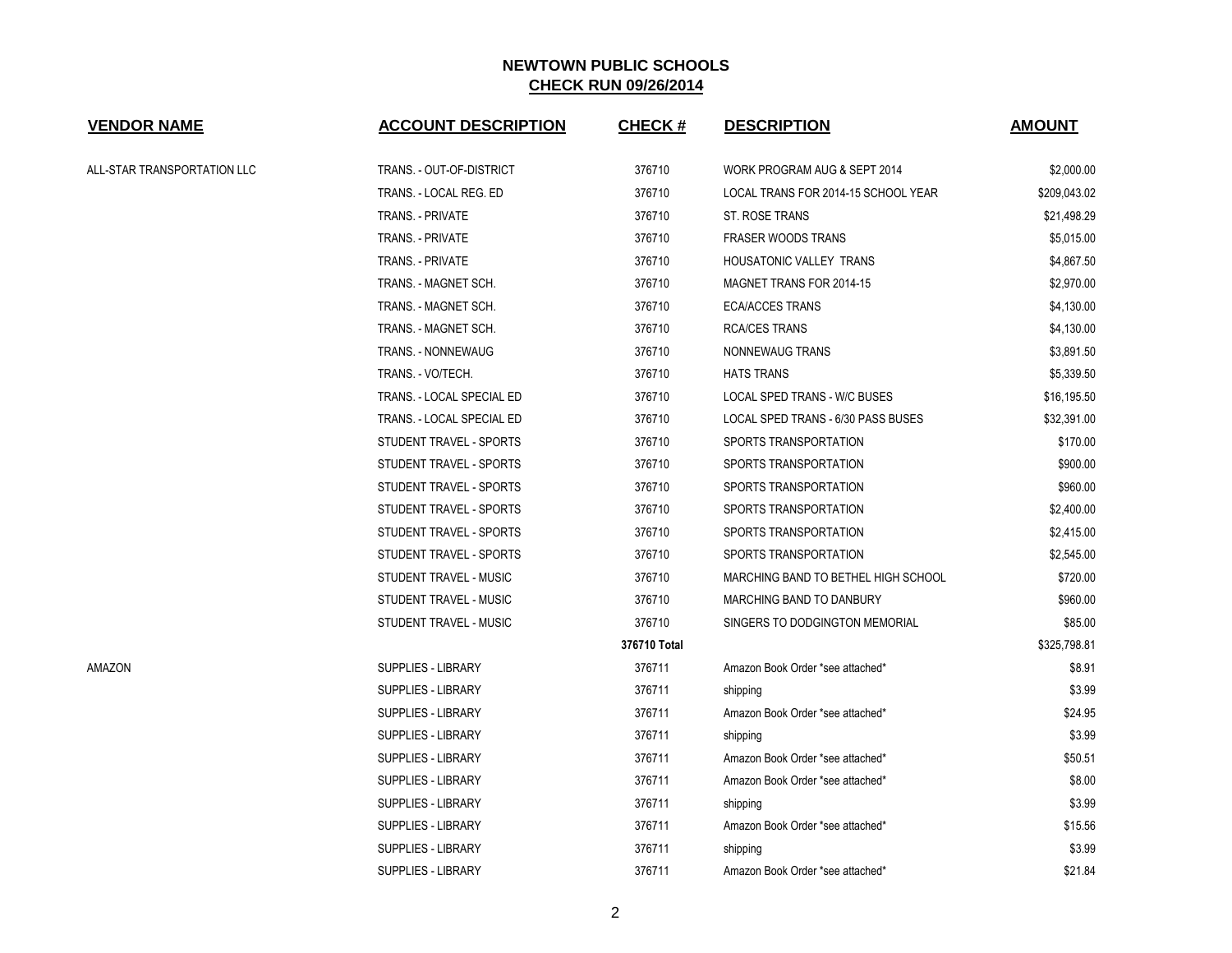| <b>VENDOR NAME</b> | <b>ACCOUNT DESCRIPTION</b>       | <b>CHECK#</b> | <b>DESCRIPTION</b>                              | <b>AMOUNT</b> |
|--------------------|----------------------------------|---------------|-------------------------------------------------|---------------|
| AMAZON             | <b>SUPPLIES - LIBRARY</b>        | 376711        | shipping                                        | \$3.99        |
|                    | <b>SUPPLIES - LIBRARY</b>        | 376711        | Amazon Book Order *see attached*                | \$397.13      |
|                    | <b>SUPPLIES - LIBRARY</b>        | 376711        | Amazon Book Order *see attached*                | \$14.49       |
|                    | <b>SUPPLIES - LIBRARY</b>        | 376711        | Amazon Book Order *No Shipping* See attached    | \$38.98       |
|                    | <b>SUPPLIES - LIBRARY</b>        | 376711        | Amazon Book Order *No Shipping* See attached    | \$245.71      |
|                    |                                  | 376711 Total  |                                                 | \$846.03      |
| AMAZON             | INSTR. SUPPLIES - CLASSROOM      | 376712        | <b>Transparent Counters</b>                     | \$17.50       |
|                    | INSTR. SUPPLIES - CLASSROOM      | 376712        | Tax, Shipping and Handling Charges              | \$5.45        |
|                    | INSTR. SUPPLIES - CLASSROOM      | 376712        | Tetra TetraFin Goldfish Flakes                  | \$24.00       |
|                    | INSTR. SUPPLIES - CLASSROOM      | 376712        | Disposable Gloves, 500 count, 500               | \$7.49        |
|                    | INSTR. SUPPLIES - CLASSROOM      | 376712        | Tetra Whisper Bio-Bag Cartridge                 | \$10.25       |
|                    | INSTR. SUPPLIES - CLASSROOM      | 376712        | Tax, Shipping and Handling Charges              | \$14.56       |
|                    |                                  | 376712 Total  |                                                 | \$79.25       |
| AMAZON             | INSTR. SUPPLIES - CLASSROOM      | 376713        | Table for classroom use. 48X1830 inch.          | \$140.92      |
|                    | <b>INSTR. SUPPLIES - READING</b> | 376713        | Sylvania personal cd player for reading classes | \$49.28       |
|                    | <b>INSTR. SUPPLIES - READING</b> | 376713        | Belkin rockstar multi headphone splitter.       | \$20.96       |
|                    | INSTR. SUPPLIES - READING        | 376713        | Shippiong charge                                | \$8.25        |
|                    | INSTR. SUPPLIES - CLASSROOM      | 376713        | White boards for PE class use. Free             | \$41.49       |
|                    | INSTR. SUPPLIES - COMPUTER ED.   | 376713        | Flash drive memory stick, Item Meco, set of 10  | \$24.30       |
|                    | INSTR. SUPPLIES - COMPUTER ED.   | 376713        | Shipping                                        | \$3.00        |
|                    | INSTR. SUPPLIES - COMPUTER ED.   | 376713        | USB Hi-Speed Male to Male cable.                | \$11.43       |
|                    | INSTR. SUPPLIES - COMPUTER ED.   | 376713        | Shipping                                        | \$9.54        |
|                    | INSTR. SUPPLIES - COMPUTER ED.   | 376713        | Epson bulb, for 450W V13H010L57                 | \$189.39      |
|                    | INSTR. SUPPLIES - COMPUTER ED.   | 376713        | Shipping                                        | \$7.62        |
|                    | <b>TEXTBOOKS - READING</b>       | 376713        | Assorted booktitles, including: Doctor Proctors | \$0.01        |
|                    | <b>TEXTBOOKS - READING</b>       | 376713        | Shipping                                        | \$3.99        |
|                    |                                  | 376713 Total  |                                                 | \$510.18      |
| AMAZON             | INSTR. SUPPLIES - CLASSROOM      | 376714        | HP LaserJet toner - Black                       | \$63.74       |
|                    | INSTR. SUPPLIES - CLASSROOM      | 376714        | HP Laserjet 15X black Toner                     | \$139.50      |
|                    | INSTR. SUPPLIES - CLASSROOM      | 376714        | HP Laserjet 15X black Toner                     | \$139.50      |
|                    | INSTR. SUPPLIES - CLASSROOM      | 376714        | Shipping & handling                             | \$5.99        |
|                    |                                  | 376714 Total  |                                                 | \$348.73      |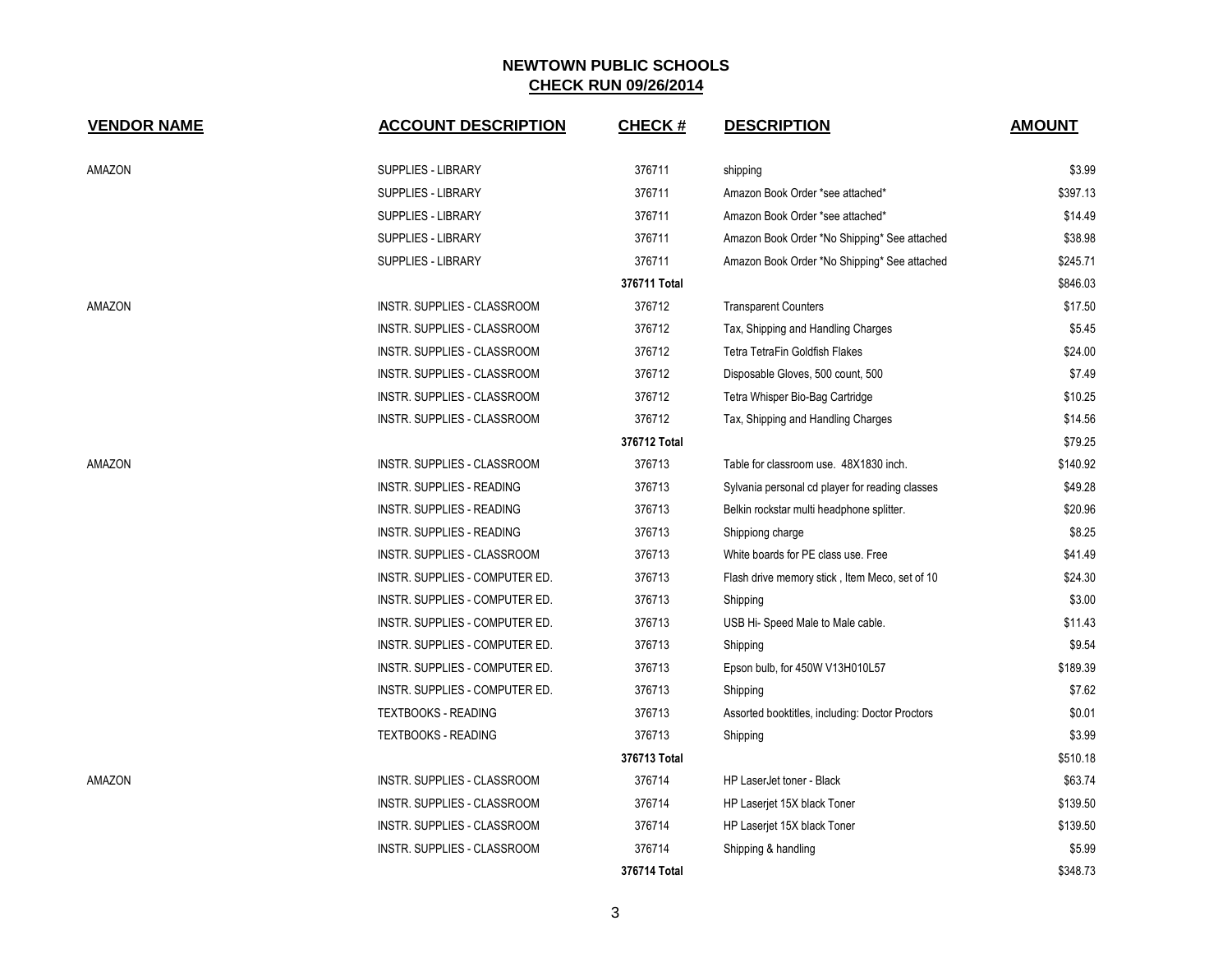| <b>VENDOR NAME</b> | <b>ACCOUNT DESCRIPTION</b>       | <b>CHECK#</b> | <b>DESCRIPTION</b>                        | <b>AMOUNT</b> |
|--------------------|----------------------------------|---------------|-------------------------------------------|---------------|
| AMAZON             | INSTR. SUPPLIES - HEALTH ED      | 376715        | PEER BUDY PROGRAMS FOR SUCESSFUL          | \$35.88       |
|                    | <b>INSTR. SUPPLIES - SCIENCE</b> | 376715        | STUDENT LAB NOTEBOOK 100 CARBONLESS       | \$284.55      |
|                    | <b>INSTR. SUPPLIES - SCIENCE</b> | 376715        | TARGUS AMP02US 2.4 GHz LASER PRESEN       | \$249.95      |
|                    | <b>INSTR. SUPPLIES - SCIENCE</b> | 376715        | <b>SHIPPING</b>                           | \$46.47       |
|                    | <b>INSTR. SUPPLIES - SCIENCE</b> | 376715        | HP 564XL PHOTO INK BLACK - MALARY         | \$25.70       |
|                    | <b>INSTR. SUPPLIES - SCIENCE</b> | 376715        | <b>SHIPPING</b>                           | \$9.98        |
|                    | <b>INSTR. SUPPLIES - SCIENCE</b> | 376715        | HP 564XL COLOR COMBO PACK-MALARY          | \$104.30      |
|                    | <b>TEXTBOOKS - SCIENCE</b>       | 376715        | FRIEDLAND/RELYEA ENVIRONMENTAL            | \$413.06      |
|                    | <b>TEXTBOOKS - SCIENCE</b>       | 376715        | FRIEDLAND/RELYEA ENVIRONMENTAL            | \$288.86      |
|                    | <b>INSTR. SUPPLIES - ENGLISH</b> | 376715        | ZAGG PROfolio +Ultrthin case with backlit | \$76.47       |
|                    | <b>INSTR. SUPPLIES - ENGLISH</b> | 376715        | <b>TREND CARDS</b>                        | \$21.69       |
|                    | <b>INSTR. SUPPLIES - ENGLISH</b> | 376715        | <b>SHIPPING</b>                           | \$13.41       |
|                    | <b>SECURITY SUPPLIES</b>         | 376715        | Advantus Proximity Card Badge Holders     | \$74.95       |
|                    | <b>INSTR. SUPPLIES - ENGLISH</b> | 376715        | APPLE LIGHTNING TO VGAG ADAPTER           | \$101.98      |
|                    | <b>INSTR. SUPPLIES - SCIENCE</b> | 376715        | CRAIG HDMI DVD PLAYER WITH REMOTE         | \$156.72      |
|                    | <b>INSTR. SUPPLIES - SCIENCE</b> | 376715        | <b>SHIPPING</b>                           | \$59.76       |
|                    | <b>INSTR. SUPPLIES - SCIENCE</b> | 376715        | CRAIG HDMI DVD PLAYER WITH REMOTE C       | \$42.00       |
|                    | <b>INSTR. SUPPLIES - SCIENCE</b> | 376715        | LINK DEPOT HDMI TO HDMI CABLE 25 FT       | \$49.35       |
|                    | <b>INSTR. SUPPLIES - SCIENCE</b> | 376715        | COMPREHENSIVE ST SERIES USB CABLE         | \$9.99        |
|                    | <b>INSTR. SUPPLIES - SCIENCE</b> | 376715        | <b>SHIPPING</b>                           | \$21.73       |
|                    | INSTR. SUPPLIES - TECH ED.       | 376715        | Jmt 30pcs Desktop Pc Computer Mainboard   | \$9.50        |
|                    | INSTR. SUPPLIES - TECH ED.       | 376715        | <b>SHIPPING</b>                           | \$4.00        |
|                    | INSTR. SUPPLIES - TECH ED.       | 376715        | 100 pcs Cat6, Cat5E Crimp Connectors      | \$9.58        |
|                    | INSTR. SUPPLIES - TECH ED.       | 376715        | CompTIA A+ Complete Lab Manual            | \$20.84       |
|                    | INSTR. SUPPLIES - TECH ED.       | 376715        | <b>SHIPPING</b>                           | \$14.96       |
|                    | REPAIRS - TECH ED.               | 376715        | SANDISK EXTREME-TRIPOD-SEE CART           | \$45.80       |
|                    | REPAIRS - TECH ED.               | 376715        | SANDISK EXTREME-TRIPOD- SEE CART          | \$45.80       |
|                    | REPAIRS - TECH ED.               | 376715        | SANDISK EXTREME-TRIPOD-SEE CART           | \$91.60       |
|                    | REPAIRS - TECH ED.               | 376715        | SANDISK EXTREME- TRIPOD- SEE CART         | \$505.18      |
|                    | INSTR. SUPPLIES - TECH ED.       | 376715        | CANON EOS REBEL(3) CAMERA STABILIZER      | \$386.67      |
|                    | INSTR. SUPPLIES - TECH ED.       | 376715        | <b>SHIPPING</b>                           | \$10.67       |
|                    | INSTR. SUPPLIES - TECH ED.       | 376715        | <b>SHIPPING</b>                           | \$4.25        |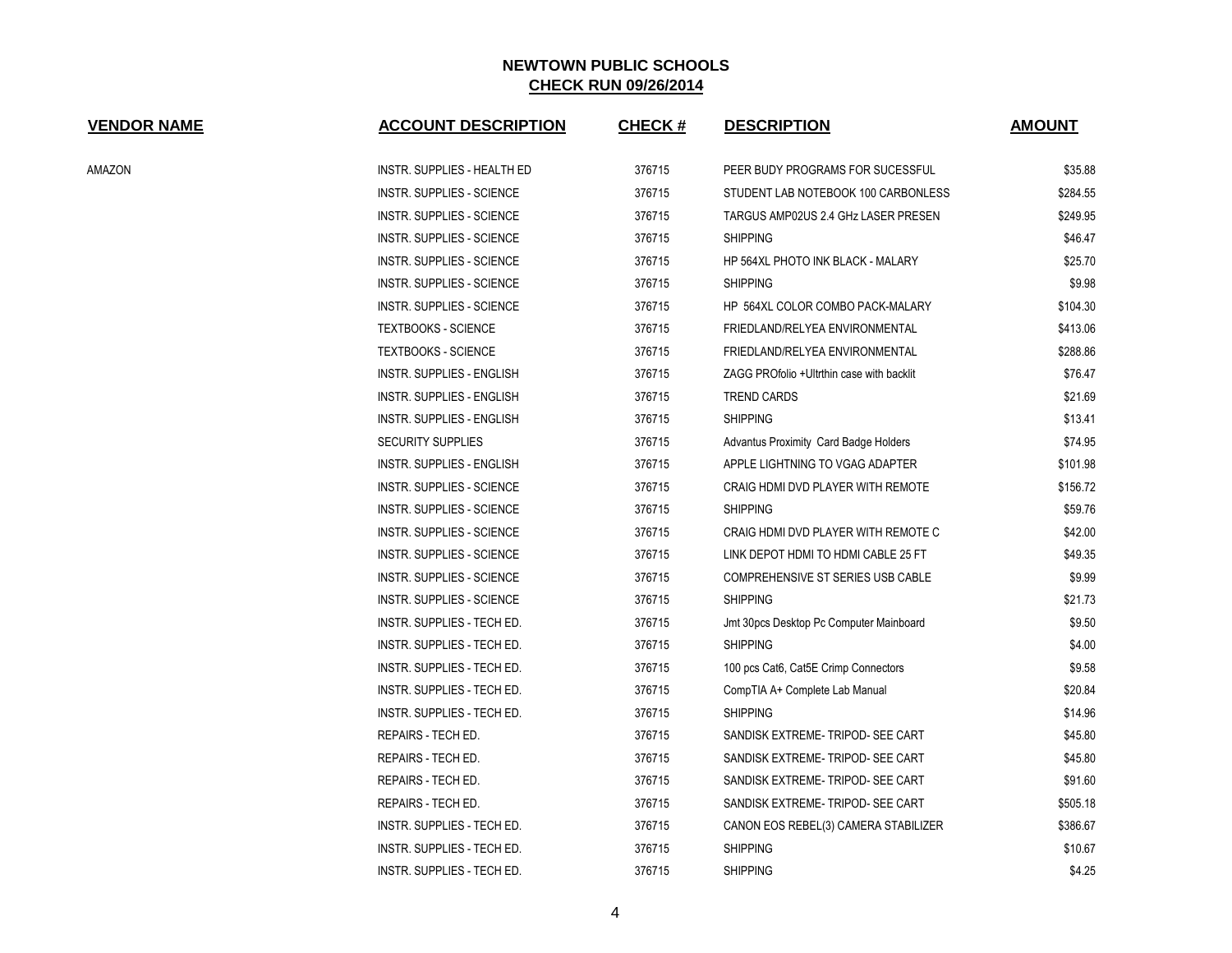| <b>VENDOR NAME</b>              | <b>ACCOUNT DESCRIPTION</b>        | <b>CHECK#</b> | <b>DESCRIPTION</b>                       | <b>AMOUNT</b> |
|---------------------------------|-----------------------------------|---------------|------------------------------------------|---------------|
| AMAZON                          | INSTR. SUPPLIES - TECH ED.        | 376715        | <b>SHIPPING</b>                          | \$4.25        |
|                                 | INSTR. SUPPLIES - TECH ED.        | 376715        | CANON EOS REBEL(3) CAMERA STABILIZER     | \$56.05       |
|                                 | INSTR. SUPPLIES - TECH ED.        | 376715        | <b>SHIPPING</b>                          | \$8.50        |
|                                 | INSTR. SUPPLIES - TECH ED.        | 376715        | CANON EOS REBEL(3) CAMERA STABILIZER     | \$107.07      |
|                                 | INSTR. SUPPLIES - TECH ED.        | 376715        | <b>SHIPPING</b>                          | \$18.68       |
|                                 | INSTR. SUPPLIES - TECH ED.        | 376715        | CANON EOS REBEL(3) CAMERA STABILIZER     | \$129.95      |
|                                 | INSTR. SUPPLIES - TECH ED.        | 376715        | <b>SHIPPING</b>                          | \$7.49        |
|                                 | INSTR. SUPPLIES - TECH ED.        | 376715        | CANON EOS REBEL(3) CAMERA STABILIZER     | \$129.95      |
|                                 | INSTR. SUPPLIES - TECH ED.        | 376715        | <b>SHIPPING</b>                          | \$7.50        |
|                                 | INSTR. SUPPLIES - TECH ED.        | 376715        | CANON EOS REBEL(3) CAMERA STABILIZE      | \$1,647.00    |
|                                 | INSTR. SUPPLIES - TECH ED.        | 376715        | <b>SHIPPING</b>                          | \$42.95       |
|                                 | INSTR. SUPPLIES - TECH ED.        | 376715        | CANON EOS REBEL(3) CAMERA STABILIZER     | \$226.55      |
|                                 | INSTR. SUPPLIES - TECH ED.        | 376715        | <b>SHIPPING</b>                          | \$16.49       |
|                                 | INSTR. SUPPLIES - TECH ED.        | 376715        | Class II Transformer - 24 Volt AC, 40 VA | \$26.77       |
|                                 |                                   | 376715 Total  |                                          | \$5,664.85    |
| AMERICAN LEGACY PUBLISHING INC. | INSTR. SUPPLIES - CLASSROOM       | 376716        | <b>Connecticut Studies Weekly</b>        | \$474.32      |
|                                 | INSTR. SUPPLIES - CLASSROOM       | 376716        | Shipping                                 | \$47.43       |
|                                 |                                   | 376716 Total  |                                          | \$521.75      |
| AMERICAN RED CROSS              | STAFF TRAIN. - HEALTH ADMIN.      | 376717        | CPR/FIRST AID TRAINING 2014/15           | \$38.00       |
|                                 |                                   | 376717 Total  |                                          | \$38.00       |
| APPERSON                        | INSTR. SUPPLIES - SCIENCE         | 376718        | FORM 28190 (15 QUESTIONS)                | \$106.00      |
|                                 | INSTR. SUPPLIES - SCIENCE         | 376718        | FORM 26550 (200 QUESTIONS)               | \$32.50       |
|                                 | INSTR. SUPPLIES - SCIENCE         | 376718        | FORM 26550(200 QUESTIONS)                | \$97.50       |
|                                 | <b>INSTR. SUPPLIES - SCIENCE</b>  | 376718        | FORM 27120 (100 QUESTIONS)               | \$32.50       |
|                                 | INSTR. SUPPLIES - SCIENCE         | 376718        | <b>SHIPPING</b>                          | \$21.88       |
|                                 |                                   | 376718 Total  |                                          | \$290.38      |
| AQUARION WATER COMPANY OF CT    | WATER - H.S.                      | 376719        | WATER 200331205                          | \$36.02       |
|                                 |                                   | 376719 Total  |                                          | \$36.02       |
| ARC-O-ROOTER LLC                | <b>B. &amp; G. REPAIRS - M.G.</b> | 376720        | SNAKE SINK LINE - MG                     | \$125.00      |
|                                 |                                   | 376720 Total  |                                          | \$125.00      |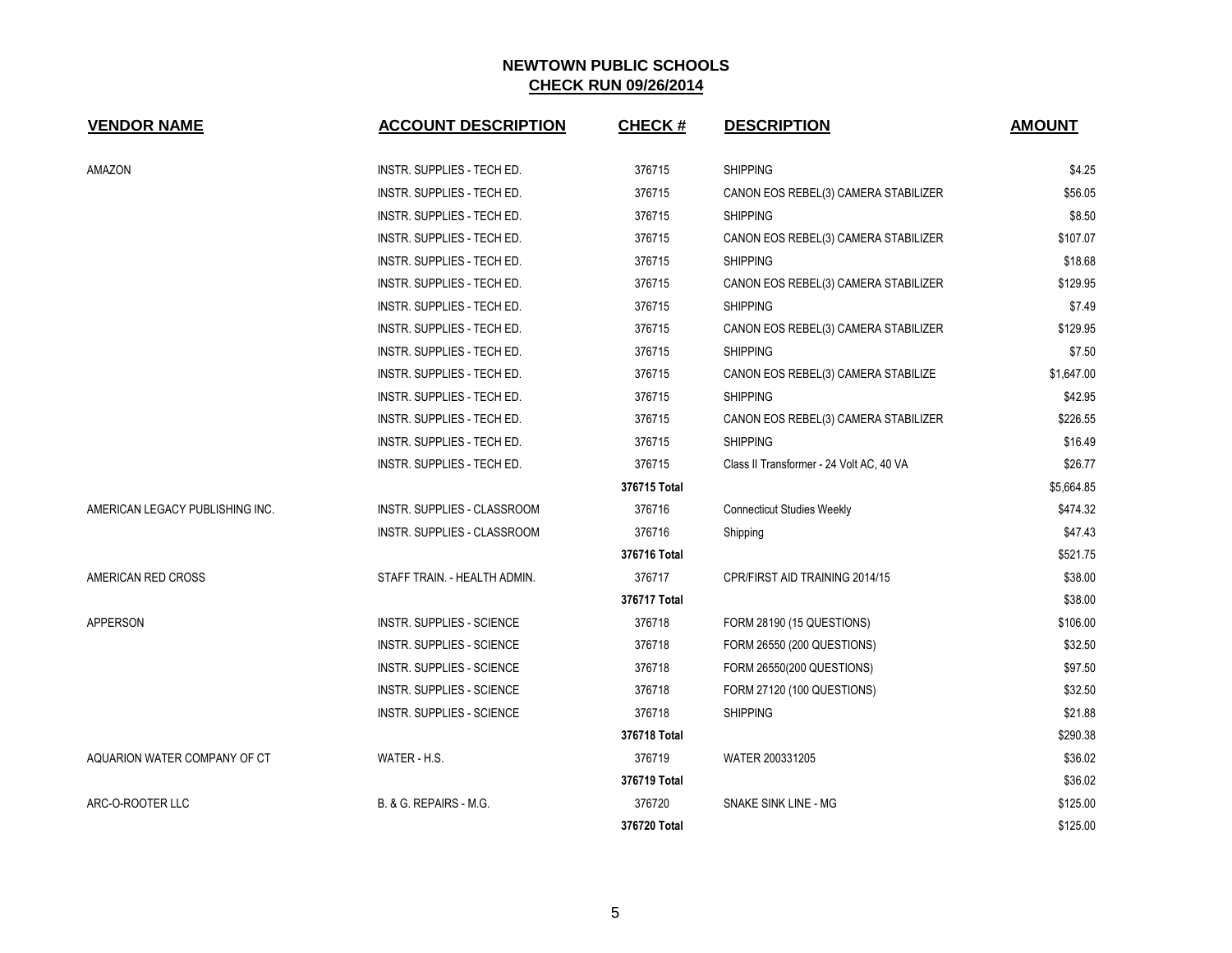| <b>VENDOR NAME</b>                  | <b>ACCOUNT DESCRIPTION</b>        | <b>CHECK#</b> | <b>DESCRIPTION</b>                                    | <b>AMOUNT</b> |
|-------------------------------------|-----------------------------------|---------------|-------------------------------------------------------|---------------|
| ARROW LINE PAINTING LLC             | <b>B&amp;G CONTRACTED SERV.</b>   | 376721        | <b>REMARK PARKING LOT LINES - NHS</b>                 | \$3,365.00    |
|                                     | <b>B&amp;G CONTRACTED SERV.</b>   | 376721        | REMARK PARKING LOT LINES - NHS                        | \$2,975.00    |
|                                     |                                   | 376721 Total  |                                                       | \$6,340.00    |
| ASSOCIATED REFUSE HAULERS           | <b>REFUSE REMOVAL</b>             | 376722        | REFUSE DISPOSAL - ALL SCHOOLS 2014-2015               | \$7,508.07    |
|                                     | <b>REFUSE REMOVAL</b>             | 376722        | CARDBOARD RECYCLING ALL SCHOOLS 2014/15-201           | \$155.00      |
|                                     | <b>REFUSE REMOVAL</b>             | 376722        | CARDBOARD RECYCLING ALL SCHOOLS 2014/15-201           | \$78.00       |
|                                     | <b>REFUSE REMOVAL</b>             | 376722        | CARDBOARD RECYCLING ALL SCHOOLS 2014/15-201           | \$75.00       |
|                                     | <b>REFUSE REMOVAL</b>             | 376722        | CARDBOARD RECYCLING ALL SCHOOLS 2014/15-201           | \$122.00      |
|                                     | <b>REFUSE REMOVAL</b>             | 376722        | CARDBOARD RECYCLING ALL SCHOOLS 2014/15-201           | \$78.00       |
|                                     | <b>REFUSE REMOVAL</b>             | 376722        | CARDBOARD RECYCLING ALL SCHOOLS 2014/15-201           | \$86.00       |
|                                     | <b>REFUSE REMOVAL</b>             | 376722        | CARDBOARD RECYCLING ALL SCHOOLS 2014/15-201           | \$96.00       |
|                                     |                                   | 376722 Total  |                                                       | \$8,198.07    |
| AT&T                                | <b>TELEPHONE &amp; CABLE</b>      | 376723        | <b>SERVCES 2014/15</b>                                | \$781.35      |
|                                     |                                   | 376723 Total  |                                                       | \$781.35      |
| AT&T                                | <b>TELEPHONE &amp; CABLE</b>      | 376724        | <b>SERVCES 2014/15</b>                                | \$2,749.46    |
|                                     |                                   | 376724 Total  |                                                       | \$2,749.46    |
| AT&T                                | <b>TELEPHONE &amp; CABLE</b>      | 376725        | <b>SERVCES 2014/15</b>                                | \$58.52       |
|                                     |                                   | 376725 Total  |                                                       | \$58.52       |
| AT&T                                | <b>TELEPHONE &amp; CABLE</b>      | 376726        | <b>SERVCES 2014/15</b>                                | \$58.28       |
|                                     |                                   | 376726 Total  |                                                       | \$58.28       |
| ATLANTIC DETROIT DIESEL-ALLISON LLC | <b>B&amp;G CONTRACTED SERV.</b>   | 376727        | <b>GENERATOR PREVENTIVE MAINTENANCE</b>               | \$475.00      |
|                                     |                                   | 376727 Total  |                                                       | \$475.00      |
| <b>ATOMIC MEMBERSHIP</b>            | MEMBERSHIPS - MATH                | 376728        | Atomic membership renewal for Math department. See at | \$25.00       |
|                                     |                                   | 376728 Total  |                                                       | \$25.00       |
| ATRION NETWORKING CORPORATION       | STAFF TRAIN. - INFO. TECH.        | 376729        | HP Procurve Installs per proposal 110932              | \$4,338.75    |
|                                     |                                   | 376729 Total  |                                                       | \$4,338.75    |
| ATTAINMENT COMPANY INC.             | INSTR. SUPPLIES - SP/HEAR.        | 376730        | GO TALK ONE SIX GO TALK ONES                          | \$59.00       |
|                                     | INSTR. SUPPLIES - SP/HEAR.        | 376730        | <b>SHIPPING</b>                                       | \$5.00        |
|                                     |                                   | 376730 Total  |                                                       | \$64.00       |
| AUTO HOME COMMERCIAL                | <b>B. &amp; G. REPAIRS - M.S.</b> | 376731        | <b>REPAIR CLOCK CIRCUIT BOARD</b>                     | \$721.14      |
|                                     |                                   | 376731 Total  |                                                       | \$721.14      |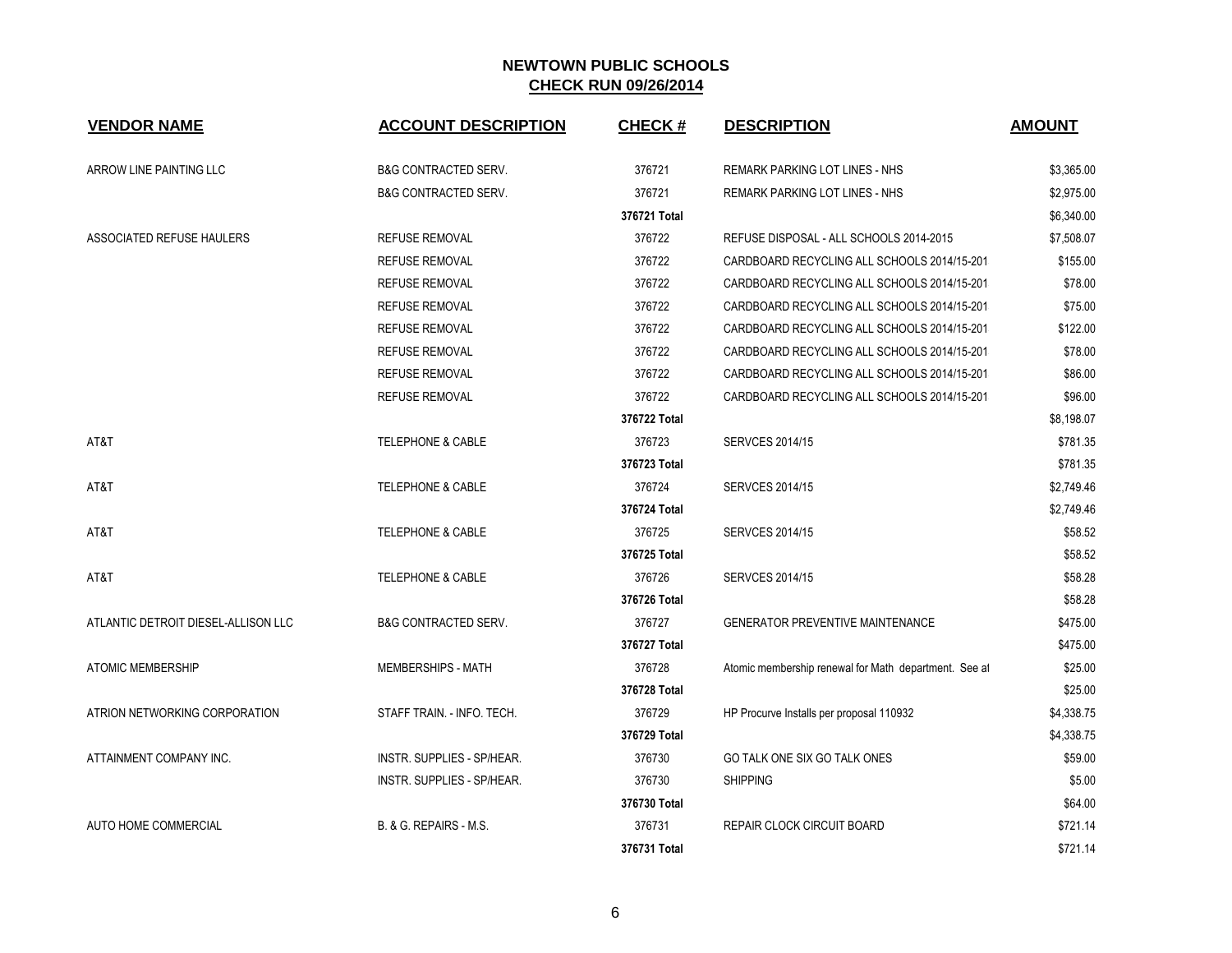| <b>VENDOR NAME</b>               | <b>ACCOUNT DESCRIPTION</b>          | <b>CHECK#</b> | <b>DESCRIPTION</b>                                 | <b>AMOUNT</b> |
|----------------------------------|-------------------------------------|---------------|----------------------------------------------------|---------------|
| AUTOMATED BUILDING SYSTEMS, INC. | <b>B&amp;G CONTRACTED SERV.</b>     | 376732        | ALERTON CONTROLS PREV MAINT AGREEMENT              | \$28,220.00   |
|                                  |                                     | 376732 Total  |                                                    | \$28,220.00   |
| <b>B&amp;H PHOTO-VIDEO</b>       | INSTR. SUPPLIES - CLASSROOM         | 376733        | Sennheiser BA 2015G2 Rechargeable Battery Pack B&H | \$167.90      |
|                                  |                                     | 376733 Total  |                                                    | \$167.90      |
| <b>BAGEL DELIGHT</b>             | OFF. SUPPLIES - SUPER.              | 376734        | <b>BOE BREAKFAST</b>                               | \$63.80       |
|                                  | OTHER SUPPLIES - STAFF DEVELOP.     | 376734        | Misc for Booster Program Training Day              | \$89.90       |
|                                  | OFF. SUPPLIES - PUPIL SERV.         | 376734        | LUNCHEON 8/20/14 ORIENTATION                       | \$60.00       |
|                                  |                                     | 376734 Total  |                                                    | \$213.70      |
| RICHARD BAILEY                   | <b>B&amp;G SUPPLIES - CUSTODIAL</b> | 376735        | SHOE'S (50059)                                     | \$86.00       |
|                                  |                                     | 376735 Total  |                                                    | \$86.00       |
| <b>BARNES &amp; NOBLE INC.</b>   | <b>TEXTBOOKS - ENGLISH</b>          | 376736        | 9780743273565 GREAT GATSBY-K.ENGLISH               | \$120.00      |
|                                  |                                     | 376736 Total  |                                                    | \$120.00      |
| BERCHEM, MOSES & DEVLIN, P.C.    | PROF. SERV. - SP. ED. LEGAL         | 376737        | SERV SPEC ED                                       | \$5,518.49    |
|                                  | PROF. SERV. - SUPER.                | 376737        | SERV - GEN ED.                                     | \$10,541.08   |
|                                  |                                     | 376737 Total  |                                                    | \$16,059.57   |
| BLANCHETTE SPORTING GOODS        | <b>INSTR. SUPPLIES - SPORTS</b>     | 376738        | <b>DIVING SCORECARDS</b>                           | \$51.00       |
|                                  | <b>INSTR. SUPPLIES - SPORTS</b>     | 376738        | <b>12 MEMORY STOP WATCH</b>                        | \$138.00      |
|                                  | <b>INSTR. SUPPLIES - SPORTS</b>     | 376738        | <b>VOLLEYBALL SIKE TRAINER</b>                     | \$230.00      |
|                                  | <b>INSTR. SUPPLIES - SPORTS</b>     | 376738        | MART FLIP- A SCORE                                 | \$52.00       |
|                                  |                                     | 376738 Total  |                                                    | \$471.00      |
| <b>BLICK ART MATERIALS</b>       | <b>INSTR. SUPPLIES - ART</b>        | 376739        | art supplies-see attached                          | \$39.95       |
|                                  | <b>INSTR. SUPPLIES - ART</b>        | 376739        | BRUSHES- ACRYLIC- PAINT- PENCILS                   | \$66.07       |
|                                  | <b>INSTR. SUPPLIES - ART</b>        | 376739        | BRUSHES- ACRYLIC- PAINT- PENCILS                   | \$134.52      |
|                                  | <b>INSTR. SUPPLIES - ART</b>        | 376739        | BRUSHES- ACRYLIC- PAINT- PENCILS                   | \$9.13        |
|                                  | <b>INSTR. SUPPLIES - ART</b>        | 376739        | Art Supplies: SEE ATTACHED                         | \$736.09      |
|                                  | <b>INSTR. SUPPLIES - ART</b>        | 376739        | Art Supplies: SEE ATTACHED                         | \$41.44       |
|                                  | <b>INSTR. SUPPLIES - ART</b>        | 376739        | Sharpie Fine Point - Brown, Cat. #Z                | \$45.03       |
|                                  | <b>INSTR. SUPPLIES - ART</b>        | 376739        | Sargent Art Acrylic Medium, 16 oz.,                | \$28.16       |
|                                  | <b>INSTR. SUPPLIES - ART</b>        | 376739        | Railroad Board, 22 x 28, 6 ply,                    | \$13.50       |
|                                  | <b>INSTR. SUPPLIES - ART</b>        | 376739        | Sharpie Fine Point - Brown,                        | \$49.77       |
|                                  | <b>INSTR. SUPPLIES - ART</b>        | 376739        | Sharpie, Metallic Markers, 36-pk.,                 | \$37.19       |
|                                  | <b>INSTR. SUPPLIES - ART</b>        | 376739        | Sharpie, Fine Point - Aqua, Cat. #Z21316-5150      | \$18.96       |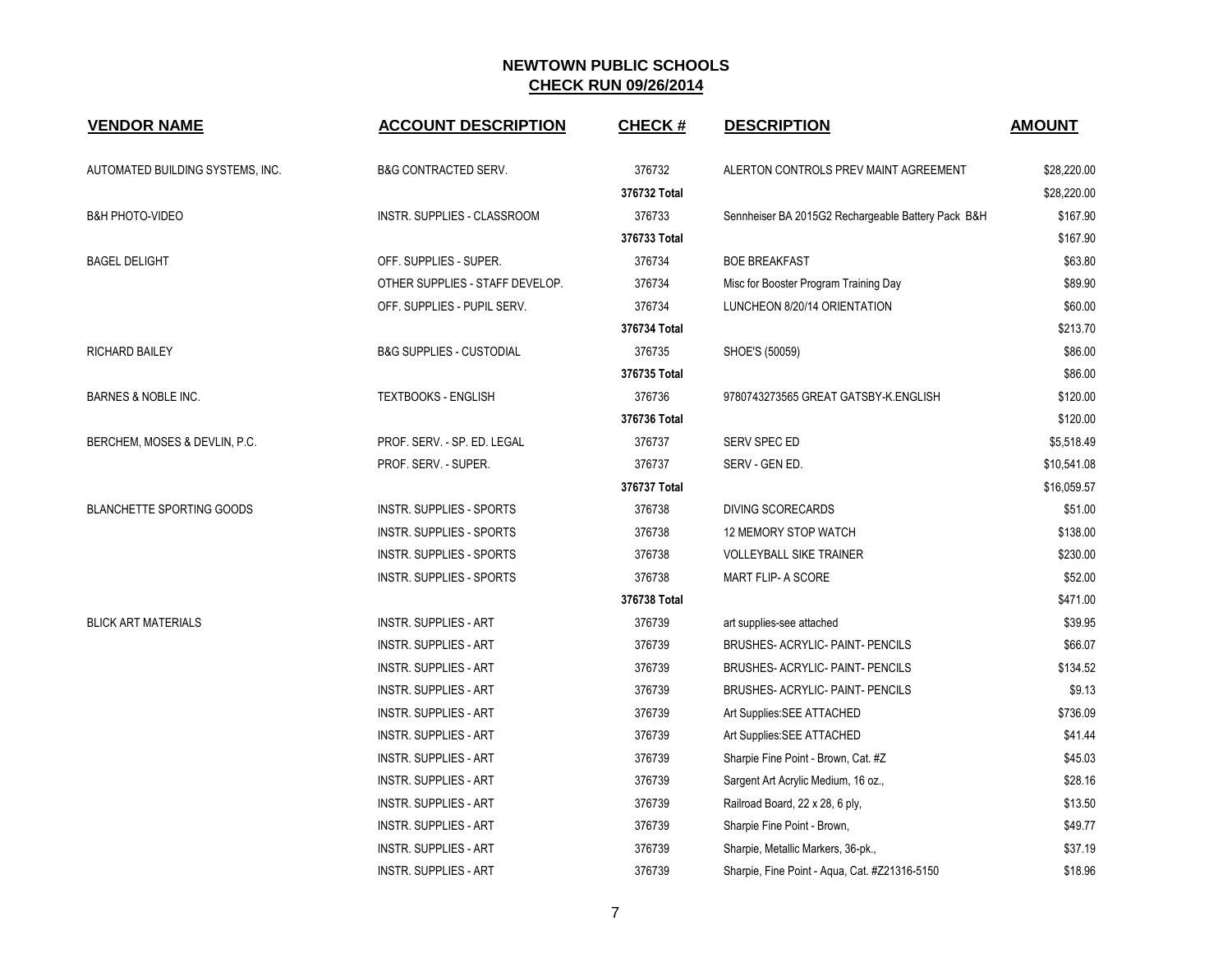| <b>VENDOR NAME</b>                 | <b>ACCOUNT DESCRIPTION</b>           | <b>CHECK#</b> | <b>DESCRIPTION</b>                                | <b>AMOUNT</b> |
|------------------------------------|--------------------------------------|---------------|---------------------------------------------------|---------------|
| <b>BLICK ART MATERIALS</b>         | <b>INSTR. SUPPLIES - ART</b>         | 376739        | Sharpie, Fine Point - Berry, Cat. #Z21316-3710    | \$18.96       |
|                                    | <b>INSTR. SUPPLIES - ART</b>         | 376739        | Sharpie, Fine Point - Lime, Cat. #Z21316-7230     | \$18.96       |
|                                    | INSTR. SUPPLIES - ART                | 376739        | Sharpie, Fine Point - Turq., Cat. #Z21316-5110    | \$18.96       |
|                                    |                                      | 376739 Total  |                                                   | \$1,276.69    |
| <b>BLINDSGUYS</b>                  | B. & G. REPAIRS - M.S.               | 376740        | <b>REPLACE BLINDS - NMS</b>                       | \$1,267.00    |
|                                    |                                      | 376740 Total  |                                                   | \$1,267.00    |
| BLUE LABEL BATTERY INC.            | REPAIRS - INFO. TECH.                | 376741        | Battery for the Dell Latitude E5400 High Capacity | \$220.00      |
|                                    | <b>INSTR. SUPPLIES - ENGLISH</b>     | 376741        | 74125X PROJECTOR LAMP FOR NEC VT700               | \$144.50      |
|                                    |                                      | 376741 Total  |                                                   | \$364.50      |
| THE BOOKSOURCE                     | TEXTBOOKS - CLASSROOM                | 376742        | SEE ATTACH LIST                                   | \$291.54      |
|                                    | TEXTBOOKS - CLASSROOM                | 376742        | ASSOR BOOKS SEE ATTACH                            | \$28.54       |
|                                    |                                      | 376742 Total  |                                                   | \$320.08      |
| BREWSTER PAINT & DECORATING CENTER | <b>B&amp;G SUPPLIES - MAINT.</b>     | 376743        | PAINT / SEAL GRIP - MAINT SUPPLIES                | \$299.90      |
|                                    | <b>B&amp;G SUPPLIES - MAINT.</b>     | 376743        | PAINT / SEAL GRIP - MAINT SUPPLIES                | \$102.44      |
|                                    | <b>B&amp;G SUPPLIES - MAINT.</b>     | 376743        | PAINT / SEAL GRIP - MAINT SUPPLIES                | \$181.96      |
|                                    |                                      | 376743 Total  |                                                   | \$584.30      |
| <b>BUG BUSTER INC.</b>             | <b>B&amp;G CONTRACTED SERV.</b>      | 376744        | MONTHLY PEST CONTROL - ALL SCHOOLS                | \$200.00      |
|                                    |                                      | 376744 Total  |                                                   | \$200.00      |
| CBEA                               | STAFF TRAIN. - CLASSROOM             | 376745        | PRE-REGISTRATION FOR 2014 ANNUAL CBEA             | \$80.00       |
|                                    |                                      | 376745 Total  |                                                   | \$80.00       |
| ccss                               | MEMBERSHIPS - SOC. STUDIES           | 376746        | 14-15 MEMBERSHIP                                  | \$20.00       |
|                                    |                                      | 376746 Total  |                                                   | \$20.00       |
| CED                                | <b>B&amp;G SUPPLIES - MAINT.</b>     | 376747        | ELECTRICAL SHOP STOCK - WIRING                    | \$17,372.33   |
|                                    | <b>B&amp;G SUPPLIES - MAINT.</b>     | 376747        | ELECTRICAL SHOP STOCK - WIRING                    | \$414.75      |
|                                    | <b>B&amp;G SUPPLIES - MAINT.</b>     | 376747        | ELECTRICAL SHOP STOCK - WIRING                    | \$618.10      |
|                                    | <b>B&amp;G SUPPLIES - MAINT.</b>     | 376747        | ELECTRICAL SHOP STOCK - WIRING                    | \$573.92      |
|                                    |                                      | 376747 Total  |                                                   | \$18,979.10   |
| <b>CENGAGE LEARNING</b>            | <b>SUPPLIES - LIBRARY</b>            | 376748        | Gale Virtual Reference Library hosting fee        | \$50.00       |
|                                    |                                      | 376748 Total  |                                                   | \$50.00       |
| <b>CENGAGE LEARNING</b>            | INSTR. SUPPLIES - BUSINESS ED        | 376749        | CENTURY 21 ACCOUNTING WORKING PAPERS              | \$453.75      |
|                                    | <b>INSTR. SUPPLIES - BUSINESS ED</b> | 376749        | <b>SHIPPING</b>                                   | \$45.38       |
|                                    |                                      | 376749 Total  |                                                   | \$499.13      |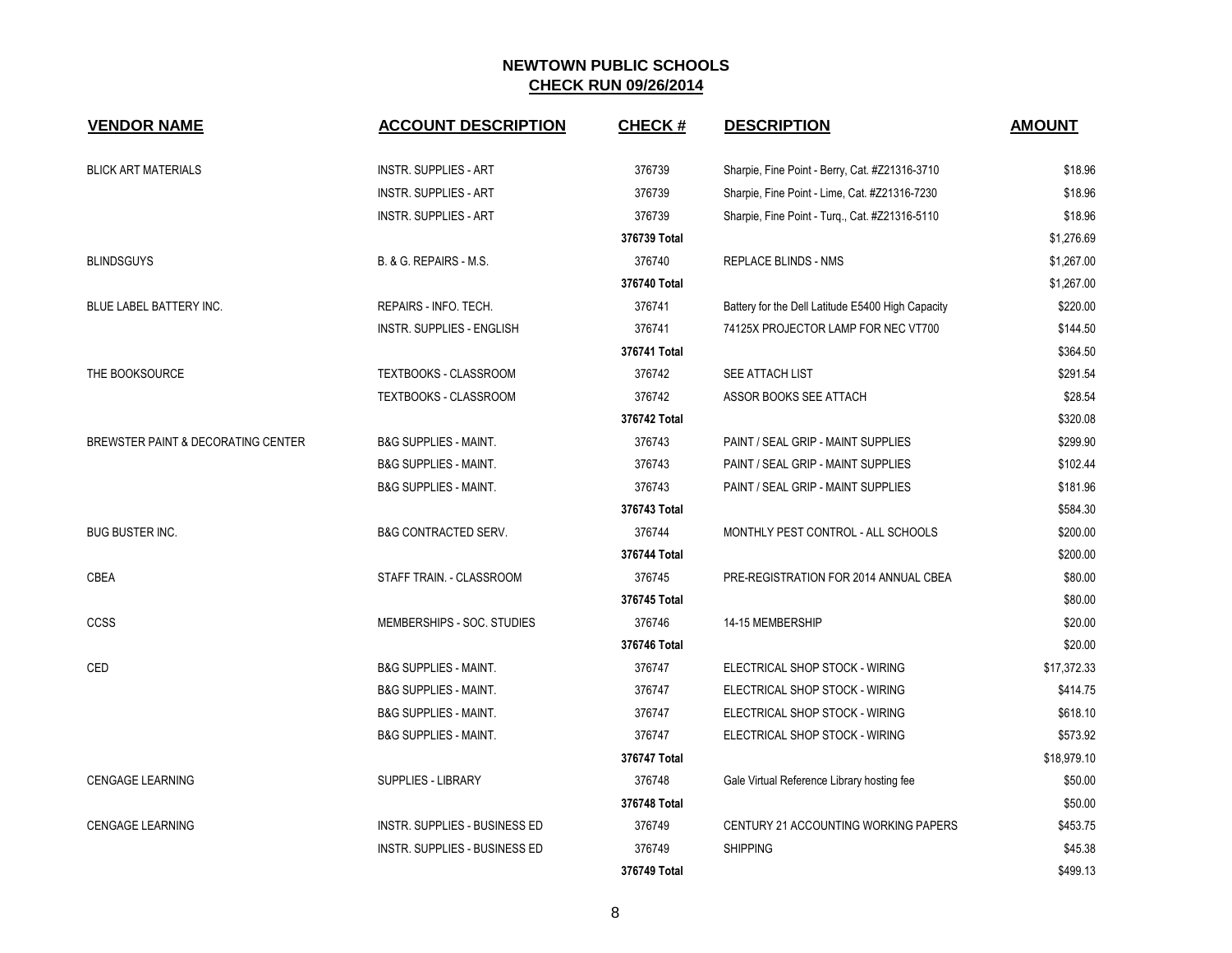| <b>VENDOR NAME</b>                   | <b>ACCOUNT DESCRIPTION</b>          | <b>CHECK#</b> | <b>DESCRIPTION</b>                                         | <b>AMOUNT</b> |
|--------------------------------------|-------------------------------------|---------------|------------------------------------------------------------|---------------|
| CERAMIC SUPPLY INC.                  | <b>INSTR. SUPPLIES - ART</b>        | 376750        | GLAZES- COVERCOAT- MOIST CLAY                              | \$289.56      |
|                                      |                                     | 376750 Total  |                                                            | \$289.56      |
| CES                                  | STAFF TRAIN. - CLASSROOM            | 376751        | SEXUAL HARRASSMENT WORKSHOP                                | \$75.00       |
|                                      |                                     | 376751 Total  |                                                            | \$75.00       |
| <b>WAYNE CIACCIA</b>                 | <b>B&amp;G SUPPLIES - CUSTODIAL</b> | 376752        | SHOE'S (50059)                                             | \$100.00      |
|                                      |                                     | 376752 Total  |                                                            | \$100.00      |
| <b>CIRMA</b>                         | WORKERS COMP.                       | 376753        | 2ND QTR WC PREMIUM 2014/15                                 | \$114,480.00  |
|                                      | LIABILITY/UMBRELLA INS.             | 376753        | 2ND QTR LAP PREMIUM 2014/15                                | \$6,320.00    |
|                                      | PROPERTY INSURANCE                  | 376753        | 2ND QTR LAP PREMIUM 2014/15                                | \$63,214.00   |
|                                      |                                     | 376753 Total  |                                                            | \$184,014.00  |
| CLASSROOM DIRECT/SCHOOL SPECIALTY    | INSTR. SUPPLIES - ENGLISH           | 376754        | 9-086363-424 WHITE 1 INCH 3 RING BINDER                    | \$31.40       |
|                                      | INSTR. SUPPLIES - SCIENCE           | 376754        | 9-085271-424 WHITE TABLETS                                 | \$19.94       |
|                                      | INSTR. SUPPLIES - SCIENCE           | 376754        | 9-085278-424 CANARY TABLETS                                | \$19.94       |
|                                      |                                     | 376754 Total  |                                                            | \$71.28       |
| <b>CMEA</b>                          | CONTRACTED SERV. - MUSIC            | 376755        | CMEA SCHOOL ASSOCIATION FEE                                | \$275.00      |
|                                      |                                     | 376755 Total  |                                                            | \$275.00      |
| CONN CENTER FOR CHILD DEVELOPMENT    | TUITION - OUT-OF-DISTRICT           | 376756        | TUITION - OUT-OF-DISTRICT                                  | \$32,000.00   |
|                                      |                                     | 376756 Total  |                                                            | \$32,000.00   |
| CONN CUSTOM AQUATICS LLC             | B. & G. REPAIRS - H.S.              | 376757        | <b>BALANCE POOL WATER - NHS</b>                            | \$616.00      |
|                                      |                                     | 376757 Total  |                                                            | \$616.00      |
| CONN JUNIOR REPUBLIC INC             | TUITION - OUT-OF-DISTRICT           | 376758        | TUITION - OUT-OF-DISTRICT                                  | \$2,356.80    |
|                                      | TUITION - OUT-OF-DISTRICT           | 376758        | TUITION - OUT-OF-DISTRICT                                  | \$471.36      |
|                                      | TUITION - OUT-OF-DISTRICT           | 376758        | TUITION - OUT-OF-DISTRICT                                  | \$471.36      |
|                                      |                                     | 376758 Total  |                                                            | \$3,299.52    |
| <b>CONNECTICUT LIGHT &amp; POWER</b> | ELECTRICITY - RIS.                  | 376759        | ELEC 51984466011                                           | \$378.92      |
|                                      | ELECTRICITY - M.S.                  | 376759        | ELEC 51658443072                                           | \$5,704.12    |
|                                      |                                     | 376759 Total  |                                                            | \$6,083.04    |
| CONSOLIDATED COMPUTING INC.          | CONTRACTED SERV. - INFO. TECH.      | 376760        | 1 TB Addition Datto Backup additional offsite storage Addi | \$1,960.00    |
|                                      |                                     | 376760 Total  |                                                            | \$1,960.00    |
| <b>CRA</b>                           | STAFF TRAIN. - CLASSROOM            | 376761        | MEMBERSHIP DUES                                            | \$25.00       |
|                                      | STAFF TRAIN. - CLASSROOM            | 376761        | <b>CONFERENCE FEE for Member</b>                           | \$135.00      |
|                                      |                                     | 376761 Total  |                                                            | \$160.00      |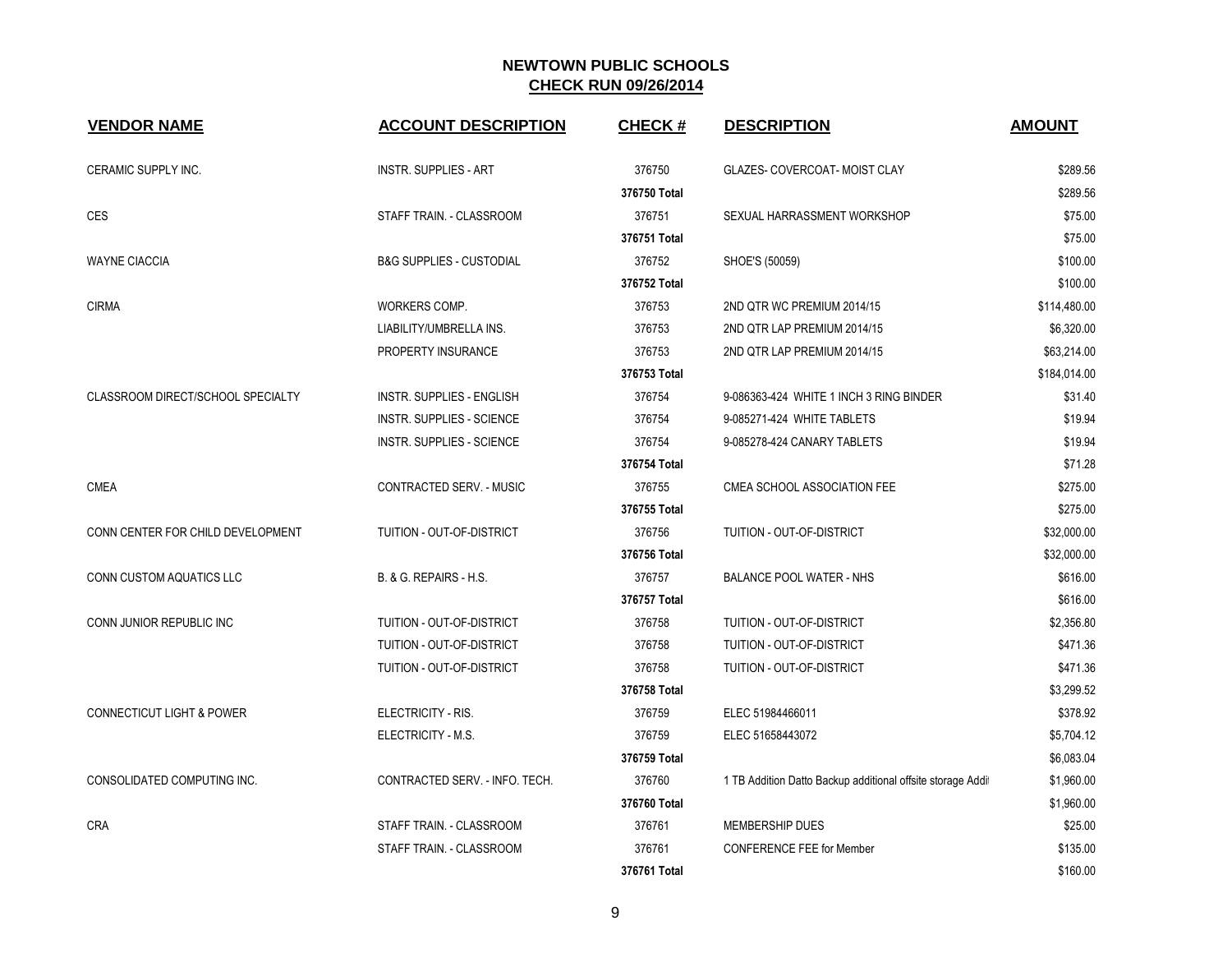| <b>VENDOR NAME</b>                       | <b>ACCOUNT DESCRIPTION</b>          | <b>CHECK#</b> | <b>DESCRIPTION</b>                    | <b>AMOUNT</b> |
|------------------------------------------|-------------------------------------|---------------|---------------------------------------|---------------|
| CRYSTAL PRODUCTIONS ART VIDEO WORLD      | <b>INSTR. SUPPLIES - ART</b>        | 376762        | Art styles display cards - CP1828     | \$67.90       |
|                                          | <b>INSTR. SUPPLIES - ART</b>        | 376762        | Shipping                              | \$9.95        |
|                                          |                                     | 376762 Total  |                                       | \$77.85       |
| SUZANNE D'ERAMO                          | STAFF TRAVEL - SUPER.               | 376763        | <b>TRAVEL EDS TRAINING</b>            | \$54.88       |
|                                          |                                     | 376763 Total  |                                       | \$54.88       |
| M.J. DALY, LLC                           | <b>B&amp;G CONTRACTED SERV.</b>     | 376764        | <b>QTRLY SPRINKLER INSPECTIONS</b>    | \$147.92      |
|                                          | B. & G. REPAIRS - H.S.              | 376764        | FIRE PUMP REPAIRS - NHS               | \$5,865.00    |
|                                          |                                     | 376764 Total  |                                       | \$6,012.92    |
| DANBURY PUBLIC SCHOOLS                   | <b>TUITION - MAGNET SCHOOL</b>      | 376765        | WESTERN CT AIS MAGNET SCHOOL          | \$62,440.00   |
|                                          |                                     | 376765 Total  |                                       | \$62,440.00   |
| <b>DIRECT ENERGY BUSINESS</b>            | ELECTRICITY - HOM.                  | 376766        | ELEC 1130817                          | \$3,624.70    |
|                                          | ELECTRICITY - HOM.                  | 376766        | ELEC 1130817                          | \$4,251.20    |
|                                          | ELECTRICITY - M.S.                  | 376766        | ELEC 1130812                          | \$13.65       |
|                                          | ELECTRICITY - M.S.                  | 376766        | ELEC 1130813                          | \$86.39       |
|                                          | ELECTRICITY - M.S.                  | 376766        | ELEC 1130815                          | \$10.93       |
|                                          | ELECTRICITY - M.S.                  | 376766        | ELEC 1130814                          | \$7.78        |
|                                          | ELECTRICITY - H.S.                  | 376766        | ELEC 1130811                          | \$29,590.57   |
|                                          |                                     | 376766 Total  |                                       | \$37,585.22   |
| DRYWALL ASSOCIATES INC.                  | B. & G. REPAIRS - H.S.              | 376767        | REPLACE DAMAGED LOBBY CEILING TILES   | \$700.00      |
|                                          |                                     | 376767 Total  |                                       | \$700.00      |
| DUMOUCHEL PAPER CO.                      | <b>B&amp;G SUPPLIES - CUSTODIAL</b> | 376768        | CARPET CLEANER / LYSOL / TRASH LINERS | \$120.96      |
|                                          | <b>B&amp;G SUPPLIES - CUSTODIAL</b> | 376768        | CARPET CLEANER / LYSOL / TRASH LINERS | \$274.92      |
|                                          | <b>B&amp;G SUPPLIES - CUSTODIAL</b> | 376768        | CARPET CLEANER / LYSOL / TRASH LINE   | \$2,666.66    |
|                                          |                                     | 376768 Total  |                                       | \$3,062.54    |
| DV BROWN & ASSOCIATES INC.               | INSTR. SUPPLIES - CLASSROOM         | 376769        | Door cranks for Kwikwall # K-15088    | \$750.00      |
|                                          | <b>INSTR. SUPPLIES - CLASSROOM</b>  | 376769        | Estimated shipping                    | \$30.00       |
|                                          |                                     | 376769 Total  |                                       | \$780.00      |
| <b>KETHLEEN DYE</b>                      | STAFF TRAIN. - SCIENCE              | 376770        | <b>CONF</b>                           | \$125.00      |
|                                          |                                     | 376770 Total  |                                       | \$125.00      |
| <b>EAST COAST SIGN &amp; SUPPLY INC.</b> | <b>B&amp;G SUPPLIES - MAINT.</b>    | 376771        | PARKING LOT SIGNS                     | \$320.00      |
|                                          |                                     | 376771 Total  |                                       | \$320.00      |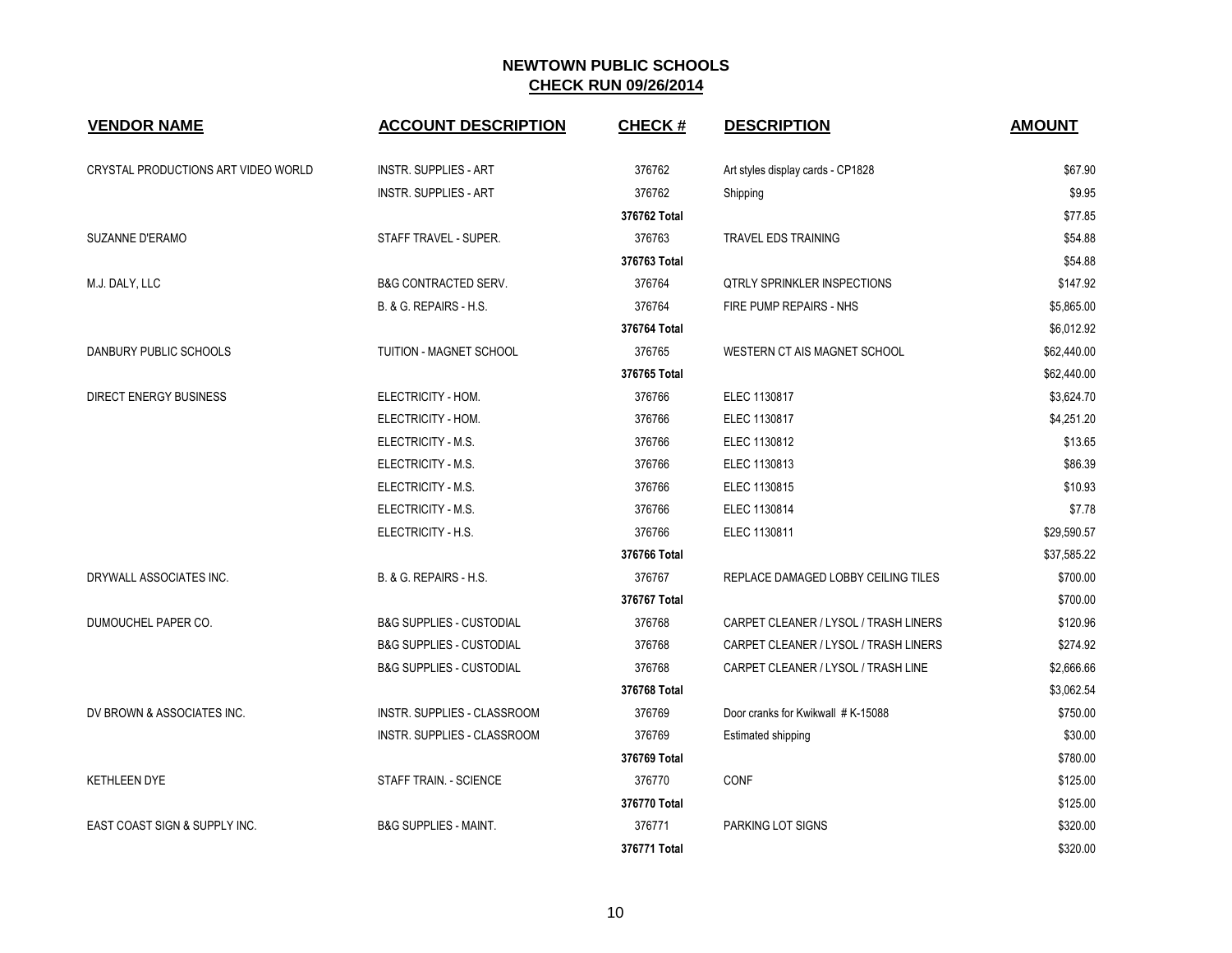| <b>VENDOR NAME</b>                     | <b>ACCOUNT DESCRIPTION</b>           | <b>CHECK#</b> | <b>DESCRIPTION</b>                             | <b>AMOUNT</b> |
|----------------------------------------|--------------------------------------|---------------|------------------------------------------------|---------------|
| EATON ELECTRICAL INC.                  | <b>B&amp;G CONTRACTED SERV.</b>      | 376772        | <b>GENERATOR START UP/PREV MAINT 2014-2015</b> | \$1,081.00    |
|                                        | <b>B&amp;G CONTRACTED SERV.</b>      | 376772        | GENERATOR START UP/PREV MAINT 2014-2015        | \$992.00      |
|                                        |                                      | 376772 Total  |                                                | \$2,073.00    |
| <b>EDUCATION CONNECTION</b>            | TRANS. - OUT-OF-DISTRICT             | 376773        | TRANS. - OUT-OF-DISTRICT                       | (\$256.00)    |
|                                        | TRANS. - OUT-OF-DISTRICT             | 376773        | TRANS. - OUT-OF-DISTRICT                       | \$34,512.00   |
|                                        |                                      | 376773 Total  |                                                | \$34,256.00   |
| EDUCATORS OUTLET INC.                  | <b>INSTR. SUPPLIES - WORLD LANG.</b> | 376774        | MINI DRY ERASE BOARD SET OF 5                  | \$26.94       |
|                                        | INSTR. SUPPLIES - WORLD LANG.        | 376774        | shipping                                       | \$7.00        |
|                                        |                                      | 376774 Total  |                                                | \$33.94       |
| ELECTRICAL WHOLESALERS INC.            | <b>B&amp;G SUPPLIES - MAINT.</b>     | 376775        | DRILLING SCREW, WRAP AROUND LAMP               | \$2.53        |
|                                        | <b>B&amp;G SUPPLIES - MAINT.</b>     | 376775        | DRILLING SCREW, WRAP AROUND LAMP               | \$24.88       |
|                                        | <b>B&amp;G SUPPLIES - MAINT.</b>     | 376775        | DRILLING SCREW, WRAP AROUND LAMP               | \$468.48      |
|                                        |                                      | 376775 Total  |                                                | \$495.89      |
| <b>EMC PUBLISHING LLC</b>              | INSTR. SUPPLIES - WORLD LANG.        | 376776        | ECCO! Uno Student Work Kit                     | \$404.25      |
|                                        | INSTR. SUPPLIES - WORLD LANG.        | 376776        | shipping                                       | \$40.43       |
|                                        |                                      | 376776 Total  |                                                | \$444.68      |
| ENCYCLOPEDIA BRITANNICA                | CONTRACTED SERV. - LIBRARY           | 376777        | Britannica online school edition renewal       | \$395.00      |
|                                        |                                      | 376777 Total  |                                                | \$395.00      |
| <b>ENTRE COMPUTER CENTER</b>           | INSTR. SUPPLIES - INFO. TECH.        | 376778        | Quote ENTRE 54957                              | \$1,200.00    |
|                                        |                                      | 376778 Total  |                                                | \$1,200.00    |
| <b>EPS LITERACY &amp; INTERVENTION</b> | <b>INSTR. SUPPLIES - CLASSROOM</b>   | 376779        | Words I Use When I Write Grade 1 Y466-W1       | \$185.63      |
|                                        | INSTR. SUPPLIES - SP. ED. H.S.       | 376779        | PLEASE ORDER AS PER ATTACHED                   | \$87.45       |
|                                        | INSTR. SUPPLIES - SP. ED. H.S.       | 376779        | <b>SHIPPING</b>                                | \$8.75        |
|                                        |                                      | 376779 Total  |                                                | \$281.83      |
| F & M ELECTRICAL SUPPLY CO, INC        | B. & G. REPAIRS - M.G.               | 376780        | ROOM #8 AC - MG                                | \$1,202.69    |
|                                        | B. & G. REPAIRS - M.G.               | 376780        | ROOM #8 AC - MG                                | \$116.62      |
|                                        | B. & G. REPAIRS - H.S.               | 376780        | POOL AREA LIGHTING / ELECTRICAL OUTLETS        | \$53.52       |
|                                        | B. & G. REPAIRS - H.S.               | 376780        | POOL AREA LIGHTING / ELECTRICAL OUTLETS        | \$79.80       |
|                                        | B. & G. REPAIRS - H.S.               | 376780        | POOL AREA LIGHTING / ELECTRICAL OUTLETS        | \$1,496.44    |
|                                        | B. & G. REPAIRS - H.S.               | 376780        | POOL AREA LIGHTING / ELECTRICAL OUTLETS        | \$110.19      |
|                                        | <b>B. &amp; G. REPAIRS - H.S.</b>    | 376780        | POOL AREA LIGHTING / ELECTRICAL OUTLETS        | \$657.86      |
|                                        | B. & G. REPAIRS - H.S.               | 376780        | POOL AREA LIGHTING / ELECTRICAL OUTLETS        | \$106.56      |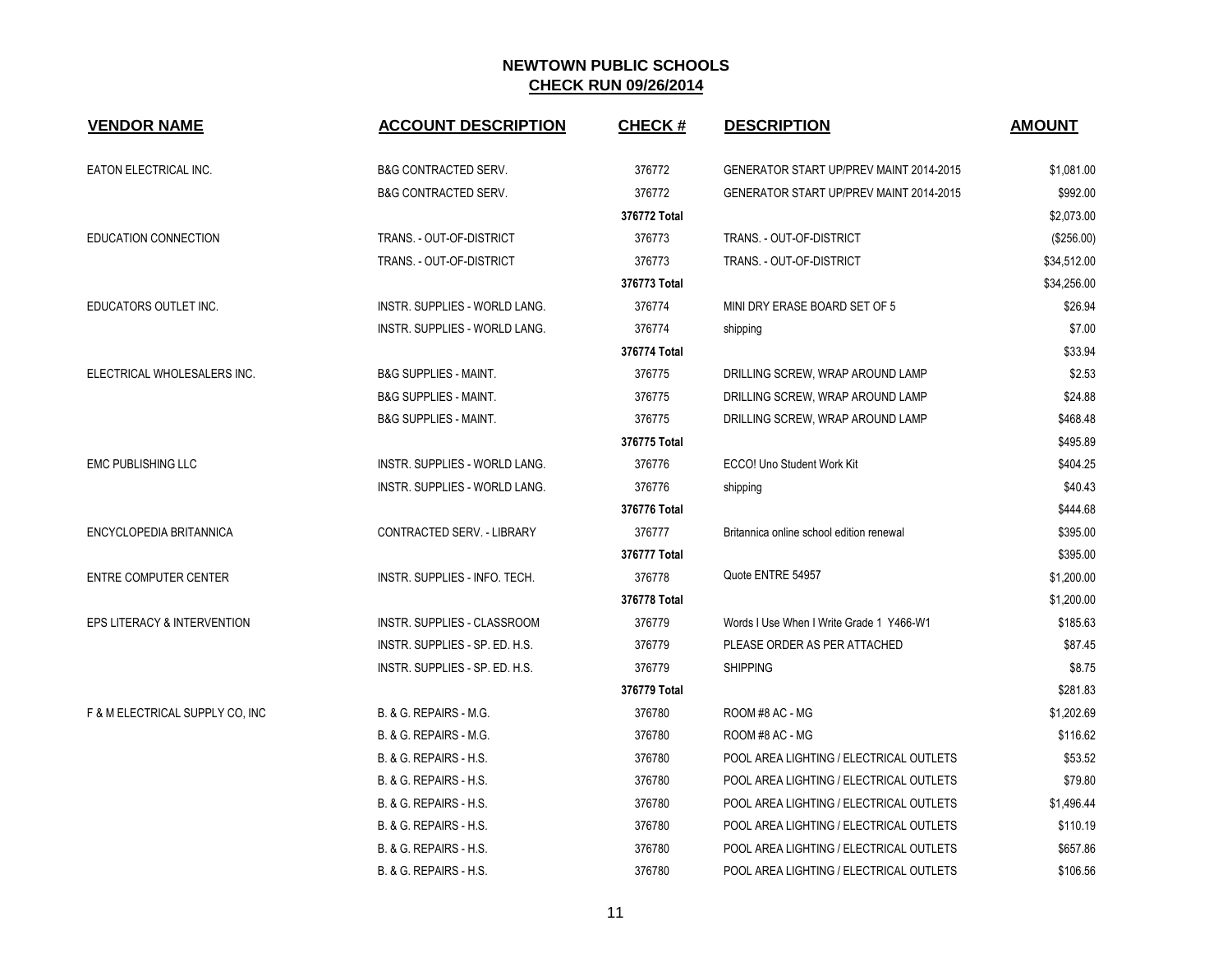| <b>VENDOR NAME</b>                   | <b>ACCOUNT DESCRIPTION</b>        | <b>CHECK#</b> | <b>DESCRIPTION</b>                      | <b>AMOUNT</b> |
|--------------------------------------|-----------------------------------|---------------|-----------------------------------------|---------------|
| F & M ELECTRICAL SUPPLY CO, INC      | <b>B. &amp; G. REPAIRS - H.S.</b> | 376780        | POOL AREA LIGHTING / ELECTRICAL OUTLETS | \$3,213.60    |
|                                      | B. & G. REPAIRS - H.S.            | 376780        | POOL AREA LIGHTING / ELECTRICAL OUTLETS | (\$1,400.00)  |
|                                      | B. & G. REPAIRS - H.S.            | 376780        | POOL AREA LIGHTING / ELECTRICAL OUTLETS | \$83.80       |
|                                      | <b>B. &amp; G. REPAIRS - H.S.</b> | 376780        | POOL AREA LIGHTING / ELECTRICAL OUTLETS | \$44.08       |
|                                      | B. & G. REPAIRS - H.S.            | 376780        | POOL AREA LIGHTING / ELECTRICAL OUTLETS | \$744.10      |
|                                      | <b>B. &amp; G. REPAIRS - H.S.</b> | 376780        | POOL AREA LIGHTING / ELECTRICAL OUTLETS | \$225.45      |
|                                      | B. & G. REPAIRS - H.S.            | 376780        | POOL AREA LIGHTING / ELECTRICAL OUTLETS | \$78.76       |
|                                      | B. & G. REPAIRS - H.S.            | 376780        | POOL AREA LIGHTING / ELECTRICAL OUTLETS | \$708.84      |
|                                      | B. & G. REPAIRS - H.S.            | 376780        | POOL AREA LIGHTING / ELECTRICAL OUTLETS | \$161.62      |
|                                      | B. & G. REPAIRS - H.S.            | 376780        | POOL AREA LIGHTING / ELECTRICAL OUTLETS | \$274.26      |
|                                      | B. & G. REPAIRS - H.S.            | 376780        | POOL AREA LIGHTING / ELECTRICAL OUTLETS | \$45.50       |
|                                      | <b>B&amp;G SUPPLIES - MAINT.</b>  | 376780        | ELECTRICAL PARTS - TECHNOLOGY INSTALL   | (\$47.59)     |
|                                      | <b>B&amp;G SUPPLIES - MAINT.</b>  | 376780        | ELECTRICAL PARTS - TECHNOLOGY INSTALL   | \$514.28      |
|                                      | <b>B&amp;G SUPPLIES - MAINT.</b>  | 376780        | ELECTRICAL PARTS - TECHNOLOGY INSTALL   | \$116.80      |
|                                      | <b>B&amp;G SUPPLIES - MAINT.</b>  | 376780        | ELECTRICAL PARTS - TECHNOLOGY INSTALL   | \$327.74      |
|                                      | <b>B&amp;G SUPPLIES - MAINT.</b>  | 376780        | ELECTRICAL PARTS - TECHNOLOGY INSTALL   | \$138.07      |
|                                      | <b>B&amp;G SUPPLIES - MAINT.</b>  | 376780        | ELECTRICAL PARTS - TECHNOLOGY INSTALL   | \$138.07      |
|                                      |                                   | 376780 Total  |                                         | \$9,191.06    |
| <b>FAIR AUTO SUPPLY</b>              | <b>REPAIRS - MAINT.</b>           | 376781        | MAINT VEHICLE REPAIR PARTS - 2014-2015  | \$35.98       |
|                                      | REPAIRS - MAINT.                  | 376781        | MAINT VEHICLE REPAIR PARTS - 2014-2015  | \$43.16       |
|                                      | <b>REPAIRS - MAINT.</b>           | 376781        | MAINT VEHICLE REPAIR PARTS - 2014-2015  | \$55.92       |
|                                      |                                   | 376781 Total  |                                         | \$135.06      |
| <b>FAIRFIELD COUNTRY MATH LEAGUE</b> | <b>INSTR. SUPPLIES - MATH</b>     | 376782        | Please make checks out to FCML          | \$175.00      |
|                                      |                                   | 376782 Total  |                                         | \$175.00      |
| FEDERAL EXPRESS CORP.                | <b>INSTR. SUPPLIES - SPORTS</b>   | 376783        | PORTA PHONE MAILING                     | \$12.57       |
|                                      |                                   | 376783 Total  |                                         | \$12.57       |
| <b>ALDINA FERREIRA</b>               | STAFF TRAVEL - BUS. SERV.         | 376784        | TRAVEL TRB MEETING                      | \$107.72      |
|                                      |                                   | 376784 Total  |                                         | \$107.72      |
| FLINN SCIENTIFIC INC.                | <b>INSTR. SUPPLIES - SCIENCE</b>  | 376785        | SEE ATTACHED                            | \$225.65      |
|                                      |                                   | 376785 Total  |                                         | \$225.65      |
| FOLLETT SCHOOL SOLUTIONS INC.        | <b>SUPPLIES - LIBRARY</b>         | 376786        | see attached orders                     | \$1,381.49    |
|                                      |                                   | 376786 Total  |                                         | \$1,381.49    |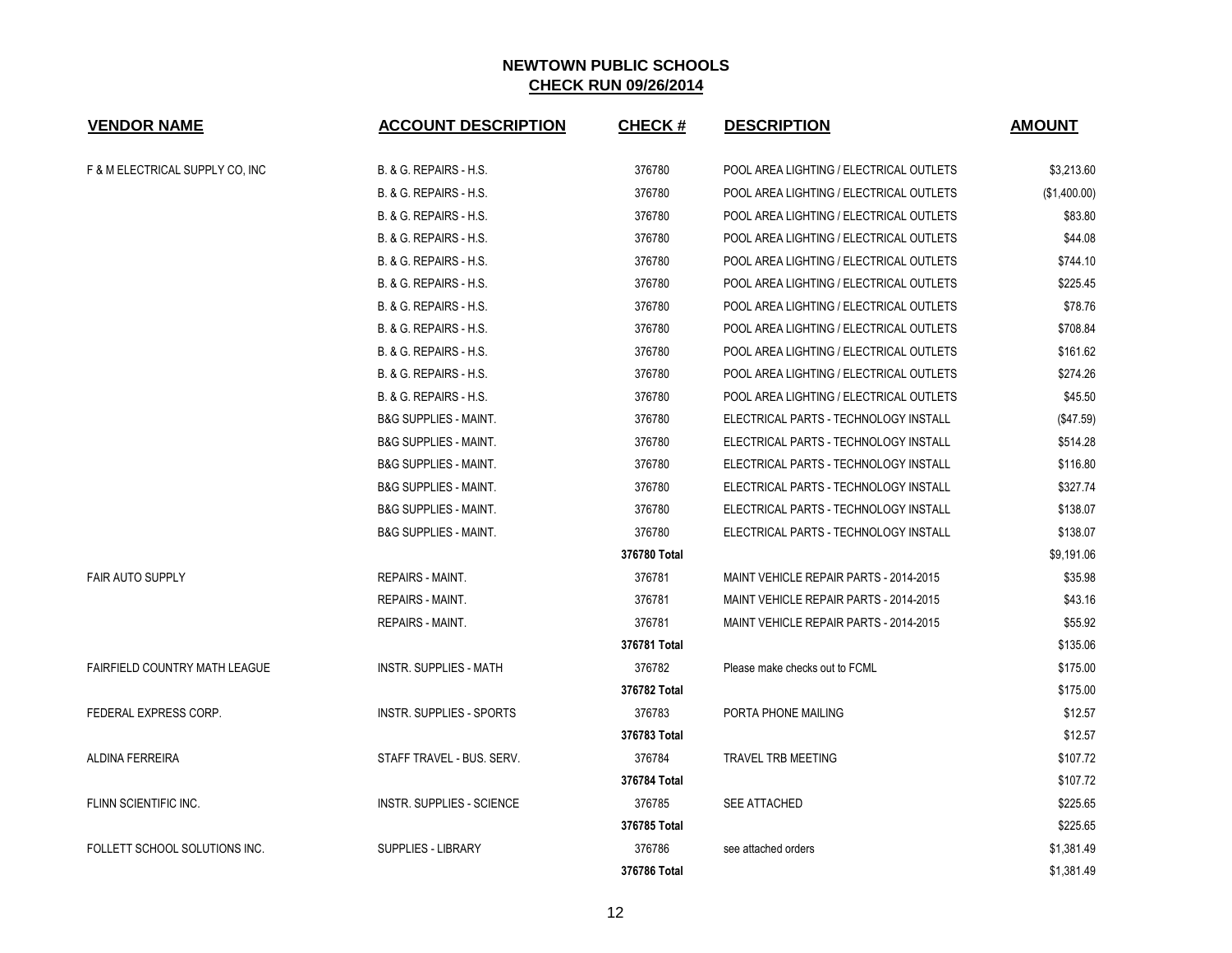| <b>VENDOR NAME</b>                    | <b>ACCOUNT DESCRIPTION</b>      | <b>CHECK#</b> | <b>DESCRIPTION</b>                                  | <b>AMOUNT</b> |
|---------------------------------------|---------------------------------|---------------|-----------------------------------------------------|---------------|
| FOLLETT SCHOOL SOLUTIONS INC.         | <b>TEXTBOOKS - SOC. STUDIES</b> | 376787        | PENG 1997 YEAR OF WONDERS AD                        | \$101.20      |
|                                       |                                 | 376787 Total  |                                                     | \$101.20      |
| FOLLETT SCHOOL SOLUTIONS INC.         | <b>INSTR. SUPPLIES - MATH</b>   | 376788        | Math Educationals Materials - Quote #171452A        | \$246.00      |
|                                       |                                 | 376788 Total  |                                                     | \$246.00      |
| THE FOUNDATION SCHOOL                 | TUITION - OUT-OF-DISTRICT       | 376789        | TUITION - OUT-OF-DISTRICT                           | \$25,200.00   |
|                                       |                                 | 376789 Total  |                                                     | \$25,200.00   |
| FUTURE PROBLEM SOLVING PROGRAM INTER. | INSTR. SUPPLIES - CLASSROOM     | 376790        | The Problem Solving Experience-Classroom Curriculum | \$60.00       |
|                                       | INSTR. SUPPLIES - CLASSROOM     | 376790        | Shipping                                            | \$9.00        |
|                                       |                                 | 376790 Total  |                                                     | \$69.00       |
| <b>GALE CENGAGE LEARNING</b>          | <b>SUPPLIES - LIBRARY</b>       | 376791        | Gale Database Renewal See attached                  | \$1,485.83    |
|                                       |                                 | 376791 Total  |                                                     | \$1,485.83    |
| <b>BARBARA GASPARINE</b>              | POSTAGE - ADMIN.                | 376792        | POSTAGE                                             | \$7.82        |
|                                       |                                 | 376792 Total  |                                                     | \$7.82        |
| GATES FLAG & BANNER CO. INC.          | <b>REPAIRS - SPORTS</b>         | 376793        | <b>4X6 CUSTOM NYLON FLAGS</b>                       | \$330.00      |
|                                       |                                 | 376793 Total  |                                                     | \$330.00      |
| CHRISTOPHER J. GEISSLER               | STAFF TRAIN. - CLASSROOM        | 376794        | <b>SUPPLIES</b>                                     | \$121.70      |
|                                       |                                 | 376794 Total  |                                                     | \$121.70      |
| <b>BEA GELLERT</b>                    | OFF. SUPPLIES - ADMIN.          | 376795        | <b>SUPPLIES</b>                                     | \$35.64       |
|                                       |                                 | 376795 Total  |                                                     | \$35.64       |
| GEYER INSTRUCTIONAL AIDS CO. INC      | <b>INSTR. SUPPLIES - MATH</b>   | 376796        | #150027 RECTANGULAR GRAPH PAPER                     | \$130.00      |
|                                       | <b>INSTR. SUPPLIES - MATH</b>   | 376796        | #150052 4X4 GRAPH PAPER                             | \$130.00      |
|                                       | <b>INSTR. SUPPLIES - MATH</b>   | 376796        | #150018 HALF PAGE GRAPH PAPER                       | \$130.00      |
|                                       | <b>INSTR. SUPPLIES - MATH</b>   | 376796        | <b>SHIPPING</b>                                     | \$29.95       |
|                                       |                                 | 376796 Total  |                                                     | \$419.95      |
| <b>GLOBAL MECHANICAL LLC</b>          | <b>B&amp;G CONTRACTED SERV.</b> | 376797        | HVAC PREV MAINT CONTRACT 2014-2015                  | \$6,875.00    |
|                                       | <b>B&amp;G CONTRACTED SERV.</b> | 376797        | HVAC PREV MAINT CONTRACT 2014-2015                  | \$16,275.00   |
|                                       | <b>B&amp;G CONTRACTED SERV.</b> | 376797        | HVAC PREV MAINT CONTRACT 2014-2015                  | \$9,875.25    |
|                                       | <b>B&amp;G CONTRACTED SERV.</b> | 376797        | HVAC PREV MAINT CONTRACT 2014-2015                  | \$27,125.00   |
|                                       |                                 | 376797 Total  |                                                     | \$60,150.25   |
| GOLDIE AND LIBRO MUSIC CENTER LLC     | <b>INSTR. SUPPLIES - MUSIC</b>  | 376798        | MUSIC SUPPLIES-2014-15                              | \$155.00      |
|                                       | <b>INSTR. SUPPLIES - MUSIC</b>  | 376798        | MUSIC SUPPLIES-2014-15                              | \$110.00      |
|                                       |                                 | 376798 Total  |                                                     | \$265.00      |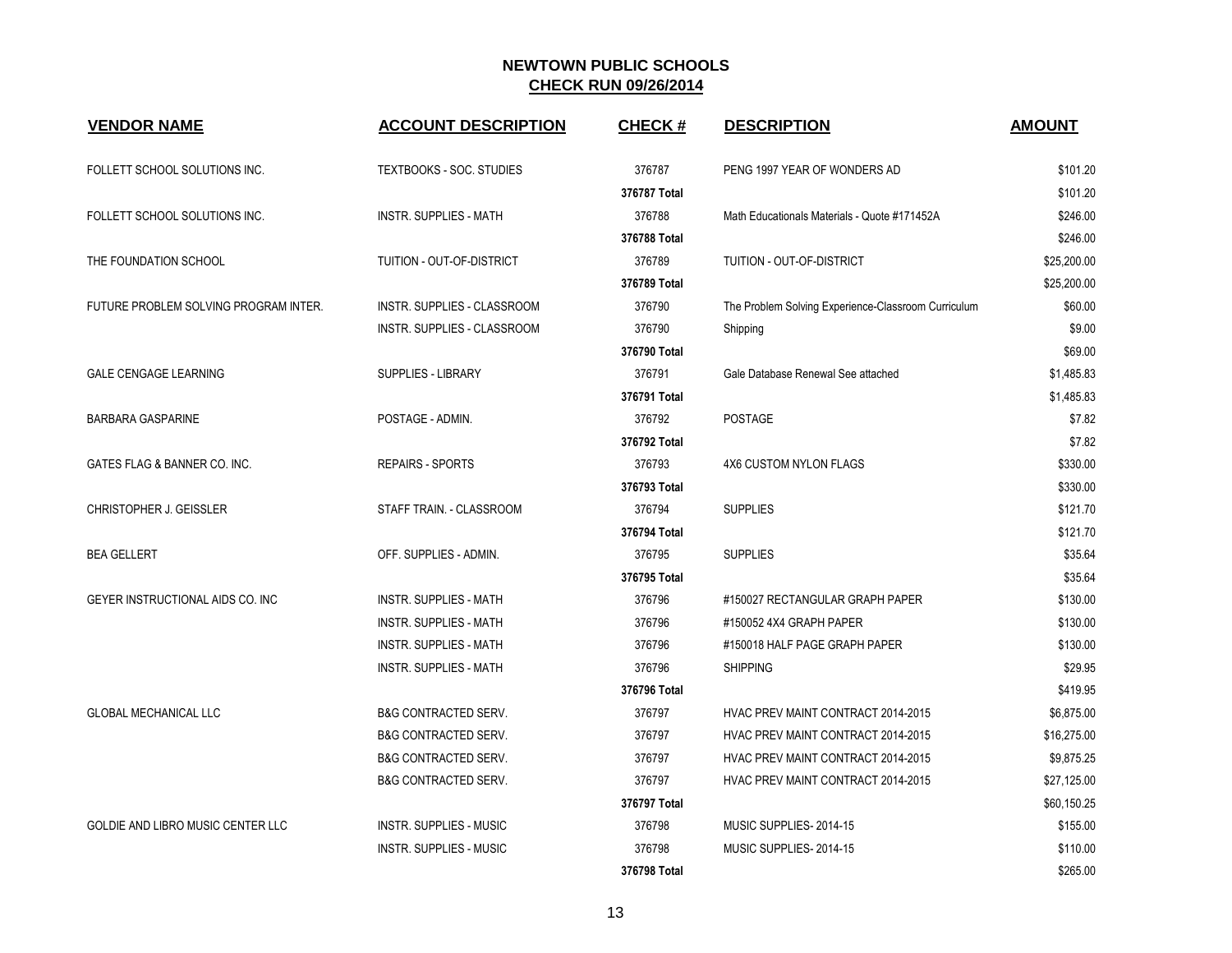| <b>VENDOR NAME</b>          | <b>ACCOUNT DESCRIPTION</b>           | <b>CHECK#</b> | <b>DESCRIPTION</b>                         | <b>AMOUNT</b> |
|-----------------------------|--------------------------------------|---------------|--------------------------------------------|---------------|
| GOVCONNECTION, INC.         | REPAIRS - INFO. TECH.                | 376799        | RBC for Tripp Lite 1500VA UPS Item 6262191 | \$954.85      |
|                             | INSTR. SUPPLIES - INFO. TECH.        | 376799        | Cat 6 UTP Blue snagless Item # 5219853     | \$44.85       |
|                             | INSTR. SUPPLIES - INFO. TECH.        | 376799        | Cat 6 UTP Blue snagless Item # 5219853     | \$254.15      |
|                             | <b>INSTR. SUPPLIES - MATH</b>        | 376799        | 80A TONER CARTRIDGE MATH DEPARTMENT        | \$208.95      |
|                             | INSTR. SUPPLIES - CLASSROOM          | 376799        | 64A TONER CARTRIDGE FOR COMPUTER LABS      | \$525.00      |
|                             | INSTR. SUPPLIES - CLASSROOM          | 376799        | 80A TONER CARTRIDGE                        | \$100.00      |
|                             |                                      | 376799 Total  |                                            | \$2,087.80    |
| <b>GRAINGER</b>             | <b>B&amp;G SUPPLIES - MAINT.</b>     | 376800        | SAFETY GLASSES, PLASTIC CHAIN              | \$52.76       |
|                             | <b>B&amp;G SUPPLIES - MAINT.</b>     | 376800        | SAFETY GLASSES, PLASTIC CHAIN              | \$102.00      |
|                             | <b>B&amp;G SUPPLIES - MAINT.</b>     | 376800        | SAFETY GLASSES, PLASTIC CHAIN              | \$367.88      |
|                             | <b>B&amp;G SUPPLIES - MAINT.</b>     | 376800        | SAFETY GLASSES, PLASTIC CHAIN              | \$39.56       |
|                             | <b>B&amp;G SUPPLIES - MAINT.</b>     | 376800        | SAFETY GLASSES, PLASTIC CHAIN              | \$234.66      |
|                             | <b>B&amp;G SUPPLIES - MAINT.</b>     | 376800        | SAFETY GLASSES, PLASTIC CHAIN              | \$152.47      |
|                             | <b>B&amp;G SUPPLIES - MAINT.</b>     | 376800        | SAFETY GLASSES, PLASTIC CHAIN              | \$100.05      |
|                             | INSTR. SUPPLIES - TECH ED.           | 376800        | DUCT TAPE- HAND CLEANER- MARKERS           | \$458.00      |
|                             | INSTR. SUPPLIES - TECH ED.           | 376800        | <b>IMAPCT SOCKET- SOCKET-</b>              | \$41.70       |
|                             | INSTR. SUPPLIES - TECH ED.           | 376800        | MASTER TOOL- TORQUE- WRENCH- DRILL         | \$555.69      |
|                             |                                      | 376800 Total  |                                            | \$2,104.77    |
| HANDWRITING WITHOUT TEARS   | INSTR. SUPPLIES - LIFE MAN./CULINARY | 376801        | <b>FLIP CRAYONS</b>                        | \$19.50       |
|                             | INSTR. SUPPLIES - LIFE MAN./CULINARY | 376801        | <b>FLIP CRAYONS GIFT SET</b>               | \$14.25       |
|                             | INSTR. SUPPLIES - LIFE MAN./CULINARY | 376801        | MY FIRST SCHOOL BOOK                       | \$102.00      |
|                             | INSTR. SUPPLIES - LIFE MAN./CULINARY | 376801        | S&H                                        | \$13.58       |
|                             |                                      | 376801 Total  |                                            | \$149.33      |
| HAT CITY PAPER & SUPPLY CO. | <b>B&amp;G SUPPLIES - CUSTODIAL</b>  | 376802        | FLOOR PADS, SPONGES, DUST PANS, LINERS     | \$4,931.44    |
|                             | <b>B&amp;G SUPPLIES - CUSTODIAL</b>  | 376802        | FLOOR PADS, SPONGES, DUST PANS, LINERS     | \$1,241.04    |
|                             | <b>B&amp;G SUPPLIES - CUSTODIAL</b>  | 376802        | FLOOR PADS, SPONGES, DUST PANS, LINERS     | \$3,054.18    |
|                             |                                      | 376802 Total  |                                            | \$9,226.66    |
| <b>HEINEMANN</b>            | <b>INSTR. SUPPLIES - READING</b>     | 376803        | Reader s Notebook: Advanced (25 pack)      | \$5,040.00    |
|                             | INSTR. SUPPLIES - READING            | 376803        | Shipping                                   | \$403.20      |
|                             | INSTR. SUPPLIES - CLASSROOM          | 376803        | Units of Study in Opinion, Information     | \$195.00      |
|                             | INSTR. SUPPLIES - CLASSROOM          | 376803        | shipping/handling                          | \$19.50       |
|                             |                                      | 376803 Total  |                                            | \$5,657.70    |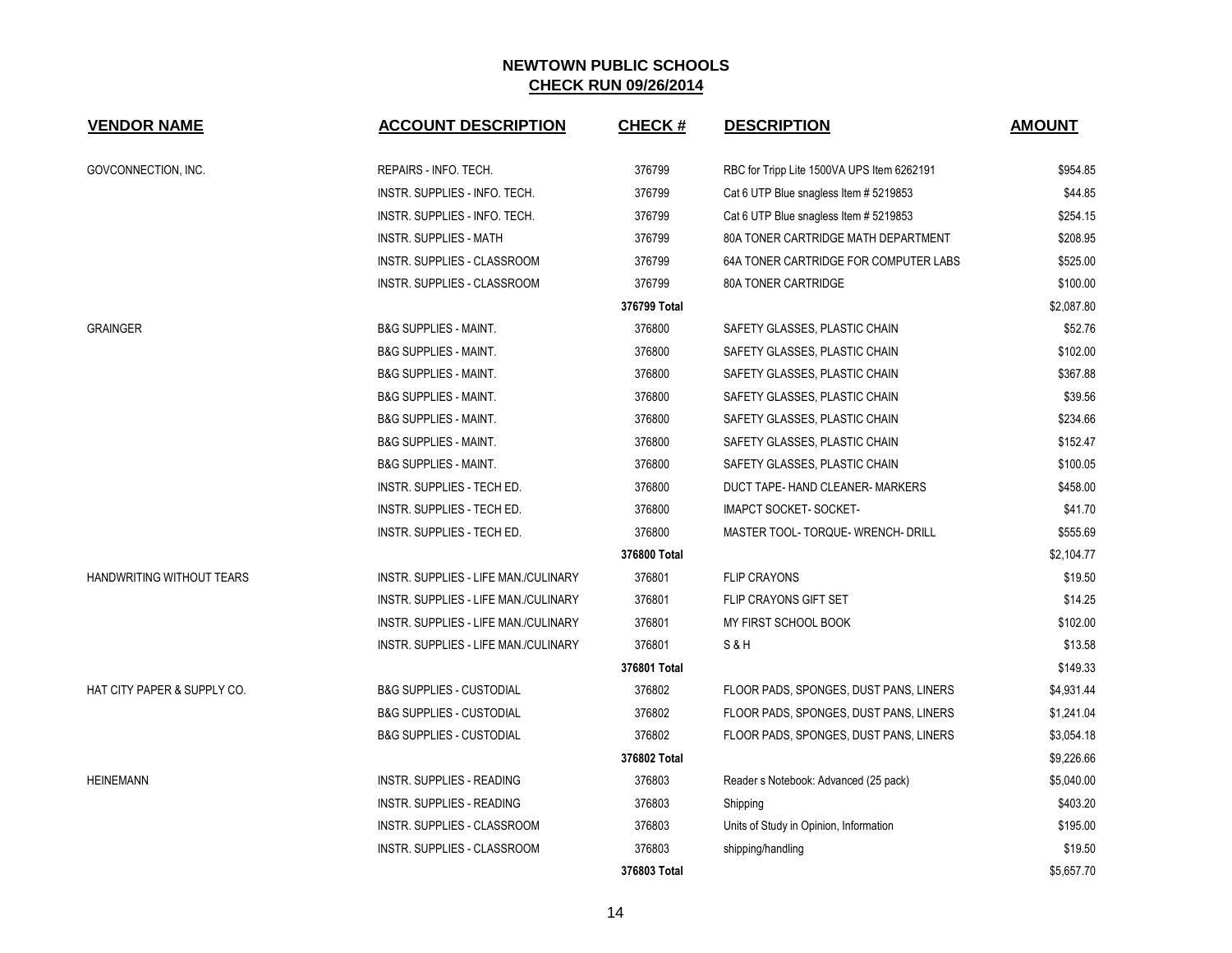| <b>VENDOR NAME</b>                     | <b>ACCOUNT DESCRIPTION</b>          | <b>CHECK#</b> | <b>DESCRIPTION</b>                               | <b>AMOUNT</b> |
|----------------------------------------|-------------------------------------|---------------|--------------------------------------------------|---------------|
| HERFF JONES, INC                       | INSTR. SUPPLIES - CLASSROOM         | 376804        | <b>DIPLOMAS- BLANK</b>                           | \$30.75       |
|                                        |                                     | 376804 Total  |                                                  | \$30.75       |
| HOMETOWN TOOL LLC                      | <b>B&amp;G SUPPLIES - CUSTODIAL</b> | 376805        | CUSTODIAN UNIFORM ENCUMB (2014-2015)             | \$10,741.00   |
|                                        | <b>B&amp;G SUPPLIES - CUSTODIAL</b> | 376805        | CUSTODIAN UNIFORM ENCUMB (2014-2015)             | \$1,271.00    |
|                                        | <b>B&amp;G SUPPLIES - MAINT.</b>    | 376805        | BAND SAW BLADES, NAILS - SUPPLIES                | \$62.95       |
|                                        | <b>B&amp;G SUPPLIES - MAINT.</b>    | 376805        | BAND SAW BLADES, NAILS - SUPPLIES                | \$53.70       |
|                                        |                                     | 376805 Total  |                                                  | \$12,128.65   |
| <b>SUZANNE HURLEY</b>                  | <b>SUPPLIES - LIBRARY</b>           | 376806        | FICTION BOOKS & SUMMER READING MEDIA             | \$131.53      |
|                                        |                                     | 376806 Total  |                                                  | \$131.53      |
| THE INSTITUTE OF PROFESSIONAL PRACTICE | PROF. SERV. - PSYCH/MED. EVAL.      | 376807        | AUTISM SERV AUG 2014                             | \$6,500.00    |
|                                        |                                     | 376807 Total  |                                                  | \$6,500.00    |
| <b>IPARADIGMS, LLC</b>                 | <b>SUPPLIES - LIBRARY</b>           | 376808        | Renewal of Turnitin.com anti-plagiarism database | \$6,225.00    |
|                                        |                                     | 376808 Total  |                                                  | \$6,225.00    |
| <b>ITSAVVY LLC</b>                     | INSTR. SUPPLIES - CLASSROOM         | 376809        | Toner for Hawley School K-4, Special Area        | \$490.30      |
|                                        | INSTR. SUPPLIES - CLASSROOM         | 376809        | Toner for Hawley School K-4, Special Area        | \$1,745.19    |
|                                        | INSTR. SUPPLIES - CLASSROOM         | 376809        | Toner for Hawley School K-4, Special Area        | \$99.67       |
|                                        | INSTR. SUPPLIES - CLASSROOM         | 376809        | Cyan-original -LaserJet Mfr # CE251A             | \$214.00      |
|                                        | INSTR. SUPPLIES - CLASSROOM         | 376809        | Yellow-original-LaserJet-Mfr # CE25              | \$214.00      |
|                                        | INSTR. SUPPLIES - CLASSROOM         | 376809        | HP 504A Magenta - original -Lase                 | \$214.00      |
|                                        |                                     | 376809 Total  |                                                  | \$2,977.16    |
| LISA JOHNS                             | STAFF TRAVEL - INFO. TECH.          | 376810        | travel aug 2014                                  | \$68.26       |
|                                        |                                     | 376810 Total  |                                                  | \$68.26       |
| STEPHANIE JOHNSON                      | INSTR. SUPPLIES - WORLD LANG.       | 376811        | QUIZLET                                          | \$25.00       |
|                                        |                                     | 376811 Total  |                                                  | \$25.00       |
| KAMCO SUPPLY CORP OF NEW ENGLAND       | <b>B&amp;G SUPPLIES - MAINT.</b>    | 376812        | <b>LUMBER</b>                                    | \$330.24      |
|                                        |                                     | 376812 Total  |                                                  | \$330.24      |
| THOMAS M. KUROSKI                      | <b>INSTR. SUPPLIES - SCIENCE</b>    | 376813        | <b>CLEANING SUPPLIE</b>                          | \$8.51        |
|                                        |                                     | 376813 Total  |                                                  | \$8.51        |
| <b>KRISTEN LADUE</b>                   | <b>INSTR. SUPPLIES - ART</b>        | 376814        | ART DEPT. PROJECT SCH WIDE                       | \$70.16       |
|                                        |                                     | 376814 Total  |                                                  | \$70.16       |
| LAWSON PRODUCTS INC.                   | <b>B&amp;G SUPPLIES - MAINT.</b>    | 376815        | <b>HOLESAWS - MAINT SUPPLIES</b>                 | \$630.34      |
|                                        |                                     | 376815 Total  |                                                  | \$630.34      |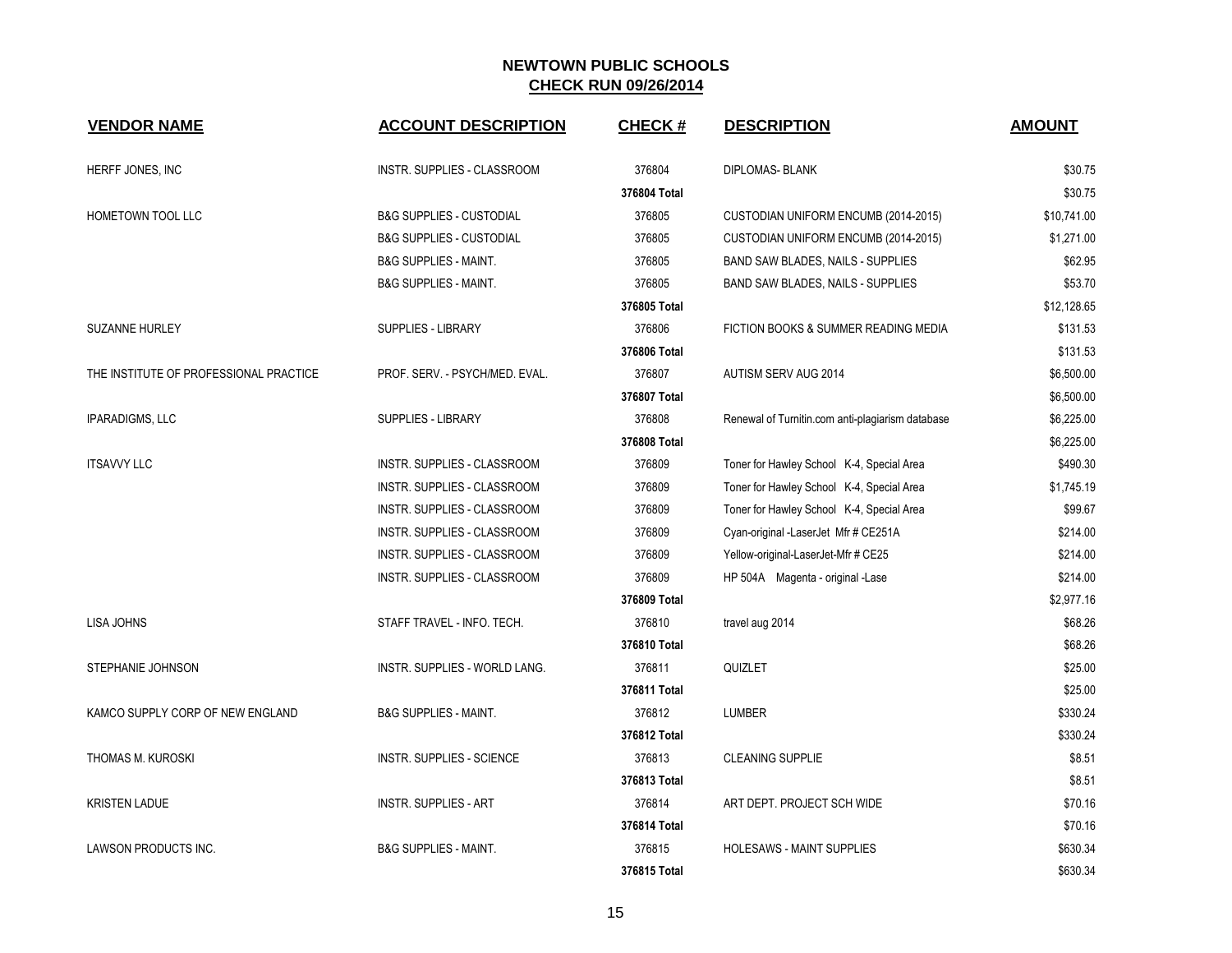| <b>VENDOR NAME</b>                     | <b>ACCOUNT DESCRIPTION</b>       | <b>CHECK#</b> | <b>DESCRIPTION</b>                       | <b>AMOUNT</b> |
|----------------------------------------|----------------------------------|---------------|------------------------------------------|---------------|
| <b>LEARNING A-Z</b>                    | INSTR. SUPPLIES - SP. ED. PREK-8 | 376816        | VOCABULARY A-Z                           | \$34.95       |
|                                        |                                  | 376816 Total  |                                          | \$34.95       |
| LIFETIME MEMORY PRODUCTS INC.          | INSTR. SUPPLIES - INFO. TECH.    | 376817        | 2GB DDR2 5300 (667) for Dell Desktop     | \$1,487.50    |
|                                        | INSTR. SUPPLIES - INFO. TECH.    | 376817        | Shipping                                 | \$19.14       |
|                                        |                                  | 376817 Total  |                                          | \$1,506.64    |
| LIGHTING AND MAINTENANCE SOLUTIONS LLC | <b>B&amp;G SUPPLIES - MAINT.</b> | 376818        | <b>BALLASTS</b>                          | \$798.20      |
|                                        | <b>B&amp;G SUPPLIES - MAINT.</b> | 376818        | <b>BALLASTS</b>                          | \$1,198.50    |
|                                        |                                  | 376818 Total  |                                          | \$1,996.70    |
| LOADING DOCK CENTRAL LLC               | B. & G. REPAIRS - H.S.           | 376819        | REPLACE LOADING DOCK PLATES - NHS        | \$5,449.17    |
|                                        |                                  | 376819 Total  |                                          | \$5,449.17    |
| WILLIAM V. MACGILL & CO                | <b>MEDICAL SUPPLIES - ELEM.</b>  | 376820        | #28930-Welch Allyn Probe/well/for Hawley | \$81.35       |
|                                        | MEDICAL SUPPLIES - ELEM.         | 376820        | #1273- Childrens Liquid Mapap            | \$121.00      |
|                                        | MEDICAL SUPPLIES - ELEM.         | 376820        | #1265- Mapap Meltaways                   | \$8.20        |
|                                        | MEDICAL SUPPLIES - H.S.          | 376820        | #74945- diphenhydramine 4oz              | \$14.95       |
|                                        | MEDICAL SUPPLIES - H.S.          | 376820        | #74944-tablets-diphenhydramine           | \$7.86        |
|                                        |                                  | 376820 Total  |                                          | \$233.36      |
| DR. ANA PAULA MACHADO                  | MEDICAL ADVISOR - HEALTH ADMIN   | 376821        | MEDICAL DIRECTOR JULY 2014               | \$833.34      |
|                                        | MEDICAL ADVISOR - HEALTH ADMIN   | 376821        | MEDICAL DIRECTOR AUG 2014                | \$833.34      |
|                                        | MEDICAL ADVISOR - HEALTH ADMIN   | 376821        | MEDICAL DIRECTOR SEPT 2014               | \$833.34      |
|                                        |                                  | 376821 Total  |                                          | \$2,500.02    |
| MAHARD'S PIANO SERVICE, LLC            | <b>REPAIRS - MUSIC</b>           | 376822        | Piano tuning of 2 pianos, Pearl River UP | \$270.00      |
|                                        |                                  | 376822 Total  |                                          | \$270.00      |
| MANKA CONSTRUCTION & REMOLDING LLC     | B. & G. REPAIRS - H.             | 376823        | BATHROOM STALL REPAIR - HAWL             | \$780.00      |
|                                        | B. & G. REPAIRS - H.             | 376823        | BATHROOM STALL REPAIR - HAWL             | \$150.00      |
|                                        | B. & G. REPAIRS - H.             | 376823        | BATHROOM STALL REPAIR - HAWL             | \$1,230.00    |
|                                        | B. & G. REPAIRS - M.G.           | 376823        | REPLACE WINDOW HINGES - MG               | \$1,380.00    |
|                                        | B. & G. REPAIRS - M.G.           | 376823        | <b>REPLACE WINDOW HINGES - MG</b>        | \$840.00      |
|                                        |                                  | 376823 Total  |                                          | \$4,380.00    |
| W.B. MASON., INC                       | EQUIPMENT - INFO. TECH.          | 376824        | ADJ HT WORKSTATION                       | \$17,160.33   |
|                                        | EQUIPMENT - DISTRICT FURNITURE   | 376824        | SMARTLINK SEATING                        | \$10,100.00   |
|                                        | OFF. SUPPLIES - BUS. SERV.       | 376824        | <b>SUPPLIES 2014/15</b>                  | (\$12.00)     |
|                                        | OFF. SUPPLIES - BUS. SERV.       | 376824        | <b>SUPPLIES 2014/15</b>                  | \$37.47       |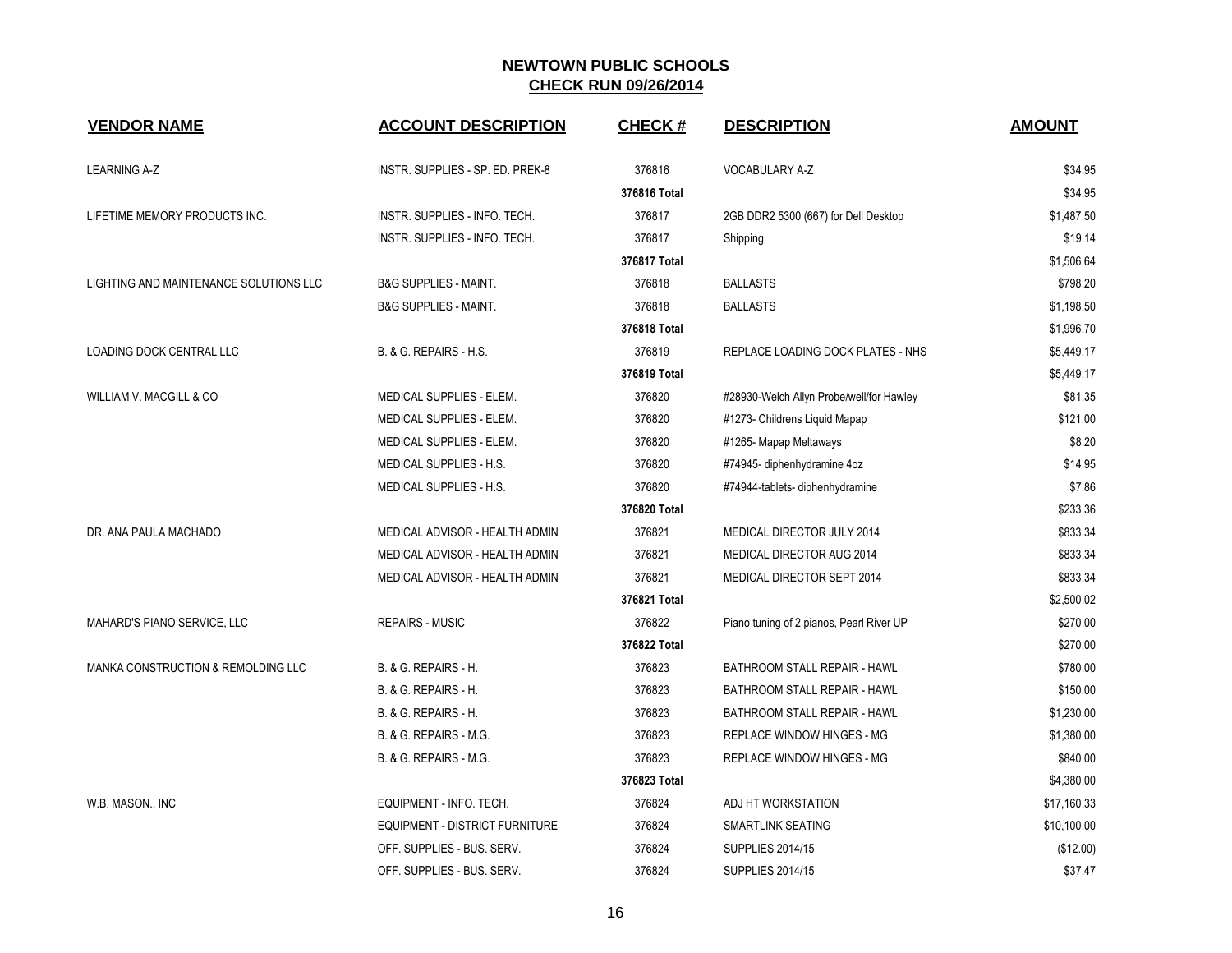| <b>VENDOR NAME</b> | <b>ACCOUNT DESCRIPTION</b>       | <b>CHECK#</b> | <b>DESCRIPTION</b>                           | <b>AMOUNT</b> |
|--------------------|----------------------------------|---------------|----------------------------------------------|---------------|
| W.B. MASON., INC   | OFF. SUPPLIES - BUS. SERV.       | 376824        | <b>SUPPLIES 2014/15</b>                      | \$275.15      |
|                    | OFF. SUPPLIES - BUS. SERV.       | 376824        | <b>SUPPLIES 2014/15</b>                      | (\$18.00)     |
|                    | OFF. SUPPLIES - BUS. SERV.       | 376824        | <b>SUPPLIES 2014/15</b>                      | \$93.99       |
|                    | OFF. SUPPLIES - BUS. SERV.       | 376824        | <b>SUPPLIES 2014/15</b>                      | \$62.45       |
|                    | OFF. SUPPLIES - BUS. SERV.       | 376824        | <b>SUPPLIES 2014/15</b>                      | (\$18.27)     |
|                    | <b>INSTR. SUPPLIES - ART</b>     | 376824        | Items for art insruction per attached order. | \$235.60      |
|                    | INSTR. SUPPLIES - CLASSROOM      | 376824        | Classroom paper purchase.                    | \$684.00      |
|                    | <b>INSTR. SUPPLIES - SCIENCE</b> | 376824        | <b>SEE ATTACHED</b>                          | \$107.87      |
|                    | <b>INSTR. SUPPLIES - SCIENCE</b> | 376824        | SEE ATTACHED                                 | \$2.68        |
|                    | INSTR. SUPPLIES - SCIENCE        | 376824        | SEE ATTACHED                                 | \$259.59      |
|                    | <b>INSTR. SUPPLIES - SCIENCE</b> | 376824        | SEE ATTACHED                                 | (\$22.49)     |
|                    | <b>INSTR. SUPPLIES - SCIENCE</b> | 376824        | <b>SEE ATTACHED</b>                          | \$22.49       |
|                    | <b>INSTR. SUPPLIES - SCIENCE</b> | 376824        | <b>SEE ATTACHED</b>                          | \$26.32       |
|                    | INSTR. SUPPLIES - SCIENCE        | 376824        | SEE ATTACHED                                 | \$132.64      |
|                    | <b>INSTR. SUPPLIES - SCIENCE</b> | 376824        | SEE ATTACHED                                 | \$9.00        |
|                    | <b>INSTR. SUPPLIES - SCIENCE</b> | 376824        | <b>SEE ATTACHED</b>                          | \$105.56      |
|                    | <b>INSTR. SUPPLIES - SCIENCE</b> | 376824        | <b>SEE ATTACHED</b>                          | \$11.76       |
|                    | <b>INSTR. SUPPLIES - SCIENCE</b> | 376824        | SEE ATTACHED                                 | \$53.37       |
|                    | INSTR. SUPPLIES - SCIENCE        | 376824        | SEE ATTACHED                                 | \$2.31        |
|                    | <b>INSTR. SUPPLIES - SCIENCE</b> | 376824        | <b>SEE ATTACHED</b>                          | \$299.88      |
|                    | <b>INSTR. SUPPLIES - SCIENCE</b> | 376824        | <b>SEE ATTACHED</b>                          | \$146.24      |
|                    | <b>INSTR. SUPPLIES - SCIENCE</b> | 376824        | SEE ATTACHED                                 | \$11.60       |
|                    | <b>INSTR. SUPPLIES - SCIENCE</b> | 376824        | SEE ATTACHED                                 | \$63.03       |
|                    | <b>INSTR. SUPPLIES - SCIENCE</b> | 376824        | SEE ATTACHED                                 | \$69.86       |
|                    | <b>INSTR. SUPPLIES - SCIENCE</b> | 376824        | SEE ATTACHED                                 | \$9.00        |
|                    | <b>INSTR. SUPPLIES - SCIENCE</b> | 376824        | <b>SEE ATTACHED</b>                          | \$13.28       |
|                    | <b>INSTR. SUPPLIES - SCIENCE</b> | 376824        | SEE ATTACHED                                 | \$172.16      |
|                    | <b>INSTR. SUPPLIES - SCIENCE</b> | 376824        | <b>SEE ATTACHED</b>                          | (\$9.50)      |
|                    | INSTR. SUPPLIES - SCIENCE        | 376824        | SEE ATTACHED                                 | \$9.50        |
|                    | <b>INSTR. SUPPLIES - SCIENCE</b> | 376824        | SEE ATTACHED                                 | \$10.34       |
|                    | INSTR. SUPPLIES - SCIENCE        | 376824        | <b>SEE ATTACHED</b>                          | \$62.99       |
|                    | <b>INSTR. SUPPLIES - SCIENCE</b> | 376824        | <b>SEE ATTACHED</b>                          | \$40.32       |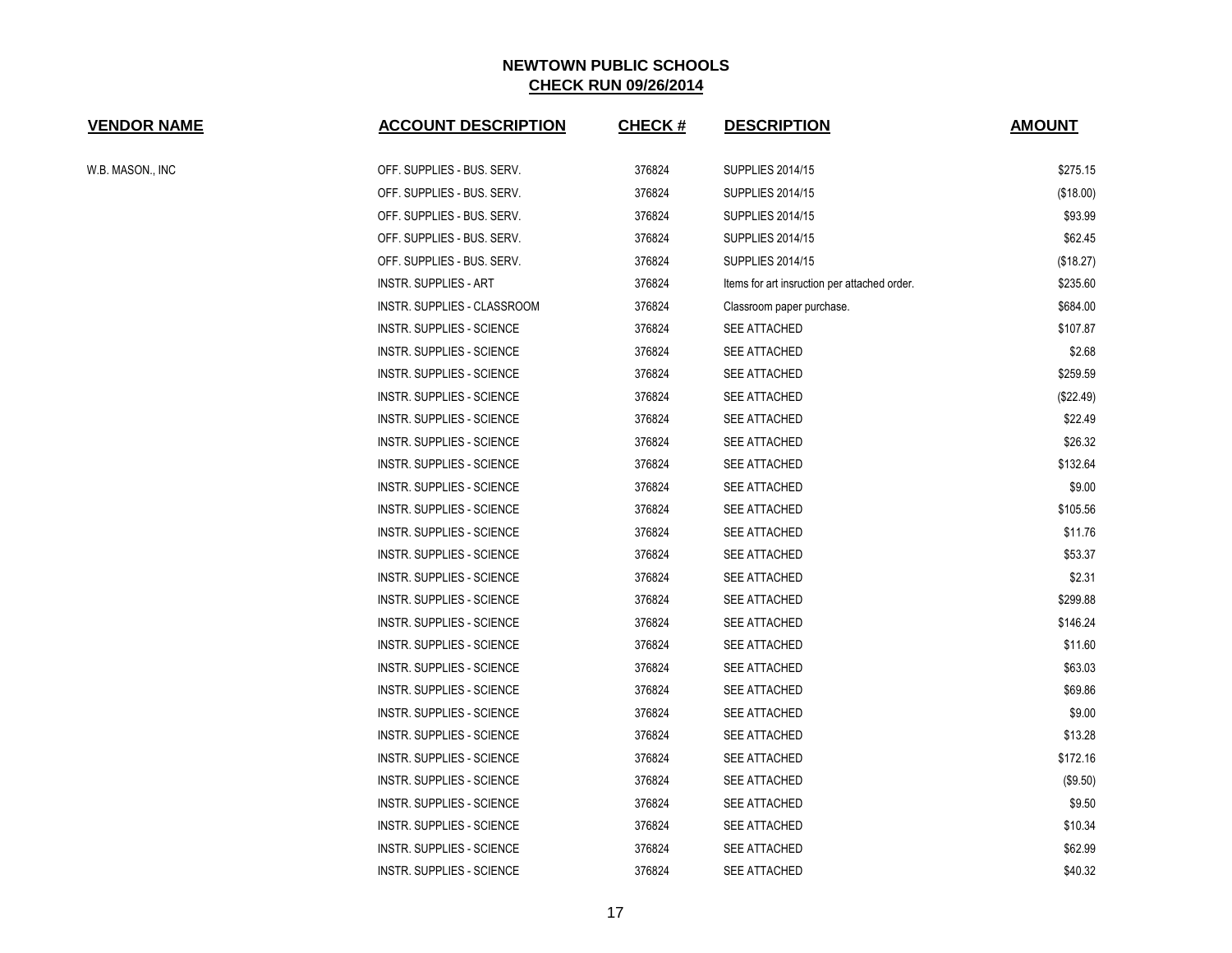| <b>VENDOR NAME</b> | <b>ACCOUNT DESCRIPTION</b>       | <b>CHECK#</b> | <b>DESCRIPTION</b>                             | <b>AMOUNT</b> |
|--------------------|----------------------------------|---------------|------------------------------------------------|---------------|
| W.B. MASON., INC   | <b>INSTR. SUPPLIES - SCIENCE</b> | 376824        | SEE ATTACHED                                   | \$54.26       |
|                    | INSTR. SUPPLIES - SCIENCE        | 376824        | SEE ATTACHED                                   | \$90.45       |
|                    | INSTR. SUPPLIES - SCIENCE        | 376824        | SEE ATTACHED                                   | \$10.34       |
|                    | INSTR. SUPPLIES - SCIENCE        | 376824        | SEE ATTACHED                                   | \$125.65      |
|                    | INSTR. SUPPLIES - SCIENCE        | 376824        | SEE ATTACHED                                   | \$101.71      |
|                    | <b>INSTR. SUPPLIES - SCIENCE</b> | 376824        | SEE ATTACHED                                   | \$34.21       |
|                    | INSTR. SUPPLIES - SCIENCE        | 376824        | SEE ATTACHED                                   | \$18.82       |
|                    | <b>INSTR. SUPPLIES - SCIENCE</b> | 376824        | SEE ATTACHED                                   | \$78.11       |
|                    | INSTR. SUPPLIES - SCIENCE        | 376824        | SEE ATTACHED                                   | \$16.02       |
|                    | INSTR. SUPPLIES - CLASSROOM      | 376824        | CREC Bid 2014-15, School Copy Paper            | \$34.00       |
|                    | INSTR. SUPPLIES - CLASSROOM      | 376824        | CREC Bid 2014-15, School Copy Paper            | \$136.00      |
|                    | INSTR. SUPPLIES - CLASSROOM      | 376824        | CREC Bid 2014-15, School Copy Paper            | \$2,427.00    |
|                    | INSTR. SUPPLIES - CLASSROOM      | 376824        | Easel stand, QRT 67E.                          | \$140.99      |
|                    | INSTR. SUPPLIES - CLASSROOM      | 376824        | Student assignment books, ELANS40              | \$376.65      |
|                    | OFF. SUPPLIES - ADMIN.           | 376824        | <b>Office Supplies</b>                         | \$139.95      |
|                    | OFF. SUPPLIES - ADMIN.           | 376824        | <b>Office Supplies</b>                         | \$449.02      |
|                    | INSTR. SUPPLIES - CLASSROOM      | 376824        | Black marble books for gr 3                    | \$84.00       |
|                    | INSTR. SUPPLIES - CLASSROOM      | 376824        | Chart Pocket Rings, LRNLER2296, gr 4,          | \$8.62        |
|                    | INSTR. SUPPLIES - ENGLISH        | 376824        | BOS57522 MALLET                                | \$14.99       |
|                    | INSTR. SUPPLIES - ENGLISH        | 376824        | LOG910002650 M325 MOUSE                        | \$29.24       |
|                    | INSTR. SUPPLIES - ENGLISH        | 376824        | UNV08123 FILE HOLDER (5-ALI, 1-DIAZ)           | \$113.94      |
|                    | INSTR. SUPPLIES - ENGLISH        | 376824        | UNV14115 PENDAFLEX HANGING FOLDERS             | \$41.40       |
|                    | INSTR. SUPPLIES - SCIENCE        | 376824        | TOP33081 GRAPH PAPER -TRENT                    | \$14.58       |
|                    | INSTR. SUPPLIES - GIFTED         | 376824        | POCKET FOLERS OXF57514 PURPLE                  | \$84.95       |
|                    | INSTR. SUPPLIES - TECH ED.       | 376824        | HP 78A, (CE278A) Black Original LaserJet Toner | \$319.96      |
|                    | INSTR. SUPPLIES - CLASSROOM      | 376824        | HOLE PUNCH SW174535-3 HOLE PUNCH               | \$145.80      |
|                    | INSTR. SUPPLIES - CLASSROOM      | 376824        | 3 3 RING BINDERS- AVE03602                     | \$33.92       |
|                    | INSTR. SUPPLIES - CLASSROOM      | 376824        | <b>INDEX DIVIDERS AVE11125</b>                 | \$6.19        |
|                    | INSTR. SUPPLIES - CLASSROOM      | 376824        | PENS- PAP1803493                               | \$17.62       |
|                    | INSTR. SUPPLIES - CLASSROOM      | 376824        | MOUSE PAD-FEL59024                             | \$5.24        |
|                    | INSTR. SUPPLIES - CLASSROOM      | 376824        | DESK PAD-AOP6060MS                             | \$25.95       |
|                    | INSTR. SUPPLIES - CLASSROOM      | 376824        | CLIP BOARDS-SAU21602                           | \$15.32       |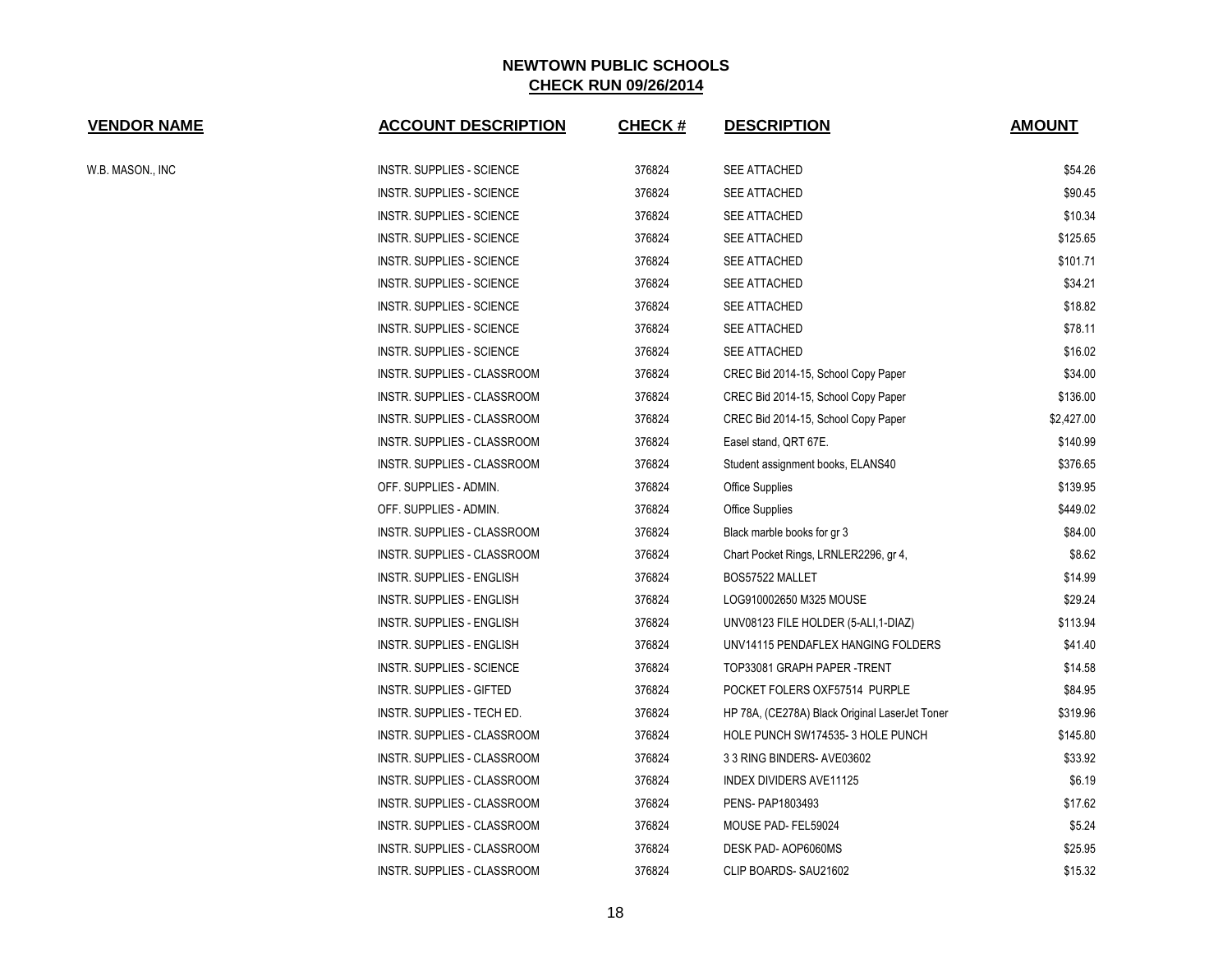| <b>VENDOR NAME</b>                       | <b>ACCOUNT DESCRIPTION</b>          | <b>CHECK#</b> | <b>DESCRIPTION</b>                     | <b>AMOUNT</b> |
|------------------------------------------|-------------------------------------|---------------|----------------------------------------|---------------|
| W.B. MASON., INC                         | <b>INSTR. SUPPLIES - CLASSROOM</b>  | 376824        | SAU-21605 CLIPBOARD                    | \$15.32       |
|                                          | OFF. SUPPLIES - PUPIL SERV.         | 376824        | Bbinders ave17002 1/2 inch             | \$35.94       |
|                                          | INSTR. SUPPLIES - CLASSROOM         | 376824        | Erasable pen for student use.          | \$6.35        |
|                                          | INSTR. SUPPLIES - CLASSROOM         | 376824        | White-out, papermate. Free shipping    | \$27.74       |
|                                          | B&G SUPPLIES - ADMIN.               | 376824        | BOTTLED WATER / CALENDAR - MAINT DEPT. | (\$36.00)     |
|                                          | <b>B&amp;G SUPPLIES - ADMIN.</b>    | 376824        | BOTTLED WATER / CALENDAR - MAINT DEPT. | \$10.22       |
|                                          | <b>B&amp;G SUPPLIES - ADMIN.</b>    | 376824        | BOTTLED WATER / CALENDAR - MAINT DEPT. | \$74.94       |
|                                          |                                     | 376824 Total  |                                        | \$35,539.93   |
| AMY MCGOLDRICK                           | MEMBERSHIPS - GUIDANCE              | 376825        | <b>CSCA &amp; ASCA MEMBERSHIP</b>      | \$179.00      |
|                                          |                                     | 376825 Total  |                                        | \$179.00      |
| MCGRAW-HILL SCHOOL EDUCATION HOLDINGS LL | TEXTBOOKS - BUSINESS ED.            | 376826        | MARKETING ESSENTIALS- STUDENT EDITION  | \$3,091.20    |
|                                          | <b>TEXTBOOKS - BUSINESS ED.</b>     | 376826        | MARKETING ESSENTIALS TEACHER EDITION   | \$92.97       |
|                                          | TEXTBOOKS - BUSINESS ED.            | 376826        | STUDENT ACTIVITY WORKBOOK              | \$17.40       |
|                                          | TEXTBOOKS - BUSINESS ED.            | 376826        | EXAM VIEW ASSESSMENT SUITE CD-ROM      | \$129.99      |
|                                          | TEXTBOOKS - BUSINESS ED.            | 376826        | <b>SHIPPING</b>                        | \$201.93      |
|                                          |                                     | 376826 Total  |                                        | \$3,533.49    |
| MCKENNEY MECHANICAL CONTRACTORS INC.     | <b>B&amp;G CONTRACTED SERV.</b>     | 376827        | PREVENTIVE MAINT / BOILER CLEANING     | \$22,480.00   |
|                                          |                                     | 376827 Total  |                                        | \$22,480.00   |
| MELIORA ACADEMY INC.                     | TUITION - OUT-OF-DISTRICT           | 376828        | TUITION - OUT-OF-DISTRICT              | \$15,015.00   |
|                                          |                                     | 376828 Total  |                                        | \$15,015.00   |
| WILLIAM B. MEYER INC.                    | OFF. SUPPLIES - PUPIL SERV.         | 376829        | MONTHLY STORAGE                        | \$25.00       |
|                                          | OFF. SUPPLIES - PUPIL SERV.         | 376829        | MONTHLY STORAGE                        | \$25.00       |
|                                          |                                     | 376829 Total  |                                        | \$50.00       |
| MOBILE MINI, INC.                        | <b>EQUIP RENTAL - SPORTS</b>        | 376830        | <b>RENTAL OF CONTAINERS</b>            | \$95.00       |
|                                          | <b>EQUIP RENTAL - SPORTS</b>        | 376830        | <b>RENTAL OF CONTAINERS</b>            | \$75.00       |
|                                          | <b>EQUIP RENTAL - SPORTS</b>        | 376830        | RENTAL OF CONTAINERS                   | \$75.00       |
|                                          |                                     | 376830 Total  |                                        | \$245.00      |
| <b>MOORE MEDICAL LLC</b>                 | <b>B&amp;G SUPPLIES - CUSTODIAL</b> | 376831        | NON-LATEX GLOVES - CUST SUPPLIES       | \$457.69      |
|                                          | <b>B&amp;G SUPPLIES - CUSTODIAL</b> | 376831        | NON-LATEX GLOVES - CUST SUPPLIES       | \$655.61      |
|                                          |                                     | 376831 Total  |                                        | \$1,113.30    |
| E. A. MORSE & CO. INC.                   | <b>B&amp;G SUPPLIES - CUSTODIAL</b> | 376832        | NABC CLEANER - CUST SUPPLIES           | \$4,998.84    |
|                                          | <b>REPAIRS - CUSTODIAL</b>          | 376832        | <b>CUSTODIAL MACHINE REPAIR PARTS</b>  | \$458.72      |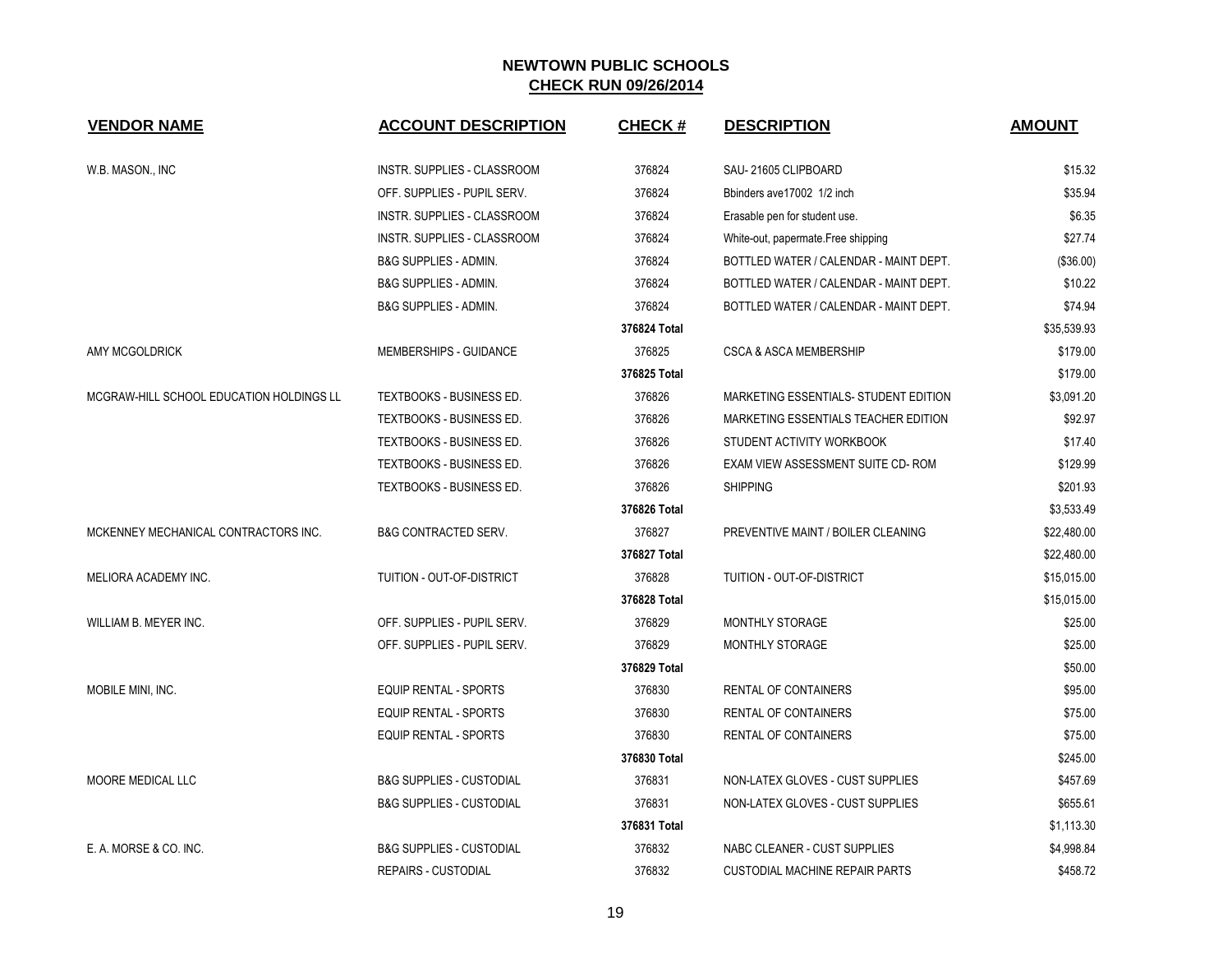| <b>VENDOR NAME</b>        | <b>ACCOUNT DESCRIPTION</b>       | <b>CHECK#</b> | <b>DESCRIPTION</b>                          | <b>AMOUNT</b> |
|---------------------------|----------------------------------|---------------|---------------------------------------------|---------------|
| E. A. MORSE & CO. INC.    | <b>REPAIRS - CUSTODIAL</b>       | 376832        | <b>CUSTODIAL MACHINE REPAIR PARTS</b>       | \$312.40      |
|                           |                                  | 376832 Total  |                                             | \$5,769.96    |
| MULTI-HEALTH SYSTEMS INC. | PROF. SERV. - PSYCH/MED. EVAL.   | 376833        | S&H                                         | \$30.00       |
|                           | INSTR. SUPPLIES - PSYCH.         | 376833        | CPT302 CONNORS CPT COMBO UNLIMITED KIT      | \$1,519.05    |
|                           |                                  | 376833 Total  |                                             | \$1,549.05    |
| NAGEL ELECTRIC LLC        | B. & G. REPAIRS - S.H.           | 376834        | <b>BUCKET TRUCK CHANGE BALLASTS / BULBS</b> | \$585.00      |
|                           | B. & G. REPAIRS - H.S.           | 376834        | RECESSED LIGHTS REPAIR / WIRE EMERG LIGHTS  | \$600.00      |
|                           | B. & G. REPAIRS - H.S.           | 376834        | RECESSED LIGHTS REPAIR / WIRE EMERG LIGHTS  | \$240.00      |
|                           |                                  | 376834 Total  |                                             | \$1,425.00    |
| <b>NASCO</b>              | <b>INSTR. SUPPLIES - SCIENCE</b> | 376835        | <b>SEE ATTACHED</b>                         | \$447.08      |
|                           | <b>INSTR. SUPPLIES - ART</b>     | 376835        | Nasco Generals 2B Pencils - 9715415-C       | \$31.20       |
|                           |                                  | 376835 Total  |                                             | \$478.28      |
| NATIONAL GEOGRAPHIC BEE   | INSTR. SUPPLIES - SOC. STUDIES   | 376836        | Registration for the 2015 National          | \$100.00      |
|                           |                                  | 376836 Total  |                                             | \$100.00      |
| <b>NCS PEARSON INC.</b>   | <b>INSTR. SUPPLIES - GIFTED</b>  | 376837        | ITEM NUMBER 015-8610-636 CONSUMABLE         | \$1,736.00    |
|                           | <b>INSTR. SUPPLIES - GIFTED</b>  | 376837        | SHIPPING AND HANDLING                       | \$147.56      |
|                           |                                  | 376837 Total  |                                             | \$1,883.56    |
| NEOPOST NEW ENGLAND       | OFF. SUPPLIES - BUS. SERV.       | 376838        | POSAG MACH INK CARTRIDGE #413554T           | \$175.00      |
|                           | OFF. SUPPLIES - BUS. SERV.       | 376838        | <b>SHIPPING</b>                             | \$15.00       |
|                           |                                  | 376838 Total  |                                             | \$190.00      |
| <b>NEWTOWN GRAPHICS</b>   | PRINTING - ADMIN.                | 376839        | <b>REFERRAL FORMS</b>                       | \$60.00       |
|                           | <b>INSTR. SUPPLIES - SPORTS</b>  | 376839        | HEAT TRANSFER NUMBERS                       | \$12.00       |
|                           |                                  | 376839 Total  |                                             | \$72.00       |
| NEWTOWN HARDWARE          | <b>B&amp;G SUPPLIES - MAINT.</b> | 376840        | MAINTENANCE SUPPLIES 2014-2015              | \$8.99        |
|                           | <b>B&amp;G SUPPLIES - MAINT.</b> | 376840        | MAINTENANCE SUPPLIES 2014-2015              | \$20.12       |
|                           | <b>B&amp;G SUPPLIES - MAINT.</b> | 376840        | MAINTENANCE SUPPLIES 2014-2015              | \$12.11       |
|                           | <b>B&amp;G SUPPLIES - MAINT.</b> | 376840        | MAINTENANCE SUPPLIES 2014-2015              | \$24.95       |
|                           | <b>B&amp;G SUPPLIES - MAINT.</b> | 376840        | MAINTENANCE SUPPLIES 2014-2015              | \$14.28       |
|                           | <b>B&amp;G SUPPLIES - MAINT.</b> | 376840        | MAINTENANCE SUPPLIES 2014-2015              | \$37.78       |
|                           | <b>B&amp;G SUPPLIES - MAINT.</b> | 376840        | MAINTENANCE SUPPLIES 2014-2015              | \$52.74       |
|                           | <b>B&amp;G SUPPLIES - MAINT.</b> | 376840        | MAINTENANCE SUPPLIES 2014-2015              | \$21.10       |
|                           | <b>B&amp;G SUPPLIES - MAINT.</b> | 376840        | MAINTENANCE SUPPLIES 2014-2015              | \$12.54       |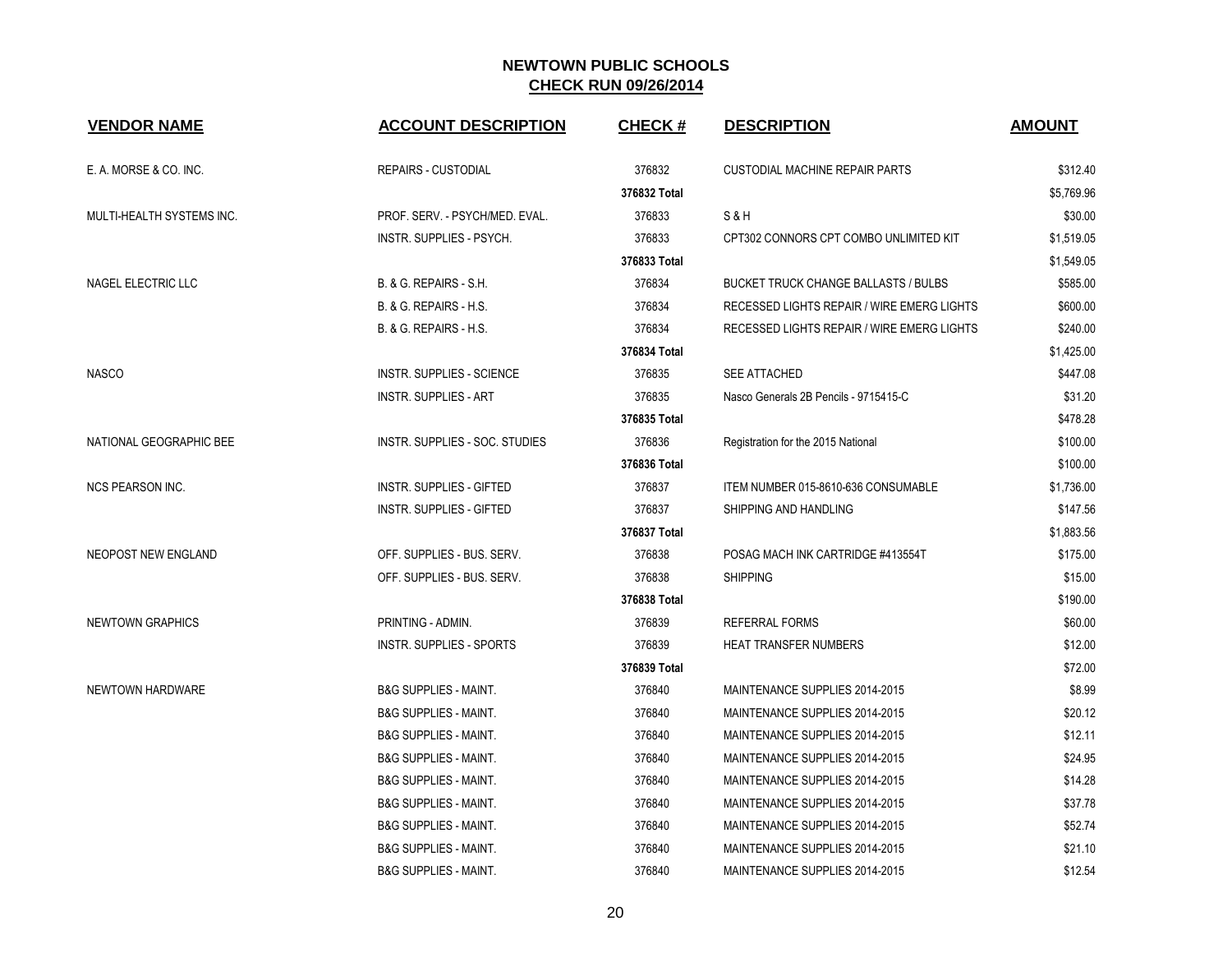| <b>VENDOR NAME</b>  | <b>ACCOUNT DESCRIPTION</b>           | <b>CHECK#</b> | <b>DESCRIPTION</b>                             | <b>AMOUNT</b> |
|---------------------|--------------------------------------|---------------|------------------------------------------------|---------------|
| NEWTOWN HARDWARE    | <b>B&amp;G SUPPLIES - MAINT.</b>     | 376840        | MAINTENANCE SUPPLIES 2014-2015                 | \$39.13       |
|                     | <b>B&amp;G SUPPLIES - MAINT.</b>     | 376840        | MAINTENANCE SUPPLIES 2014-2015                 | \$10.23       |
|                     | <b>B&amp;G SUPPLIES - MAINT.</b>     | 376840        | MAINTENANCE SUPPLIES 2014-2015                 | \$93.73       |
|                     | <b>B&amp;G SUPPLIES - MAINT.</b>     | 376840        | MAINTENANCE SUPPLIES 2014-2015                 | \$7.72        |
|                     | <b>B&amp;G SUPPLIES - MAINT.</b>     | 376840        | MAINTENANCE SUPPLIES 2014-2015                 | \$73.69       |
|                     | <b>B&amp;G SUPPLIES - MAINT.</b>     | 376840        | MAINTENANCE SUPPLIES 2014-2015                 | \$50.38       |
|                     | <b>B&amp;G SUPPLIES - MAINT.</b>     | 376840        | MAINTENANCE SUPPLIES 2014-2015                 | \$44.06       |
|                     | <b>B&amp;G SUPPLIES - MAINT.</b>     | 376840        | MAINTENANCE SUPPLIES 2014-2015                 | \$15.74       |
|                     | <b>B&amp;G SUPPLIES - MAINT.</b>     | 376840        | MAINTENANCE SUPPLIES 2014-2015                 | \$25.18       |
|                     | <b>B&amp;G SUPPLIES - MAINT.</b>     | 376840        | MAINTENANCE SUPPLIES 2014-2015                 | \$25.17       |
|                     | <b>B&amp;G SUPPLIES - MAINT.</b>     | 376840        | MAINTENANCE SUPPLIES 2014-2015                 | \$49.01       |
|                     |                                      | 376840 Total  |                                                | \$638.65      |
| NEWTOWN HARDWARE    | <b>B&amp;G SUPPLIES - MAINT.</b>     | 376841        | MAINTENANCE SUPPLIES 2014-2015                 | \$130.57      |
|                     |                                      | 376841 Total  |                                                | \$130.57      |
| NEWTOWN HIGH SCHOOL | <b>VOCATIONAL PLACEMENT STIPENDS</b> | 376842        | TRANSITION PROGAM 2014/15                      | \$3,000.00    |
|                     |                                      | 376842 Total  |                                                | \$3,000.00    |
| ON-SITE SHREDDING   | CONTRACTED SERV. - BUS. SERV.        | 376843        | SHREDDING SERV AT C/O 2014/15                  | \$35.00       |
|                     |                                      | 376843 Total  |                                                | \$35.00       |
| ORIGO EDUCATION     | TEXTBOOKS - CLASSROOM                | 376844        | Student Journal Grade K Item #SSJ-202-2        | \$580.35      |
|                     | TEXTBOOKS - CLASSROOM                | 376844        | Practice Books Grade K Item #SSP-264-2         | \$580.35      |
|                     | TEXTBOOKS - CLASSROOM                | 376844        | Student Journal Grade 1 Item #SSJ-219-2        | \$744.60      |
|                     | TEXTBOOKS - CLASSROOM                | 376844        | Practice Book Grade 1 Item #SSP-325-2          | \$744.60      |
|                     | TEXTBOOKS - CLASSROOM                | 376844        | Student Journal Grade 2<br>Item #SSJ-226-2     | \$722.70      |
|                     | TEXTBOOKS - CLASSROOM                | 376844        | Practice Book Grade 2 Item #SSP-332-2          | \$722.70      |
|                     | TEXTBOOKS - CLASSROOM                | 376844        | Student Journal Grade 3 Item #SSJ-233-2        | \$843.15      |
|                     | TEXTBOOKS - CLASSROOM                | 376844        | Practice Book Grade 3 Item #SSP-349-2          | \$843.15      |
|                     | TEXTBOOKS - CLASSROOM                | 376844        | Student Journal Grade 4 Item #SSJ-240-2        | \$930.75      |
|                     | TEXTBOOKS - CLASSROOM                | 376844        | Practice Book Grade 4 Item #SSP-356-2          | \$930.75      |
|                     | TEXTBOOKS - CLASSROOM                | 376844        | per Melissa Bartlet 6/4/14<br>Shipping         | \$200.00      |
|                     | TEXTBOOKS - CLASSROOM                | 376844        | Stepping Stones Student Journal - Kindergarten | \$43.80       |
|                     | <b>TEXTBOOKS - CLASSROOM</b>         | 376844        | Stepping Stones Student Journal, Grade 2       | \$98.55       |
|                     | TEXTBOOKS - CLASSROOM                | 376844        | Stepping Stones Student Journal, Grade 3       | \$21.90       |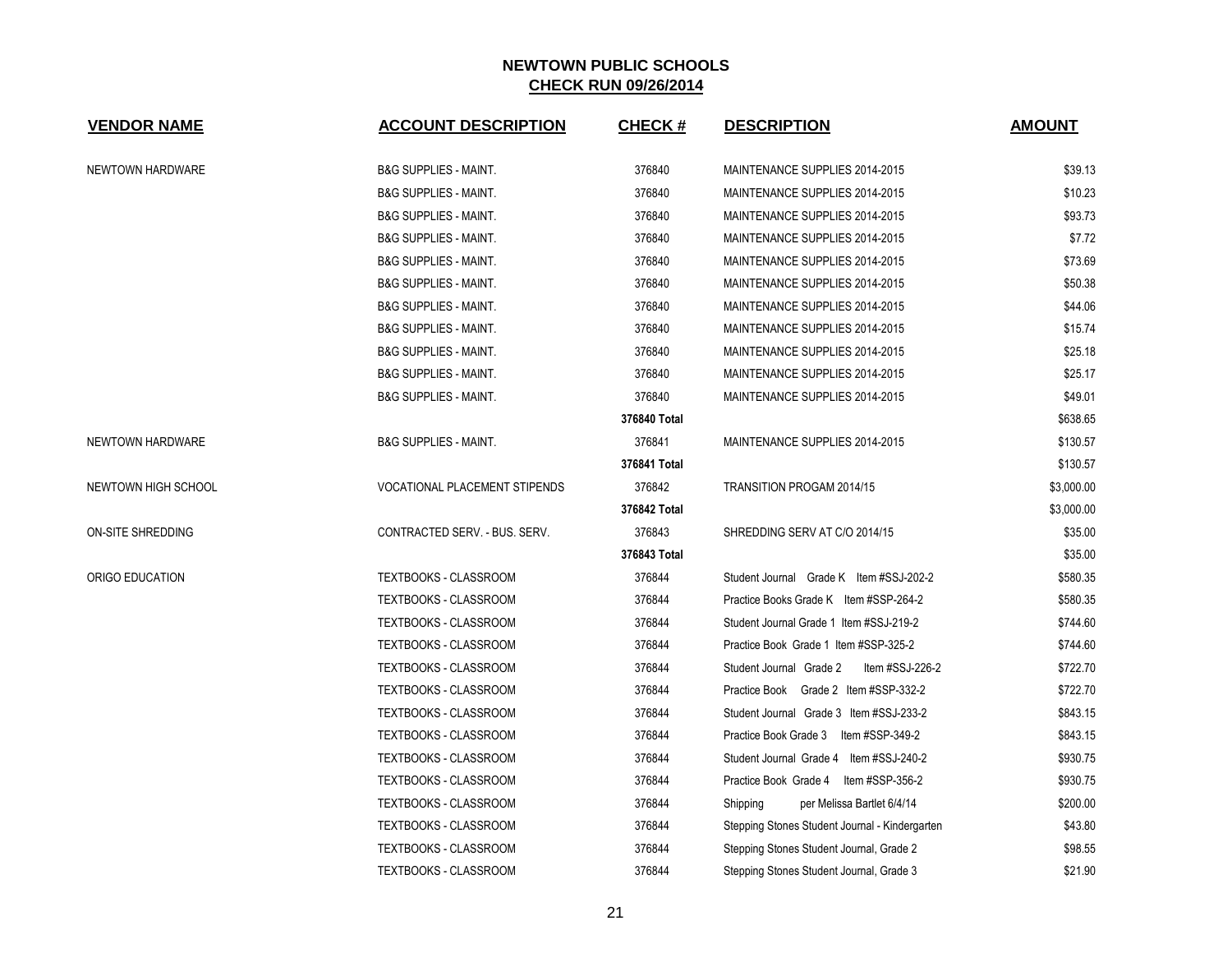| <b>VENDOR NAME</b>         | <b>ACCOUNT DESCRIPTION</b>          | <b>CHECK#</b> | <b>DESCRIPTION</b>                           | <b>AMOUNT</b> |
|----------------------------|-------------------------------------|---------------|----------------------------------------------|---------------|
| ORIGO EDUCATION            | TEXTBOOKS - CLASSROOM               | 376844        | Stepping Stones Practice Book, Kindergarten, | \$21.90       |
|                            | <b>TEXTBOOKS - CLASSROOM</b>        | 376844        | Stepping Stones Practice Book, Grade 2,      | \$98.55       |
|                            | TEXTBOOKS - CLASSROOM               | 376844        | Stepping Stones Practice Book, Grade 3,      | \$21.90       |
|                            | TEXTBOOKS - CLASSROOM               | 376844        | Stepping Stones Practice Book, Grade 4       | \$10.95       |
|                            | TEXTBOOKS - CLASSROOM               | 376844        | Shipping and Handling Charges                | \$31.75       |
|                            |                                     | 376844 Total  |                                              | \$8,192.40    |
| PATTERSON SUPPLY CO. INC.  | B. & G. REPAIRS - H.S.              | 376845        | <b>BACKFLOW PREVENTER REPAIR - NHS</b>       | \$36.63       |
|                            |                                     | 376845 Total  |                                              | \$36.63       |
| RONALD PATTERSON           | <b>B&amp;G SUPPLIES - CUSTODIAL</b> | 376846        | SHOE'S (50059)                               | \$100.00      |
|                            |                                     | 376846 Total  |                                              | \$100.00      |
| T.R. PAUL INC.             | <b>PENSION PLAN</b>                 | 376847        | <b>PENSION PLAN</b>                          | \$150.00      |
|                            |                                     | 376847 Total  |                                              | \$150.00      |
| T.R. PAUL INC.             | PENSION PLAN                        | 376848        | PENSION PLAN SEPT 2014                       | \$1,310.00    |
|                            |                                     | 376848 Total  |                                              | \$1,310.00    |
| PCM-G                      | <b>SUPPLIES - LIBRARY</b>           | 376849        | Replacement Lamp for Powerlite, Manuf        | \$149.00      |
|                            | INSTR. SUPPLIES - CLASSROOM         | 376849        | LED Monitor, 21.5 inch screen                | \$129.95      |
|                            | INSTR. SUPPLIES - INFO. TECH.       | 376849        | Cat 6 Snagless unshielded patch Cab          | \$38.85       |
|                            | INSTR. SUPPLIES - INFO. TECH.       | 376849        | Cat 6 Snagless unshielded patch Cab          | \$179.00      |
|                            | INSTR. SUPPLIES - INFO. TECH.       | 376849        | Cat 6 Snagless unshielded patch Cab          | \$110.00      |
|                            | INSTR. SUPPLIES - INFO. TECH.       | 376849        | Cat 6 Snagless unshielded patch Cab          | (\$27.50)     |
|                            | INSTR. SUPPLIES - INFO. TECH.       | 376849        | Cat 6 Snagless unshielded patch Cable 25 ft  | \$159.00      |
|                            | INSTR. SUPPLIES - INFO. TECH.       | 376849        | Cat 6 Snagless unshielded patch Cable 15 ft  | \$27.50       |
|                            |                                     | 376849 Total  |                                              | \$765.80      |
| PEARSON EDUCATION INC.     | TEXTBOOKS - CURR. DEVELOP.          | 376850        | See Attached Quote 75 copies of STATS        | \$9,231.57    |
|                            |                                     | 376850 Total  |                                              | \$9,231.57    |
| PETTY CASH H/S SPECIAL ED. | INSTR. SUPPLIES - SP. ED. H.S.      | 376851        | PETTY CASH                                   | \$298.41      |
|                            |                                     | 376851 Total  |                                              | \$298.41      |
| MARK J. POMPANO            | STAFF TRAVEL - SECURITY             | 376852        | TRAVEL AUG 2014                              | \$90.72       |
|                            |                                     | 376852 Total  |                                              | \$90.72       |
| PORTA PHONE CO.            | <b>REPAIRS - SPORTS</b>             | 376853        | <b>REPAIRS PORTA PHONE</b>                   | \$434.80      |
|                            |                                     | 376853 Total  |                                              | \$434.80      |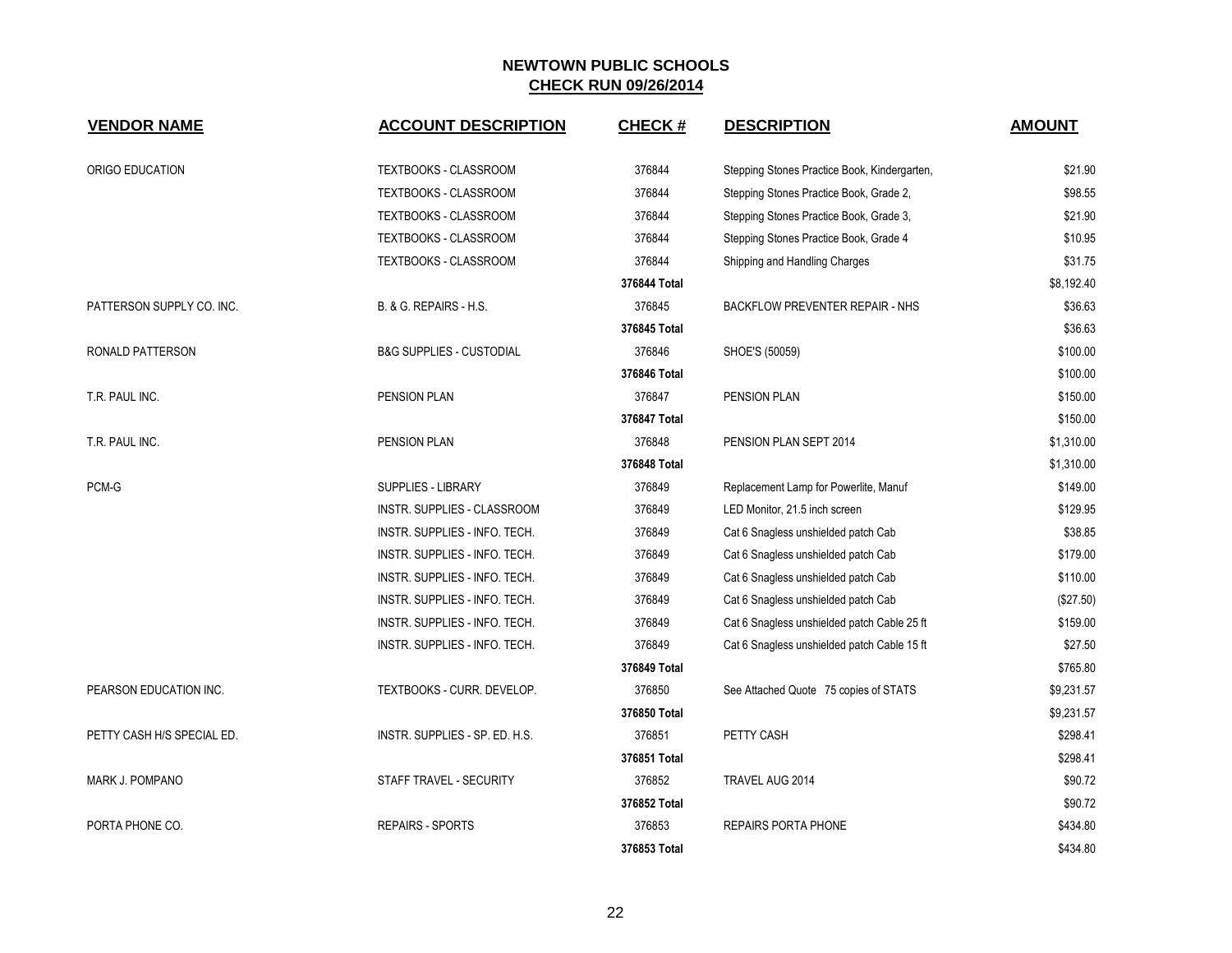| <b>VENDOR NAME</b>              | <b>ACCOUNT DESCRIPTION</b>  | <b>CHECK#</b> | <b>DESCRIPTION</b>                                | <b>AMOUNT</b> |
|---------------------------------|-----------------------------|---------------|---------------------------------------------------|---------------|
|                                 |                             |               |                                                   |               |
| POSITIVE PROMOTIONS, INC.       | OFF. SUPPLIES - ADMIN.      | 376854        | Breakaway Lanyards for staff                      | \$175.00      |
|                                 | OFF. SUPPLIES - ADMIN.      | 376854        | Template for Hawley                               | \$50.00       |
|                                 | OFF. SUPPLIES - ADMIN.      | 376854        | Shipping                                          | \$20.95       |
|                                 |                             | 376854 Total  |                                                   | \$245.95      |
| PRO-ED                          | INSTR. SUPPLIES - SP/HEAR.  | 376855        | <b>ITEM 1614 HELP WORD FIND</b>                   | \$39.55       |
|                                 | INSTR. SUPPLIES - SP/HEAR.  | 376855        | <b>SHIPPING</b>                                   | \$3.96        |
|                                 |                             | 376855 Total  |                                                   | \$43.51       |
| <b>PROFORMA</b>                 | OFF. SUPPLIES - SUPER.      | 376856        | GOLD, FOIL SEAL LABEL                             | \$123.53      |
|                                 |                             | 376856 Total  |                                                   | \$123.53      |
| PROJECT ADVENTURE, INC.         | REPAIRS - PROJ. ADV.        | 376857        | Challenge Course Inspection for Project Adventure | \$500.00      |
|                                 |                             | 376857 Total  |                                                   | \$500.00      |
| <b>QUALITY IMPROVEMENTS LLC</b> | B. & G. REPAIRS - H.        | 376858        | REPAIR DRAIN LEAK - HAWL                          | \$1,745.74    |
|                                 | B. & G. REPAIRS - HOM.      | 376858        | REPAIR ROOF LEAKS - HOM                           | \$773.65      |
|                                 |                             | 376858 Total  |                                                   | \$2,519.39    |
| QUILL CORPORATION               | INSTR. SUPPLIES - CLASSROOM | 376859        | CM (44741)                                        | (\$37.19)     |
|                                 | SUPPLIES - LIBRARY          | 376859        | Library Supplies per attached quote Free Shipping | \$116.76      |
|                                 | <b>SUPPLIES - LIBRARY</b>   | 376859        | Library Supplies per attached quote Free Shipping | \$130.64      |
|                                 | INSTR. SUPPLIES - CLASSROOM | 376859        | Quill Brand Steel Binder Clips - Sm               | \$47.40       |
|                                 | INSTR. SUPPLIES - CLASSROOM | 376859        | Quill A-Z Index dividers                          | \$16.77       |
|                                 | INSTR. SUPPLIES - CLASSROOM | 376859        | Oxford heavy duty ruled index cards               | \$85.95       |
|                                 | INSTR. SUPPLIES - CLASSROOM | 376859        | Oxford heavy duty ruled index cards               | \$105.05      |
|                                 |                             | 376859 Total  |                                                   | \$465.38      |
| <b>REALLY GOOD STUFF INC.</b>   | INSTR. SUPPLIES - CLASSROOM | 376860        | High Gloss EZ Store Privacy Shields,              | \$68.13       |
|                                 | INSTR. SUPPLIES - CLASSROOM | 376860        | shippinig                                         | \$10.95       |
|                                 | INSTR. SUPPLIES - CLASSROOM | 376860        | Homework Folders Item #154268AGT                  | \$34.35       |
|                                 | INSTR. SUPPLIES - CLASSROOM | 376860        | Important Paper Folders Item #154269AGT           | \$34.34       |
|                                 | INSTR. SUPPLIES - CLASSROOM | 376860        | POSTAGE                                           | \$10.95       |
|                                 |                             | 376860 Total  |                                                   | \$158.72      |
| RED THREAD SPACES LLC           | B. & G. IMPROVE - HOM.      | 376861        | CARPET/FLR REPLACE                                | \$6,281.00    |
|                                 | B. & G. IMPROVE - HOM.      | 376861        | CARPET/FLR REPLACE                                | \$12,117.25   |
|                                 | B. & G. IMPROVE - HOM.      | 376861        | ANTI SLIP TILE AT ENTRY - HOM                     | \$1,371.40    |
|                                 |                             | 376861 Total  |                                                   | \$19,769.65   |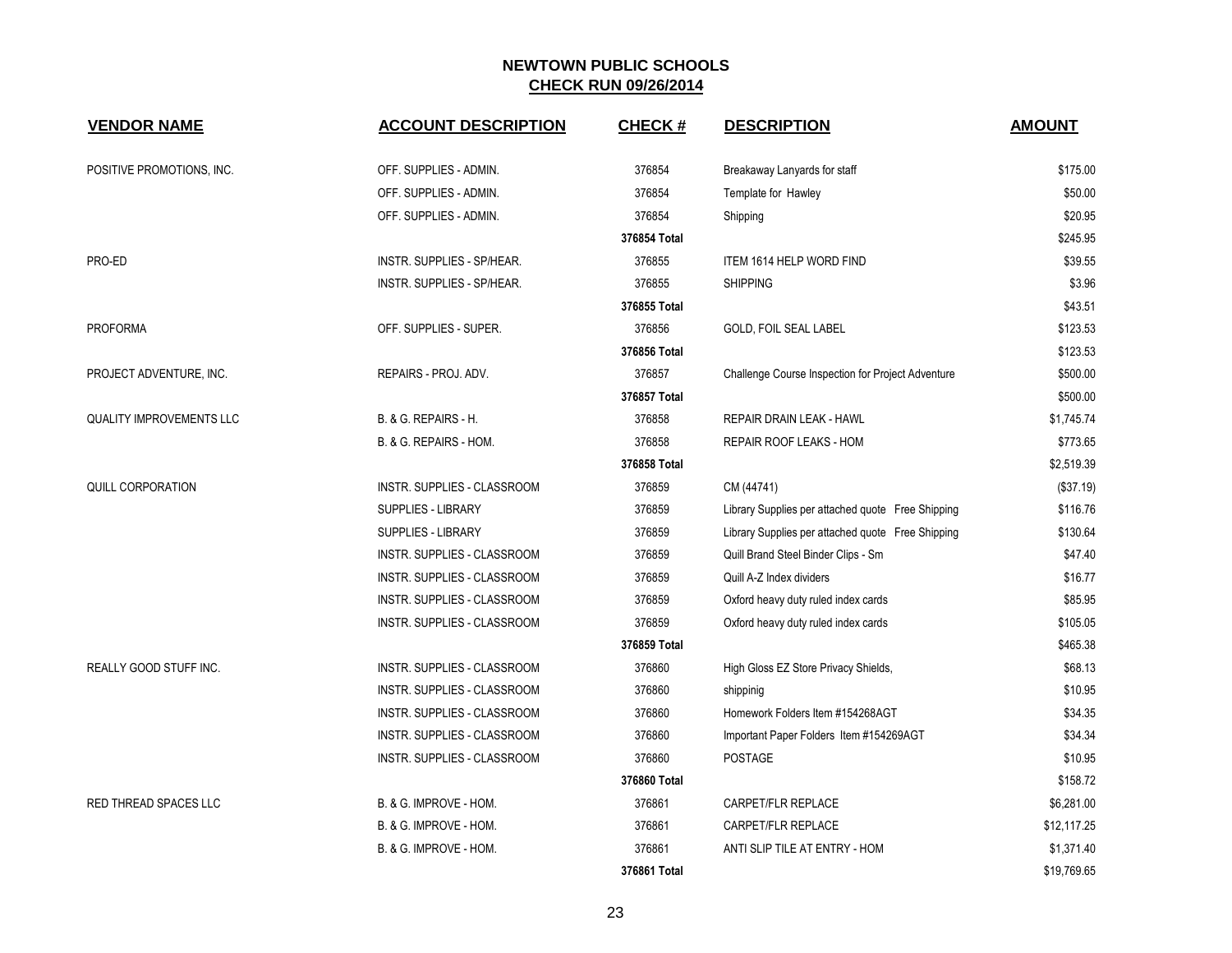| <b>VENDOR NAME</b>        | <b>ACCOUNT DESCRIPTION</b>          | <b>CHECK#</b> | <b>DESCRIPTION</b>                       | <b>AMOUNT</b> |
|---------------------------|-------------------------------------|---------------|------------------------------------------|---------------|
| RING'S END                | B. & G. REPAIRS - H.S.              | 376862        | ART ROOM / PICNIC TABLE - NHS            | \$121.64      |
|                           | B. & G. REPAIRS - H.S.              | 376862        | ART ROOM / PICNIC TABLE - NHS            | \$9.99        |
|                           |                                     | 376862 Total  |                                          | \$131.63      |
| <b>LORRIE RODRIGUE</b>    | INSTR. SUPPLIES - CLASSROOM         | 376863        | PAPER GOODS                              | \$47.96       |
|                           |                                     | 376863 Total  |                                          | \$47.96       |
| DON ROOS                  | <b>B&amp;G SUPPLIES - CUSTODIAL</b> | 376864        | SHOE'S (50059)                           | \$94.65       |
|                           |                                     | 376864 Total  |                                          | \$94.65       |
| <b>TRACY RYAN</b>         | INSTR. SUPPLIES - READING           | 376865        | <b>BOOK CLUBS SUPPLIES</b>               | \$119.77      |
|                           |                                     | 376865 Total  |                                          | \$119.77      |
| SACRED HEART UNIVERSITY   | UNIVERSITY INTERNS                  | 376866        | INTERNSHIP PROGRAM SEPT 2014             | \$14,949.00   |
|                           |                                     | 376866 Total  |                                          | \$14,949.00   |
| <b>NELSON M. SANTOS</b>   | STAFF TRAVEL - INFO. TECH.          | 376867        | TRAVEL AUG 2014                          | \$134.23      |
|                           | STAFF TRAVEL - INFO. TECH.          | 376867        | TRAVLE JULY 2014                         | \$45.64       |
|                           |                                     | 376867 Total  |                                          | \$179.87      |
| SCHOLASTIC INC            | <b>INSTR. SUPPLIES - ENGLISH</b>    | 376868        | nyt Up Front classroom subscription      | \$1,641.75    |
|                           | <b>INSTR. SUPPLIES - ENGLISH</b>    | 376868        | Scope clasroom subscription for 7th      | \$1,483.35    |
|                           | INSTR. SUPPLIES - WORLD LANG.       | 376868        | Allons classroom magazine subscript      | \$193.36      |
|                           | <b>INSTR. SUPPLIES - READING</b>    | 376868        | ACTION magazine classroom subsripti      | \$448.80      |
|                           | <b>INSTR. SUPPLIES - SCIENCE</b>    | 376868        | Science World magazine classroom         | \$610.50      |
|                           | INSTR. SUPPLIES - SOC. STUDIES      | 376868        | nyt Up Front classroom subscription      | \$328.35      |
|                           |                                     | 376868 Total  |                                          | \$4,706.11    |
| SCHOLASTIC INC            | INSTR. SUPPLIES - CLASSROOM         | 376869        | Scholastic News 2 - Invoice #M5380492    | \$109.73      |
|                           | INSTR. SUPPLIES - CLASSROOM         | 376869        | Let s Find Out-Kindergarten Albano,      | \$346.50      |
|                           |                                     | 376869 Total  |                                          | \$456.23      |
| SCHOOL HEALTH CORPORATION | MEDICAL SUPPLIES - ELEM.            | 376870        | Sam Splint /Hawley School # AN20227      | \$11.30       |
|                           | MEDICAL SUPPLIES - ELEM.            | 376870        | Eye Cups- AN90069- (SHS)                 | \$2.03        |
|                           | MEDICAL SUPPLIES - ELEM.            | 376870        | Penlight-AN91306-(all nurses)            | \$34.44       |
|                           | MEDICAL SUPPLIES - ELEM.            | 376870        | Sewing Kit # AN90045-(HIGH SCHOOL)       | \$5.52        |
|                           | MEDICAL SUPPLIES - ELEM.            | 376870        | AN52071-Replacement Bulb-(SHS_eye chart) | \$19.85       |
|                           | MEDICAL SUPPLIES - ELEM.            | 376870        | <b>FREIGHT</b>                           | \$9.95        |
|                           |                                     | 376870 Total  |                                          | \$83.09       |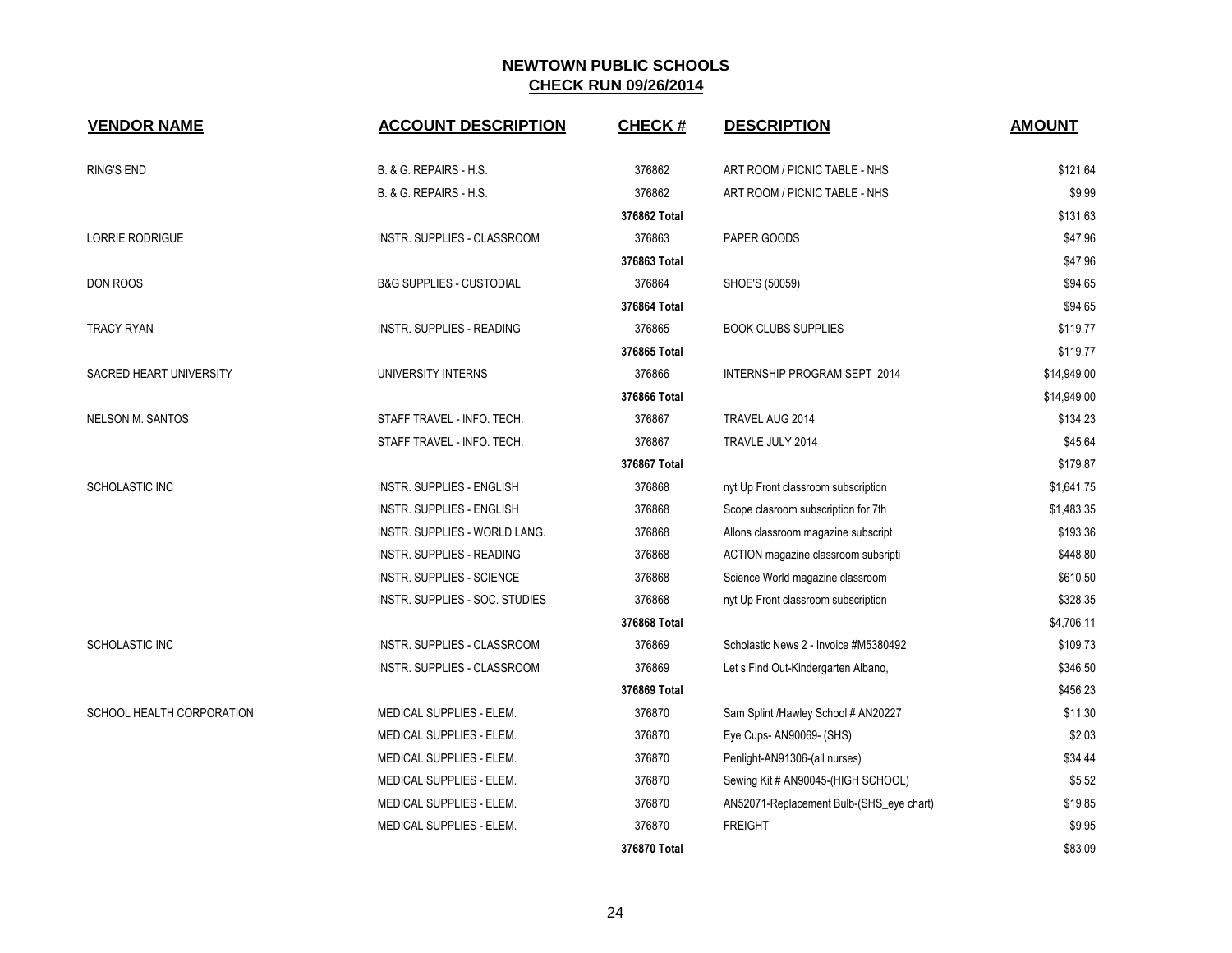| <b>VENDOR NAME</b>             | <b>ACCOUNT DESCRIPTION</b>          | <b>CHECK#</b> | <b>DESCRIPTION</b>                                   | <b>AMOUNT</b> |
|--------------------------------|-------------------------------------|---------------|------------------------------------------------------|---------------|
| <b>SCHOOL SPECIALTY</b>        | INSTR. SUPPLIES - CLASSROOM         | 376871        | Language Arts Supplies (See Attached)                | \$381.44      |
|                                | INSTR. SUPPLIES - CLASSROOM         | 376871        | Alpha Soup Sorters # 9-1356937-278                   | \$92.88       |
|                                | INSTR. SUPPLIES - CLASSROOM         | 376871        | Sandpaper letters #9-1433347-278-no shipping         | \$50.00       |
|                                | <b>INSTR. SUPPLIES - ART</b>        | 376871        | CT State Contract No. 12PSX0108, Account/Class       | \$1,598.65    |
|                                | <b>INSTR. SUPPLIES - CLASSROOM</b>  | 376871        | 2014 CT State Contract #12PSX0108, Acct/Class        | \$1,260.06    |
|                                | INSTR. SUPPLIES - CLASSROOM         | 376871        | 2014 CT State Contract #12PSX0108, Acct/Class        | \$1,024.42    |
|                                | INSTR. SUPPLIES - CLASSROOM         | 376871        | 2014 CT State Contract #12PSX0108,                   | \$225.13      |
|                                | <b>INSTR. SUPPLIES - ART</b>        | 376871        | 9 well pait tray - By School Smart - Online # 085857 | \$122.56      |
|                                | OFF. SUPPLIES - ADMIN.              | 376871        | Name badge Kit, Item 108165. Free shipping           | \$74.14       |
|                                | INSTR. SUPPLIES - CLASSROOM         | 376871        | Plastic binding strips, Item 1083539                 | \$62.16       |
|                                |                                     | 376871 Total  |                                                      | \$4,891.44    |
| SCOTT'S SPORTS SUPPLIES INC    | <b>REPAIRS - SPORTS</b>             | 376872        | UNIFORMS RECONDITIONING                              | \$5,200.00    |
|                                | <b>INSTR. SUPPLIES - SPORTS</b>     | 376872        | SOCCER BALLS AND EQUIPMENT                           | \$1,894.00    |
|                                |                                     | 376872 Total  |                                                      | \$7,094.00    |
| <b>J.A. SEXAUER</b>            | <b>B&amp;G SUPPLIES - MAINT.</b>    | 376873        | INFRARED SENSORS - PLUMBING SUPPLIES                 | \$1,047.88    |
|                                |                                     | 376873 Total  |                                                      | \$1,047.88    |
| SHELTON PUBLIC SCHOOLS         | INSTR. SUPPLIES - SP. ED. PREK-8    | 376874        | POTTY STOOL AND AJUSTABLE CHAIR                      | \$407.99      |
|                                |                                     | 376874 Total  |                                                      | \$407.99      |
| SHI INTERNATIONAL CORP.        | TECH. SOFTWARE - INFO. TECH.        | 376875        | Vmware Support Part VS5-STD-P-SSS-A                  | \$1,844.40    |
|                                | TECH. SOFTWARE - INFO. TECH.        | 376875        | Vmware Suport & Subscription Production              | \$1,188.40    |
|                                |                                     | 376875 Total  |                                                      | \$3,032.80    |
| SHIFFLER EQUIPMENT SALES INC.  | <b>B&amp;G SUPPLIES - MAINT.</b>    | 376876        | <b>BATHROOM DOOR HINGES - MAINT SUPPLIES</b>         | \$435.24      |
|                                | <b>B&amp;G SUPPLIES - CUSTODIAL</b> | 376876        | SANITARY NAPKIN RECEPTACLES                          | \$445.01      |
|                                | <b>B&amp;G SUPPLIES - CUSTODIAL</b> | 376876        | SANITARY NAPKIN RECEPTACLES                          | \$218.70      |
|                                | B. & G. REPAIRS - M.S.              | 376876        | INSTALL BATHROOM PARTITIONS - NMS                    | \$2,350.00    |
|                                |                                     | 376876 Total  |                                                      | \$3,448.95    |
| <b>GREG SIMON</b>              | <b>INSTR. SUPPLIES - SPORTS</b>     | 376877        | <b>COMPUTER</b>                                      | \$27.99       |
|                                |                                     | 376877 Total  |                                                      | \$27.99       |
| SOUTHBURY PRINTING CENTRE, INC | PRINTING - B.O.E.                   | 376878        | TEACH EVAL BOOKLETS                                  | \$1,352.43    |
|                                | <b>PRINTING - MUSIC</b>             | 376878        | MUSIC BOOKLETS FOR MUSIC TECHNOLOGY                  | \$964.15      |
|                                |                                     | 376878 Total  |                                                      | \$2,316.58    |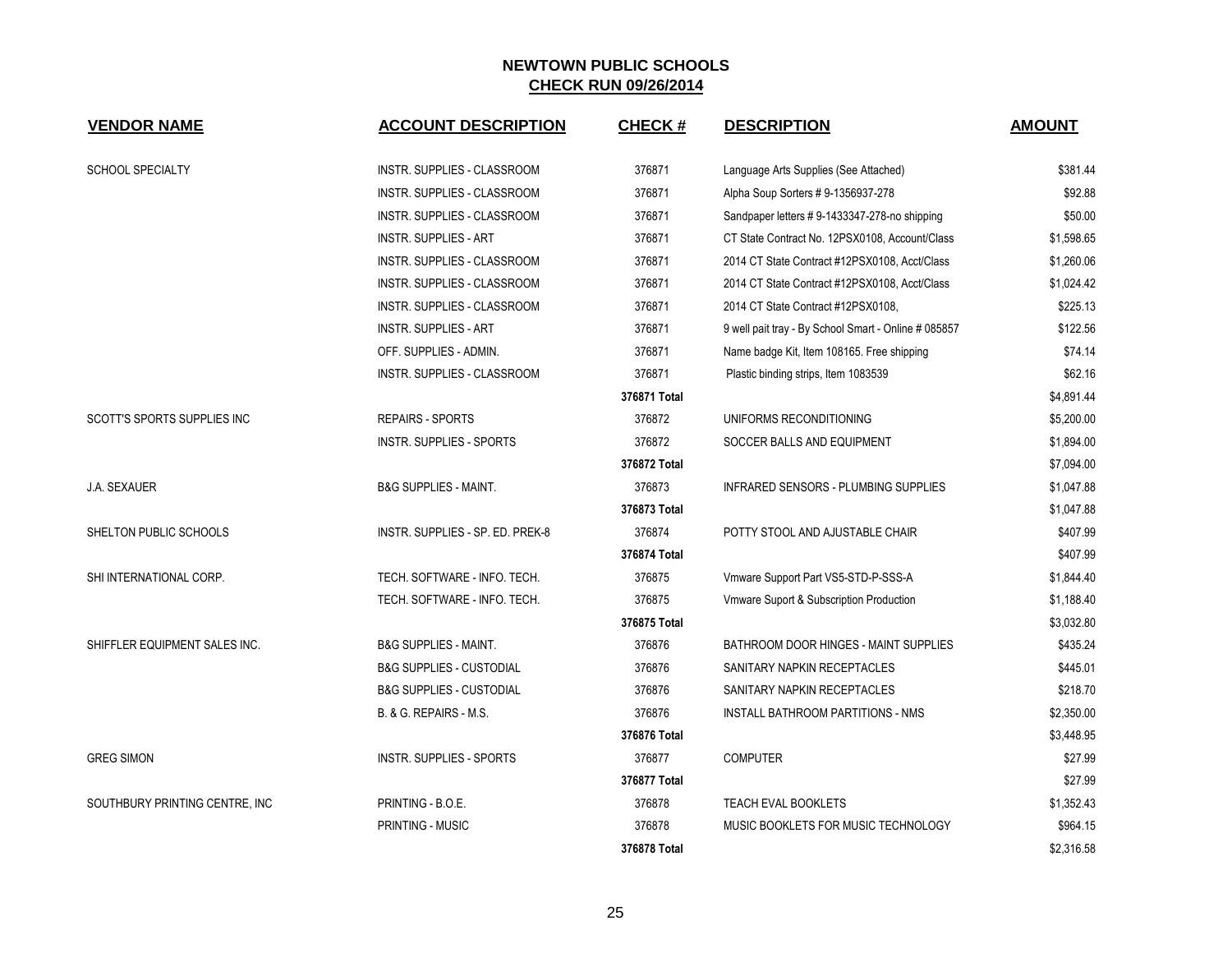| <b>VENDOR NAME</b>         | <b>ACCOUNT DESCRIPTION</b>           | <b>CHECK#</b> | <b>DESCRIPTION</b>                          | <b>AMOUNT</b> |
|----------------------------|--------------------------------------|---------------|---------------------------------------------|---------------|
| SOUTHPAW ENTERPRISES INC   | INSTR. SUPPLIES - SP. ED. PREK-8     | 376879        | PLEASE ORDER PER ATTACHED                   | \$297.00      |
|                            | INSTR. SUPPLIES - SP. ED. PREK-8     | 376879        | PREFAB JOIST KIT WITH 3-6 DROP              | \$297.00      |
|                            | INSTR. SUPPLIES - SP. ED. PREK-8     | 376879        | <b>SHIPPING</b>                             | \$41.58       |
|                            |                                      | 376879 Total  |                                             | \$635.58      |
| STADIUM SYSTEM, INC.       | <b>INSTR. SUPPLIES - SPORTS</b>      | 376880        | FOOTBALL FOREARM PADS                       | \$122.52      |
|                            | <b>INSTR. SUPPLIES - SPORTS</b>      | 376880        | PRACTICE PANTS                              | \$285.00      |
|                            | <b>INSTR. SUPPLIES - SPORTS</b>      | 376880        | PRACTICE JERSEYS- GAMES BALLS- PADS         | \$2,680.00    |
|                            |                                      | 376880 Total  |                                             | \$3,087.52    |
| STAPLES ADVANTAGE          | INSTR. SUPPLIES - INFO. TECH.        | 376881        | Supplies for Tech, DVDs, Thumb driv         | \$17.22       |
|                            | INSTR. SUPPLIES - INFO. TECH.        | 376881        | Supplies for Tech, DVDs, Thumb drives etc.  | \$13.47       |
|                            |                                      | 376881 Total  |                                             | \$30.69       |
| <b>STAPLES</b>             | <b>INSTR. SUPPLIES - CLASSROOM</b>   | 376882        | Balt mobile workstation, black item 505543, | \$340.89      |
|                            | <b>INSTR. SUPPLIES - ART</b>         | 376882        | HOLE PUNCH- STAPLER- TAPE                   | \$283.34      |
|                            |                                      | 376882 Total  |                                             | \$624.23      |
| <b>STAPLES CREDIT PLAN</b> | INSTR. SUPPLIES - SOC. STUDIES       | 376883        | PACON RAINBOX 110 X 36 COLORED              | \$26.79       |
|                            | INSTR. SUPPLIES - SOC. STUDIES       | 376883        | PACON RAINBOX 100 X36 COLORED               | \$22.99       |
|                            | INSTR. SUPPLIES - LIFE MAN./CULINARY | 376883        | <b>QUARTET 3X2 CORK BULLETIN BOARD</b>      | \$103.32      |
|                            | <b>INSTR. SUPPLIES - MATH</b>        | 376883        | ITEM IM1NF4566, MODEL 6SPDX-15 TRIPP        | \$27.09       |
|                            | <b>INSTR. SUPPLIES - WORLD LANG.</b> | 376883        | 599397 POST-IT 2 IN. DURABLE FILING TABS    | \$17.75       |
|                            | INSTR. SUPPLIES - SOC. STUDIES       | 376883        | 678824 SALMON PAPER                         | \$18.98       |
|                            | INSTR. SUPPLIES - SOC. STUDIES       | 376883        | 490944 GOLDENROD PAPER                      | \$18.98       |
|                            | INSTR. SUPPLIES - SOC. STUDIES       | 376883        | 490947 BLUE PAPER                           | \$18.98       |
|                            | INSTR. SUPPLIES - SOC. STUDIES       | 376883        | 490936 GREEN PAPER                          | \$18.98       |
|                            | INSTR. SUPPLIES - SOC. STUDIES       | 376883        | <b>CANARY PAPER</b>                         | \$18.98       |
|                            | INSTR. SUPPLIES - SOC. STUDIES       | 376883        | 470743 C.M. Cream 50/box                    | \$25.88       |
|                            | INSTR. SUPPLIES - SOC. STUDIES       | 376883        | 535559 PURPLE FILE FOLDERS 100/BOX          | \$17.49       |
|                            | INSTR. SUPPLIES - SOC. STUDIES       | 376883        | 224543 GREEM FILE FOLDERS 100/BOX           | \$17.49       |
|                            | INSTR. SUPPLIES - SOC. STUDIES       | 376883        | 224535 YELLOW FILE FOLDERS 100/BOX          | \$17.49       |
|                            | INSTR. SUPPLIES - SOC. STUDIES       | 376883        | 224519 RED FILE FOLDERS 100/BOX             | \$17.49       |
|                            | INSTR. SUPPLIES - SOC. STUDIES       | 376883        | <b>BLUE FILE FOLDERS 100/BOX</b>            | \$15.29       |
|                            |                                      | 376883 Total  |                                             | \$403.97      |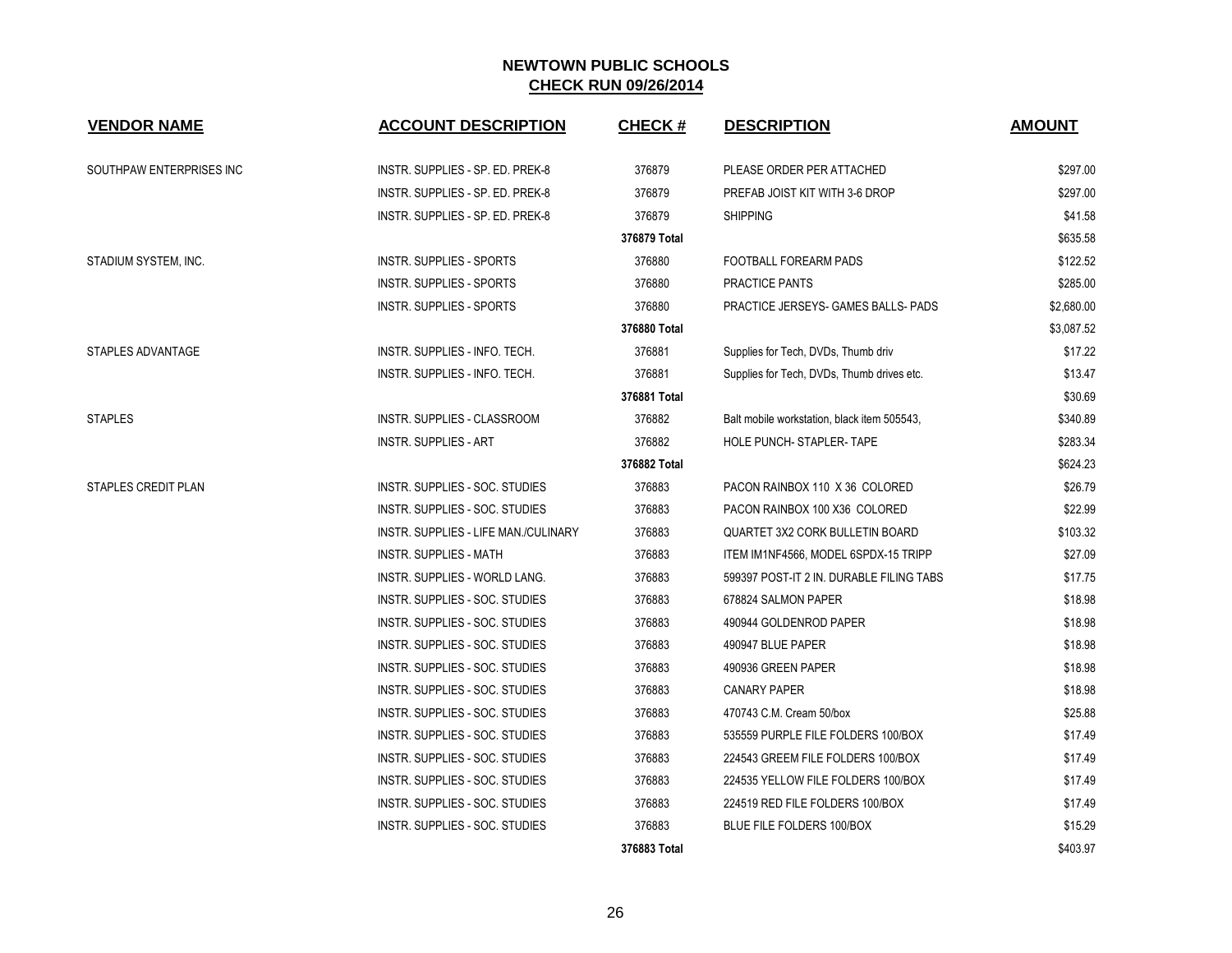| <b>VENDOR NAME</b>                      | <b>ACCOUNT DESCRIPTION</b>          | <b>CHECK#</b> | <b>DESCRIPTION</b>                      | <b>AMOUNT</b> |
|-----------------------------------------|-------------------------------------|---------------|-----------------------------------------|---------------|
| STATE CHEMICAL MANUFACTURING CO.        | <b>B&amp;G SUPPLIES - CUSTODIAL</b> | 376884        | CARPET CLEANER - CUST SUPPLIES          | \$1,916.47    |
|                                         |                                     | 376884 Total  |                                         | \$1,916.47    |
| STEPNEY HARDWARE INC.                   | <b>B&amp;G SUPPLIES - MAINT.</b>    | 376885        | MAINTENANCE SUPPLIES - 2014-2015        | \$332.69      |
|                                         | <b>B&amp;G SUPPLIES - MAINT.</b>    | 376885        | MAINTENANCE SUPPLIES - 2014-2015        | \$4.47        |
|                                         | <b>B&amp;G SUPPLIES - MAINT.</b>    | 376885        | MAINTENANCE SUPPLIES - 2014-2015        | \$174.55      |
|                                         | <b>B&amp;G SUPPLIES - MAINT.</b>    | 376885        | MAINTENANCE SUPPLIES - 2014-2015        | \$52.04       |
|                                         |                                     | 376885 Total  |                                         | \$563.75      |
| TAX COLLECTOR NEWTOWN                   | CAPITAL IMP. - SEWER S.H.           | 376886        | SEWER ASSESSMENT S/H                    | \$15,393.36   |
|                                         |                                     | 376886 Total  |                                         | \$15,393.36   |
| TEACHER COLLEGE READING & WRITING PROJ. | STAFF TRAIN. - CLASSROOM            | 376887        | Registration                            | \$750.00      |
|                                         |                                     | 376887 Total  |                                         | \$750.00      |
| <b>TEACHER'S DISCOVERY</b>              | <b>INSTR. SUPPLIES - ENGLISH</b>    | 376888        | 4P0621 THE CATCHER IN THE RYE POSTER    | \$20.85       |
|                                         |                                     | 376888 Total  |                                         | \$20.85       |
| <b>TECH AIR</b>                         | <b>INSTR. SUPPLIES - SCIENCE</b>    | 376889        | 2014 PREPAID RENT ON HIGH PRESSURE TANK | \$87.50       |
|                                         | <b>INSTR. SUPPLIES - SCIENCE</b>    | 376889        | SAFETY/ENVIRONMENTAL LEASE              | \$5.00        |
|                                         |                                     | 376889 Total  |                                         | \$92.50       |
| <b>TESTA REFRIGERATION, LLC</b>         | <b>REPAIRS - CAFETERIA</b>          | 376890        | <b>REPAIR TYSLEN COOLER</b>             | \$190.00      |
|                                         | <b>REPAIRS - CAFETERIA</b>          | 376890        | REPAIR DEFROST EVAP COIL                | \$190.00      |
|                                         |                                     | 376890 Total  |                                         | \$380.00      |
| THOMSON REUTERS - WEST                  | <b>SUPPLIES - LIBRARY</b>           | 376891        | Renewal of School Law Bulletin subs     | \$351.00      |
|                                         |                                     | 376891 Total  |                                         | \$351.00      |
| TIME FOR KIDS                           | INSTR. SUPPLIES - SP. ED. H.S.      | 376892        | TIME FOR KIDS NEWTOWN HIGH SCHOOL       | \$56.55       |
|                                         |                                     | 376892 Total  |                                         | \$56.55       |
| TOM'S SERVICE LLC                       | <b>REPAIRS - CAFETERIA</b>          | 376893        | <b>REPAIR PITCO FRYER</b>               | \$75.00       |
|                                         | REPAIRS - CAFETERIA                 | 376893        | REPAIR FWE WARMER & GLOBE SLICER        | \$548.50      |
|                                         | <b>REPAIRS - CAFETERIA</b>          | 376893        | <b>REPAIR PITCO FRYER</b>               | \$298.50      |
|                                         |                                     | 376893 Total  |                                         | \$922.00      |
| <b>TORRCO</b>                           | B. & G. REPAIRS - H.S.              | 376894        | A WING BOILER ROOM REPAIRS - NHS        | (\$742.20)    |
|                                         | B. & G. REPAIRS - H.S.              | 376894        | A WING BOILER ROOM REPAIRS - NHS        | \$857.00      |
|                                         | B. & G. REPAIRS - H.S.              | 376894        | A WING BOILER ROOM REPAIRS - NHS        | \$488.89      |
|                                         | <b>B. &amp; G. REPAIRS - H.S.</b>   | 376894        | A WING BOILER ROOM REPAIRS - NHS        | \$637.00      |
|                                         | B. & G. REPAIRS - H.S.              | 376894        | A WING BOILER ROOM REPAIRS - NHS        | \$181.60      |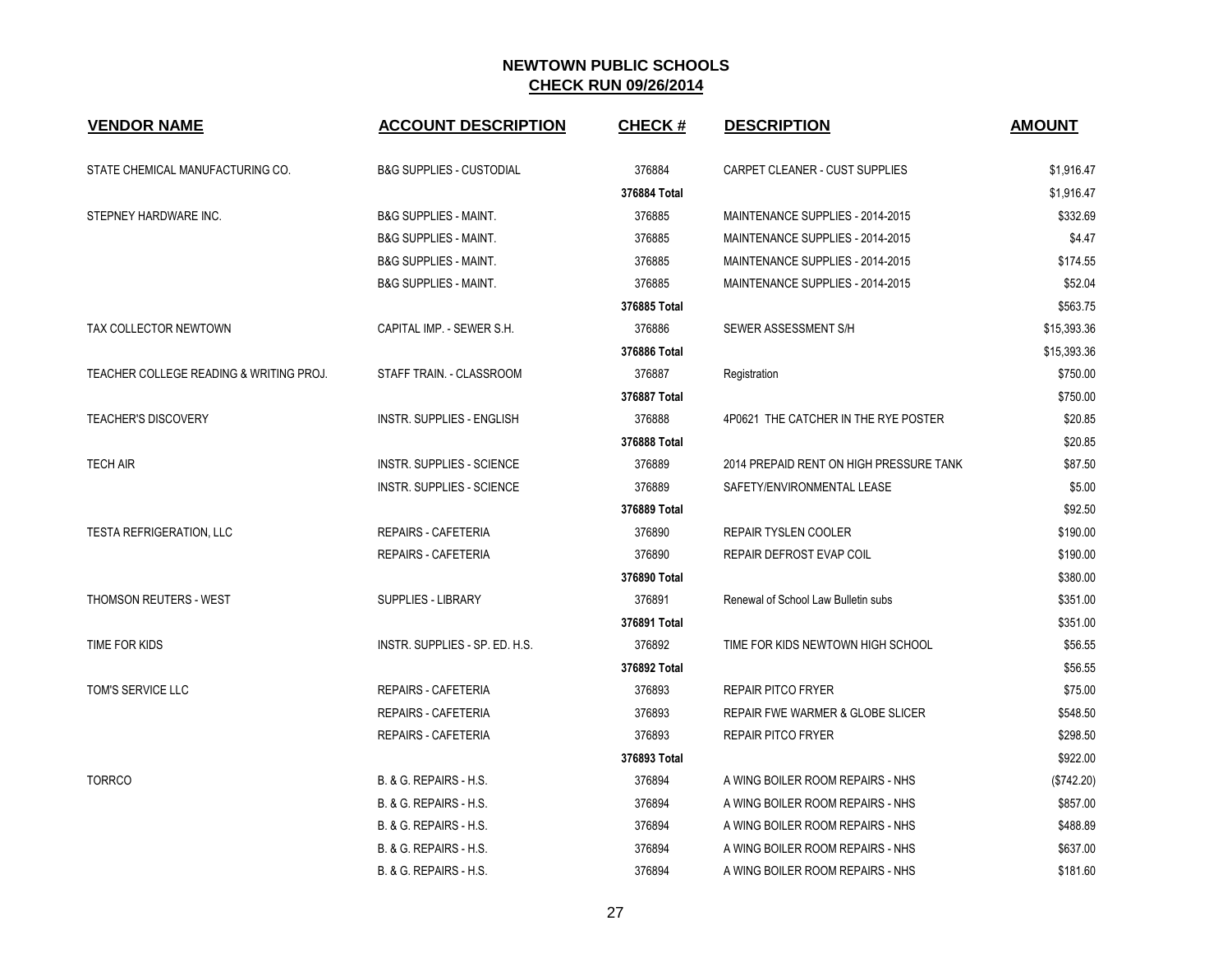| <b>VENDOR NAME</b>                       | <b>ACCOUNT DESCRIPTION</b>          | <b>CHECK#</b> | <b>DESCRIPTION</b>                     | <b>AMOUNT</b> |
|------------------------------------------|-------------------------------------|---------------|----------------------------------------|---------------|
| <b>TORRCO</b>                            | B. & G. REPAIRS - H.S.              | 376894        | A WING BOILER ROOM REPAIRS - NHS       | \$97.85       |
|                                          |                                     | 376894 Total  |                                        | \$1,520.14    |
| TOTAL LIGHTING SERVICE LLC               | B. & G. REPAIRS - H.S.              | 376895        | RELAMP AND REBALLAST LIGHTS OVER POOL  | \$1,890.00    |
|                                          |                                     | 376895 Total  |                                        | \$1,890.00    |
| TOWN LINE AUTO BODY INC.                 | <b>REPAIRS - MAINT.</b>             | 376896        | BODY REPAIRS ON MAINT TRUCK NT100      | \$3,360.46    |
|                                          | <b>REPAIRS - MAINT.</b>             | 376896        | BODY REPAIRS ON MAINT TRUCK NT100      | \$2,119.54    |
|                                          |                                     | 376896 Total  |                                        | \$5,480.00    |
| <b>TRANS CLEAN CORP</b>                  | B. & G. REPAIRS - H.S.              | 376897        | PRESSURE WASH EXTERIOR WALLS - NHS     | \$2,538.79    |
|                                          |                                     | 376897 Total  |                                        | \$2,538.79    |
| UNITED RENTALS                           | <b>EQUIP RENTAL - B&amp;G</b>       | 376898        | SCISSOR LIFT RENTAL - HOM / NHS        | \$1,076.51    |
|                                          | <b>EQUIP RENTAL - B&amp;G</b>       | 376898        | SCISSOR LIFT RENTAL - HOM / NHS        | \$562.70      |
|                                          |                                     | 376898 Total  |                                        | \$1,639.21    |
| <b>USED FEW</b>                          | EQUIPMENT - P.E.                    | 376899        | Lifeline Treadmill and Upright Bike    | \$3,000.00    |
|                                          |                                     | 376899 Total  |                                        | \$3,000.00    |
| <b>FRANK VACCARELLI</b>                  | <b>B&amp;G SUPPLIES - CUSTODIAL</b> | 376900        | SHOE'S (50059)                         | \$85.06       |
|                                          |                                     | 376900 Total  |                                        | \$85.06       |
| <b>VARSITY SPIRIT FASHIONS</b>           | <b>INSTR. SUPPLIES - SPORTS</b>     | 376901        | CHEERLEADERS UNIFORMS                  | \$449.55      |
|                                          |                                     | 376901 Total  |                                        | \$449.55      |
| <b>VERNIER SOFTWARE &amp; TECHNOLOGY</b> | <b>INSTR. SUPPLIES - SCIENCE</b>    | 376902        | SEE ATTACHED- MALARY PHYSICS           | \$120.00      |
|                                          |                                     | 376902 Total  |                                        | \$120.00      |
| J.F. WALSH INC.                          | <b>B&amp;G CONTRACTED SERV.</b>     | 376903        | PLAYGROUND MULCH ALL SCHOOLS 2014-15   | \$10,620.00   |
|                                          |                                     | 376903 Total  |                                        | \$10,620.00   |
| <b>LIZ WARD</b>                          | INSTR. SUPPLIES - WORLD LANG.       | 376904        | SUPPLIES FOR CLASSROOM                 | \$20.97       |
|                                          |                                     | 376904 Total  |                                        | \$20.97       |
| THE WEEK PUBLICATIONS INC.               | MEMBERSHIPS - SOC. STUDIES          | 376905        | SUBSCRIPTION THE WEEK                  | \$84.00       |
|                                          |                                     | 376905 Total  |                                        | \$84.00       |
| <b>WELLS FARGO EQUIPMENT FINANCE</b>     | <b>EQUIP RENTAL - B&amp;G</b>       | 376906        | LEASE AGREEMENT DOOSAN FORLIFT 2014/15 | \$477.98      |
|                                          |                                     | 376906 Total  |                                        | \$477.98      |
| <b>WENGER CORPORATION</b>                | <b>EQUIPMENT - MUSIC</b>            | 376907        | Nota Chair, Item 033523119 Black/Black | \$6,225.00    |
|                                          | <b>EQUIPMENT - MUSIC</b>            | 376907        | Shipping charge.                       | \$733.00      |
|                                          |                                     | 376907 Total  |                                        | \$6,958.00    |